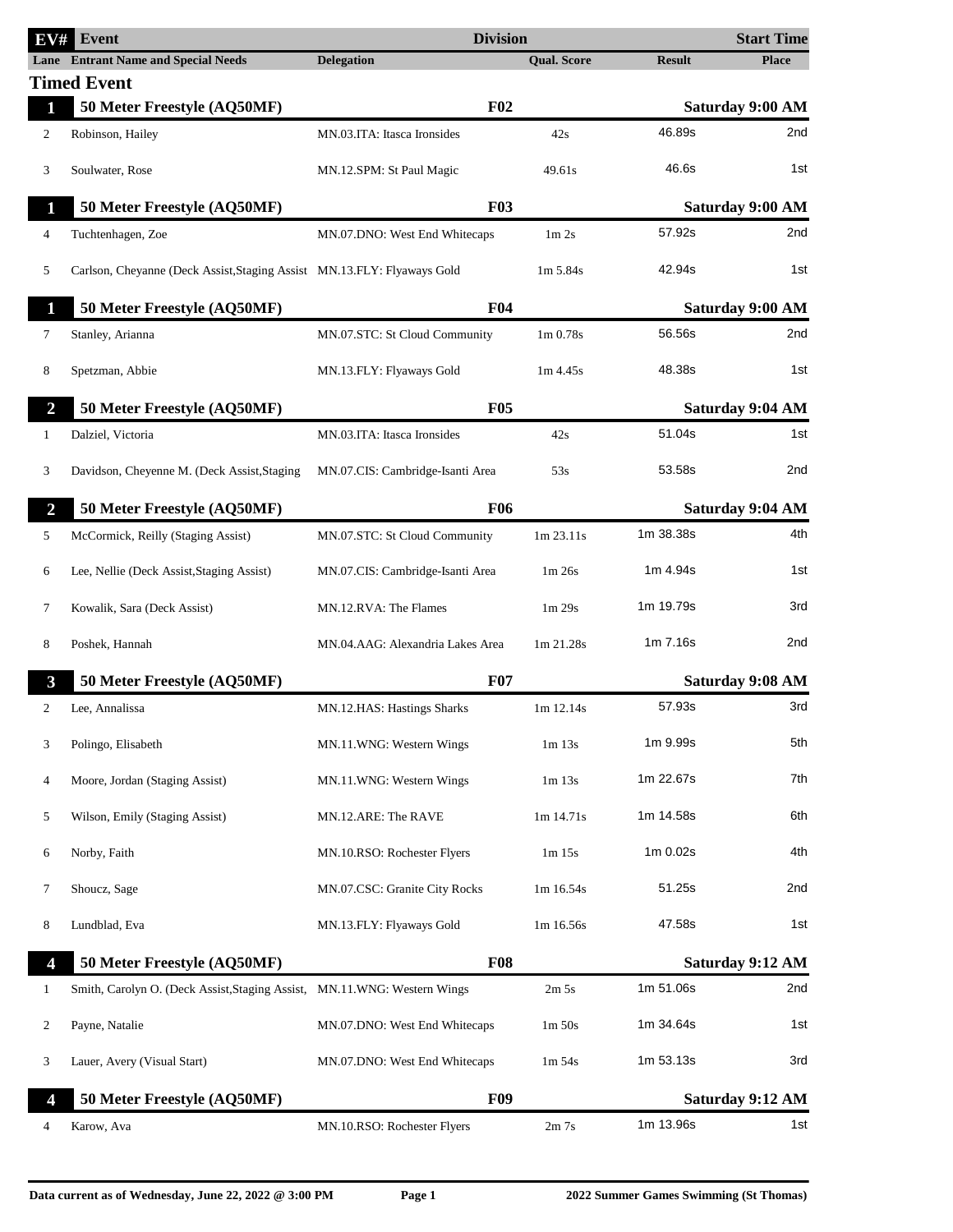| EV#          | Event                                                                       | <b>Division</b>                  |                    |                         | <b>Start Time</b> |
|--------------|-----------------------------------------------------------------------------|----------------------------------|--------------------|-------------------------|-------------------|
| Lane         | <b>Entrant Name and Special Needs</b>                                       | <b>Delegation</b>                | <b>Qual. Score</b> | <b>Result</b>           | <b>Place</b>      |
| 4            | 50 Meter Freestyle (AQ50MF)                                                 | F10                              |                    |                         | Saturday 9:12 AM  |
| 5            | Schmidt, Heidi                                                              | MN.08.MSS: Marshall Area Special | $1m\,59s$          | 1m 30.41s               | 2 <sub>nd</sub>   |
| 7            | Hauner, Chelsea (Deck Assist, Entry/Exit Assist MN.13.FLY: Flyaways Gold    |                                  | 2m 1.85s           | 1m 27.48s               | 1st               |
| 5            | 50 Meter Freestyle (AQ50MF)                                                 | <b>F11</b>                       |                    |                         | Saturday 9:16 AM  |
| 2            | Copper, Rachel (Deck Assist, Staging Assist)                                | MN.11.WNG: Western Wings         | 54s                | 54.08s                  | 2nd               |
| 3            | Flicek, Hannah                                                              | MN.09.TCU: TCU Titans            | 54s                | 57.88s                  | 5th               |
| 5            | Gartzke, Meghan                                                             | MN.12.HAS: Hastings Sharks       | 55.59s             | 52.52s                  | 1st               |
| 6            | Bodurtha, Michelle                                                          | MN.12.ARE: The RAVE              | 56.9s              | 55.43s                  | 3rd               |
| 7            | Aubitz, Katlyn                                                              | MN.12.ARE: The RAVE              | 59.31s             | 57.46s                  | 4th               |
| 8            | Rivera, Maya C.                                                             | MN.12.SRG: South Region Stars    | 1m <sub>3s</sub>   | 1m 0.33s                | 6th               |
| 6            | 50 Meter Freestyle (AQ50MF)                                                 | F12                              |                    |                         | Saturday 9:20 AM  |
| $\mathbf{1}$ | Schiller, Jenna (Outside)                                                   | MN.12.HAS: Hastings Sharks       | 1m 11.47s          | 1m 20.77s               | 4th               |
| 2            | Crawford, Elizabeth                                                         | MN.10.OSO: Owatonna Special Oly  | 1m 11.9s           | $1m$ 4.1s               | 2nd               |
| 3            | Dowdell, Georjina                                                           | MN.10.RSO: Rochester Flyers      | 1m23s              | 1m 1.7s                 | 1st               |
| 4            | Murphy, Samantha (Outside)                                                  | MN.07.MNA: Monticello Mavericks  | 1m 15s             | 1m 8.15s                | 3rd               |
| 7            | 50 Meter Freestyle (AQ50MF)                                                 | <b>F13</b>                       |                    | <b>Saturday 9:24 AM</b> |                   |
| 3            | Krause, Holly E. (Staging Assist)                                           | MN.12.SRG: South Region Stars    | 1m 52s             | 1m 26.9s                | 2nd               |
| 4            | McDonough, Rosie (Touch Start, Deck Assist, S MN.12.SRG: South Region Stars |                                  | 1m 52s             | 1m 51.92s               | 5th               |
| 5            | Arrabal, Ashley                                                             | MN.10.RSO: Rochester Flyers      | 1m 46s             | 1m 39.39s               | 4th               |
| 6            | Terwey, Breanna                                                             | MN.03.ITA: Itasca Ironsides      | 1m 41.17s          | 1m 32.03s               | 3rd               |
| 8            | Camp, Mia (Outside)                                                         | MN.07.MNA: Monticello Mavericks  | $1m$ 39s           | 1m 18.9s                | 1st               |
| 8            | 50 Meter Freestyle (AQ50MF)                                                 | F <sub>14</sub>                  |                    |                         | Saturday 9:28 AM  |
| 2            | Metz, Jennifer                                                              | MN.12.ARE: The RAVE              | 52.28s             | 53.19s                  | 6th               |
| 3            | St. John, Stephanie                                                         | MN.09.LEP: LEEP-Mankato          | 54.71s             | 49.51s                  | 3rd               |
| 4            | Reimann, Ayla                                                               | MN.07.CSC: Granite City Rocks    | 55.34s             | 46.03s                  | 2nd               |
| 5            | Peterson, Johanna                                                           | MN.07.CSC: Granite City Rocks    | 55.84s             | 50.06s                  | 5th               |
| 6            | Beaulieu, Brittany                                                          | MN.12.SRG: South Region Stars    | 58s                | 49.94s                  | 4th               |
| 7            | Friederichs, Anne                                                           | MN.04.AAG: Alexandria Lakes Area | 58.09s             | 45.65s                  | 1st               |
| 8            | Cramer, Holly S.                                                            | MN.11.NST: Northern Stars        | 59s                | 53.25s                  | 7th               |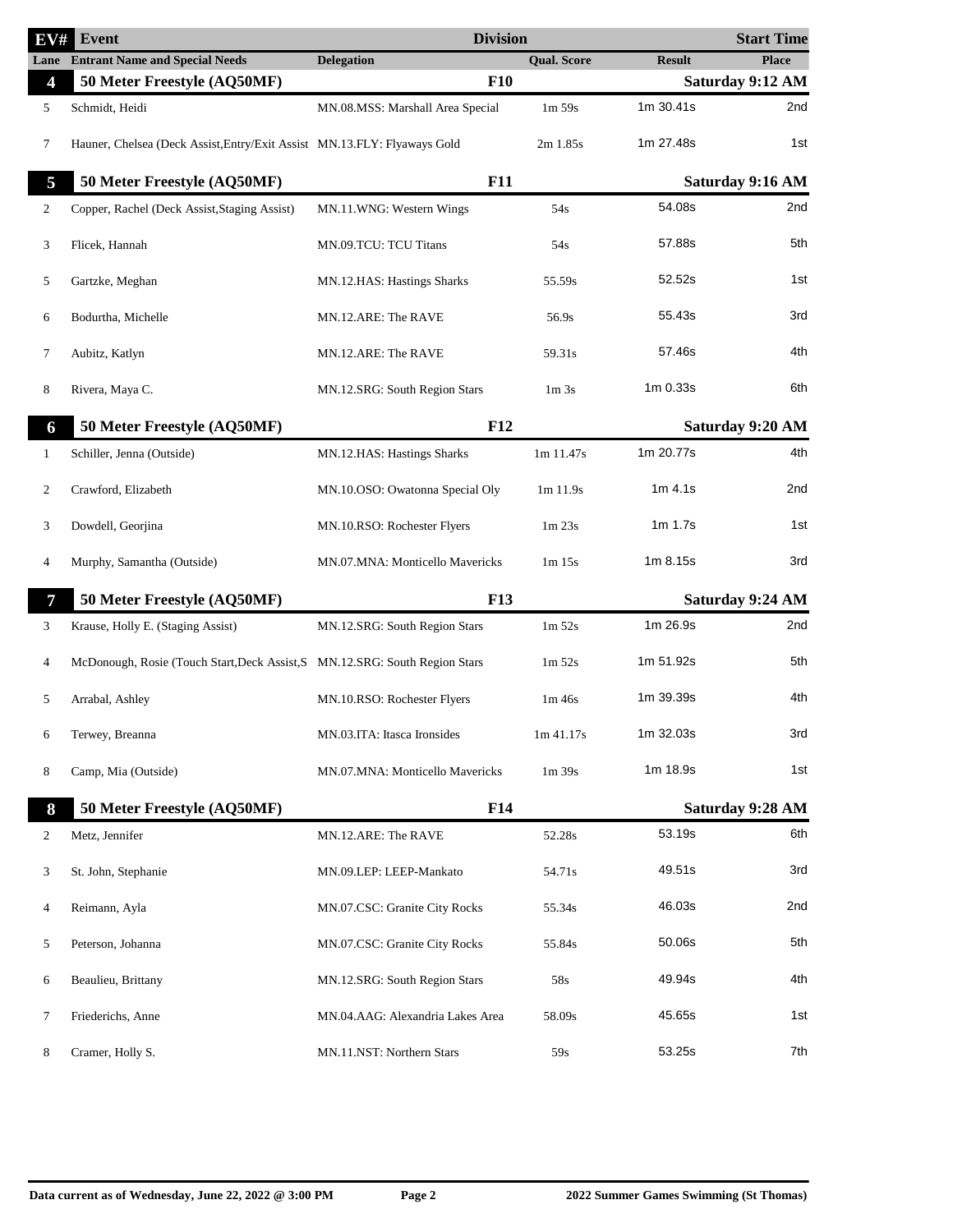| $\overline{\mathrm{EV}\#}$ | <b>Event</b>                                                                   | <b>Division</b>                  |                                  |               | <b>Start Time</b>       |
|----------------------------|--------------------------------------------------------------------------------|----------------------------------|----------------------------------|---------------|-------------------------|
|                            | <b>Lane</b> Entrant Name and Special Needs                                     | <b>Delegation</b>                | <b>Qual. Score</b>               | <b>Result</b> | <b>Place</b>            |
| 9                          | 50 Meter Freestyle (AQ50MF)                                                    | <b>F15</b>                       |                                  |               | Saturday 9:32 AM        |
| $\mathbf{1}$               | Jacobson, Amanda (Touch Start, Staging Assist, MN.07.MNA: Monticello Mavericks |                                  | 1 <sub>m</sub> 8 <sub>s</sub>    | 1m 2.11s      | 3rd                     |
| 2                          | Timmer, Sarah E                                                                | MN.07.MEM: Milaca Community      | 1 <sub>m</sub> 0.47 <sub>s</sub> | 1m 1.74s      | 2nd                     |
| 4                          | Eick, Ashley E.                                                                | MN.08.MSS: Marshall Area Special | 1m 3.56s                         | 51.17s        | 1st                     |
| 5                          | Carvell, Jessica                                                               | MN.11.NST: Northern Stars        | 1 <sub>m</sub> 8 <sub>s</sub>    | 1m 39.38s     | 6th                     |
| 7                          | Moller, Jennifer                                                               | MN.09.LEP: LEEP-Mankato          | 1m 11.05s                        | 1m 11.93s     | 4th                     |
| 8                          | Kalthoff, Wanda                                                                | MN.07.STC: St Cloud Community    | 1m 11.81s                        | 1m 14.97s     | 5th                     |
| 10                         | 50 Meter Freestyle (AQ50MF)                                                    | <b>F16</b>                       |                                  |               | Saturday 9:36 AM        |
| $\mathbf{1}$               | Hiltz, Carol (Outside)                                                         | MN.11.NST: Northern Stars        | 1m16s                            | 1m 19.88s     | 6th                     |
| 2                          | Duerre, Alyssa                                                                 | MN.11.WNG: Western Wings         | 1m 17s                           | 1m 18.64s     | 3rd                     |
| 4                          | Zellmer, Meghan J.                                                             | MN.12.SRG: South Region Stars    | 1m 17s                           | 1m 11.72s     | 2nd                     |
| 5                          | Owen, Deborah Ann                                                              | MN.07.CSC: Granite City Rocks    | 1m18s                            | 1m 7.16s      | 1st                     |
| 6                          | Falknor, Katrine                                                               | MN.07.STC: St Cloud Community    | 1m 21.33s                        | 1m 19.52s     | 5th                     |
| 7                          | Thysell, Lauren                                                                | MN.11.BLU: The Blues             | 1m 21.4s                         | 1m 30.9s      | 7th                     |
| 8                          | Ask, Nancy M.                                                                  | MN.12.RVA: The Flames            | 1m 22s                           | 1m 18.76s     | 4th                     |
| 11                         | 50 Meter Freestyle (AQ50MF)                                                    | <b>F17</b>                       |                                  |               | <b>Saturday 9:40 AM</b> |
| 3                          | Brown, Allison                                                                 | MN.12.SRG: South Region Stars    | $1m$ 30s                         | 1m 17.89s     | 2nd                     |
| 4                          | Parenteau, Anne                                                                | MN.12.RVA: The Flames            | 1m37s                            | 1m 24.77s     | 4th                     |
| 6                          | Franson, Laura M.                                                              | MN.11.BLU: The Blues             | 1m41.34s                         | 1m 38.88s     | 3rd                     |
| 7                          | Tracy, Sammy (Deck Assist, Staging Assist)                                     | MN.12.ARE: The RAVE              | 1m 41.59s                        | 1m 41.32s     | 5th                     |
| 8                          | Johnson, Cindy                                                                 | MN.11.NST: Northern Stars        | $1m$ 42s                         | 1m 16.08s     | 1st                     |
| 12                         | 50 Meter Freestyle (AQ50MF)                                                    | <b>F18</b>                       |                                  |               | <b>Saturday 9:44 AM</b> |
| 3                          | Grams, Jessica R. (Deck Assist)                                                | MN.11.NST: Northern Stars        | $1m$ 47s                         | 1m 42.35s     | 4th                     |
| 4                          | Thooft, Monica                                                                 | MN.08.MSS: Marshall Area Special | 1m 48.54s                        | 1m 38.12s     | 2nd                     |
| 5                          | Shellum, Emily                                                                 | MN.10.RPS: Red Wing              | 1m 54.36s                        | 1m 39.31s     | 3rd                     |
| 6                          | Wiersma, Dana                                                                  | MN.10.RSO: Rochester Flyers      | $1m\,56s$                        | 1m 37.76s     | 1st                     |
| 12                         | 50 Meter Freestyle (AQ50MF)                                                    | <b>F19</b>                       |                                  |               | Saturday 9:44 AM        |
| 7                          | Stapleton, Angela J. (Deck Assist)                                             | MN.11.NST: Northern Stars        | $2m$ $21s$                       | 1m 59.09s     | 1st                     |
| 8                          | Carpenter, Julie L. (Deck Assist, Staging Assist) MN.03.ITA: Itasca Ironsides  |                                  | 2m 23.11s                        | 2m 7.95s      | 2nd                     |
| 13                         | 50 Meter Freestyle (AQ50MF)                                                    | F20                              |                                  |               | Saturday 9:48 AM        |
| 1                          | Wett, Lisa (Outside)                                                           | MN.11.NST: Northern Stars        | 3m 56s                           | 1m 55.5s      | 1st                     |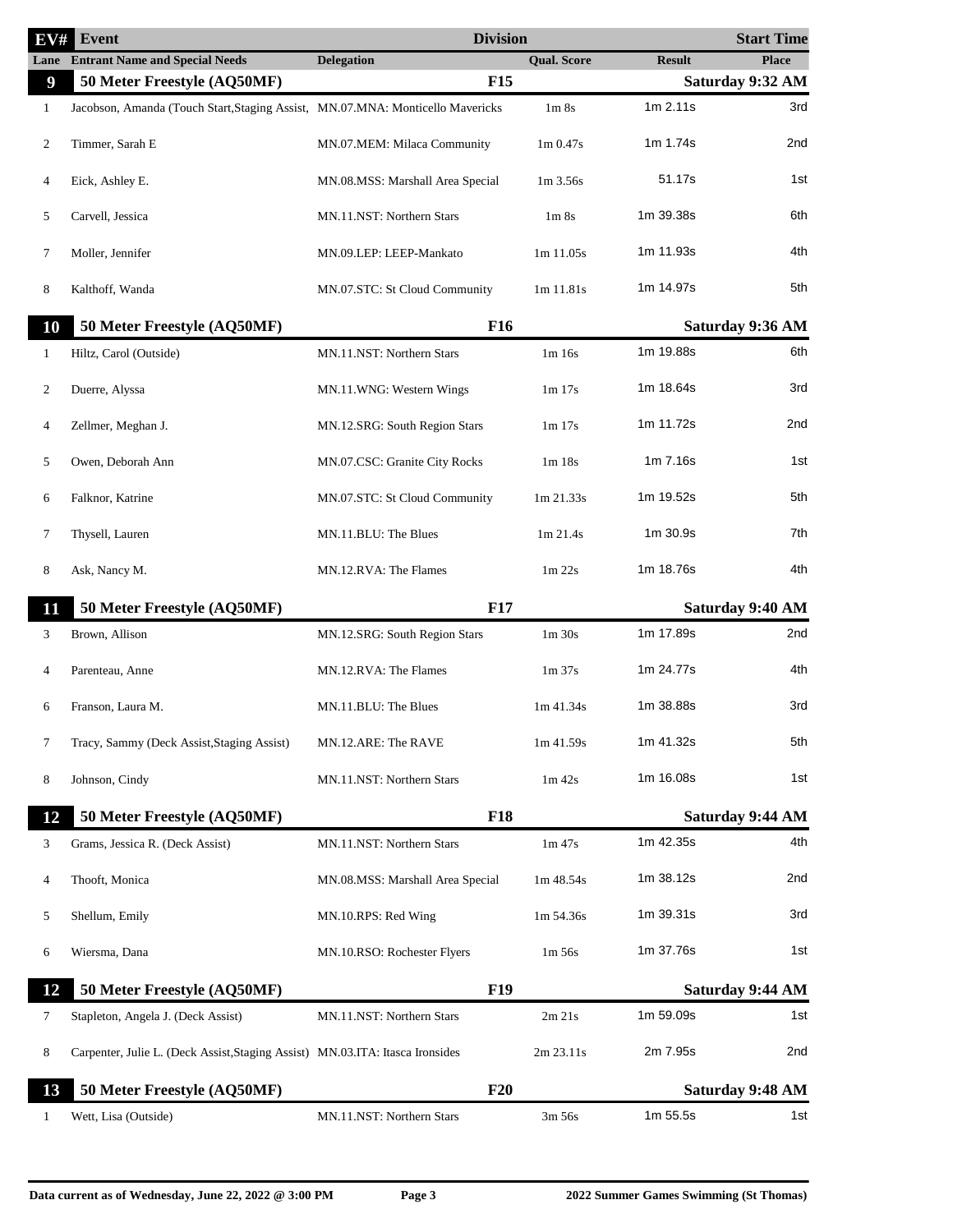| EV#          | Event                                 | <b>Division</b>                  |                               |               | <b>Start Time</b>       |
|--------------|---------------------------------------|----------------------------------|-------------------------------|---------------|-------------------------|
| Lane         | <b>Entrant Name and Special Needs</b> | <b>Delegation</b>                | <b>Qual. Score</b>            | <b>Result</b> | <b>Place</b>            |
| 13           | 50 Meter Freestyle (AQ50MF)           | F21                              |                               |               | Saturday 9:48 AM        |
| 2            | Bibeau, Allison                       | MN.03.ITA: Itasca Ironsides      | $3m$ 3.2s                     | 2m 46.56s     | 1st                     |
| 13           | 50 Meter Freestyle (AQ50MF)           | F24                              |                               |               | <b>Saturday 9:48 AM</b> |
| 5            | Lynn, Evelyn Jane                     | MN.10.RSO: Rochester Flyers      | $6m$ $8s$                     | 2m 15.08s     | 1st                     |
| 14           | 50 Meter Freestyle (AQ50MF)           | <b>M01</b>                       |                               |               | Saturday 9:56 AM        |
| 1            | Patterson, Preston (Staging Assist)   | MN.03.ITA: Itasca Ironsides      | 1m 2s                         | 54.88s        | 3rd                     |
| 2            | Wyse, Peyton                          | MN.10.AAQ: Austin Aquapack       | $1m$ 2.1s                     | 1m 17.95s     | 5th                     |
| 3            | Teske, Elijah                         | MN.03.ITA: Itasca Ironsides      | 1m 8.34s                      | 43.34s        | 1st                     |
| 4            | Argue, Henry                          | MN.10.RSO: Rochester Flyers      | $1m$ 9.7s                     | 1m 2.69s      | 4th                     |
| 5            | Teske, Jonah                          | MN.03.ITA: Itasca Ironsides      | $1m$ 14.42s                   | 49.89s        | 2nd                     |
| 14           | 50 Meter Freestyle (AQ50MF)           | M <sub>02</sub>                  |                               |               | Saturday 9:56 AM        |
| 6            | Malwitz, Bradley                      | MN.07.DNO: West End Whitecaps    | 1m 10s                        | 56.25s        | 1st                     |
| 7            | Junker, Nathaniel                     | MN.04.AAG: Alexandria Lakes Area | 1m 10.53s                     | 58.01s        | 2nd                     |
| 8            | Garcia Morales, Kevin                 | MN.07.ROC: ROCORI Spartans       | 1m 15.64s                     | 1m 12.15s     | 3rd                     |
| 15           | 50 Meter Freestyle (AQ50MF)           | <b>M03</b>                       |                               |               | Saturday 10:00 AM       |
| 1            | Bankeroff, Nolan (Staging Assist)     | MN.11.WNG: Western Wings         | 36s                           | 36.81s        | 2nd                     |
| 3            | Knapp, George                         | MN.12.ARE: The RAVE              | 42.41s                        | 47.16s        | 4th                     |
| 4            | Rossman, Maddox                       | MN.12.SPM: St Paul Magic         | 42.92s                        | 33.84s        | 1st                     |
| 5            | Moulds, Zachary                       | MN.11.WNG: Western Wings         | 43s                           | 41.1s         | 3rd                     |
|              | 15 50 Meter Freestyle (AQ50MF)        | <b>M04</b>                       |                               |               | Saturday 10:00 AM       |
| 6            | Kellin, Marcus L                      | MN.03.ITA: Itasca Ironsides      | 32s                           | 1m 10.14s     | 2nd                     |
| 8            | Grell, Maxxwel                        | MN.07.CSC: Granite City Rocks    | 35.88s                        | 31.78s        | 1st                     |
| 16           | 50 Meter Freestyle (AQ50MF)           | M05                              |                               |               | Saturday 10:04 AM       |
| $\mathbf{1}$ | Landherr, Tyrone                      | MN.13.FLY: Flyaways Gold         | 1m 1.54s                      | 47.06s        | 1st                     |
| 2            | Zolotukhin-Ridgway, Maxim             | MN.12.SPM: St Paul Magic         | 1m 2s                         | 1m 38.47s     | 8th                     |
| 3            | Kubat, Michael                        | MN.07.STC: St Cloud Community    | 1m 4.84s                      | 1m 5.99s      | 6th                     |
| 4            | Benson, Connor                        | MN.13.FLY: Flyaways Gold         | 1m 5.84s                      | 57.65s        | 4th                     |
| 5            | Branch, Christopher                   | MN.07.ROC: ROCORI Spartans       | 1m 6.16s                      | 54.08s        | 3rd                     |
| 6            | Tripeny, Michael                      | MN.12.SPM: St Paul Magic         | 1 <sub>m</sub> 7 <sub>s</sub> | 50.7s         | 2nd                     |
| 7            | Choudek, Evan                         | MN.09.TCU: TCU Titans            | 1 <sub>m</sub> 8 <sub>s</sub> | 1m 26.22s     | 7th                     |
| 8            | Lopiano, Vincent                      | MN.12.SRG: South Region Stars    | $1m$ 6s                       | 1m 3.94s      | 5th                     |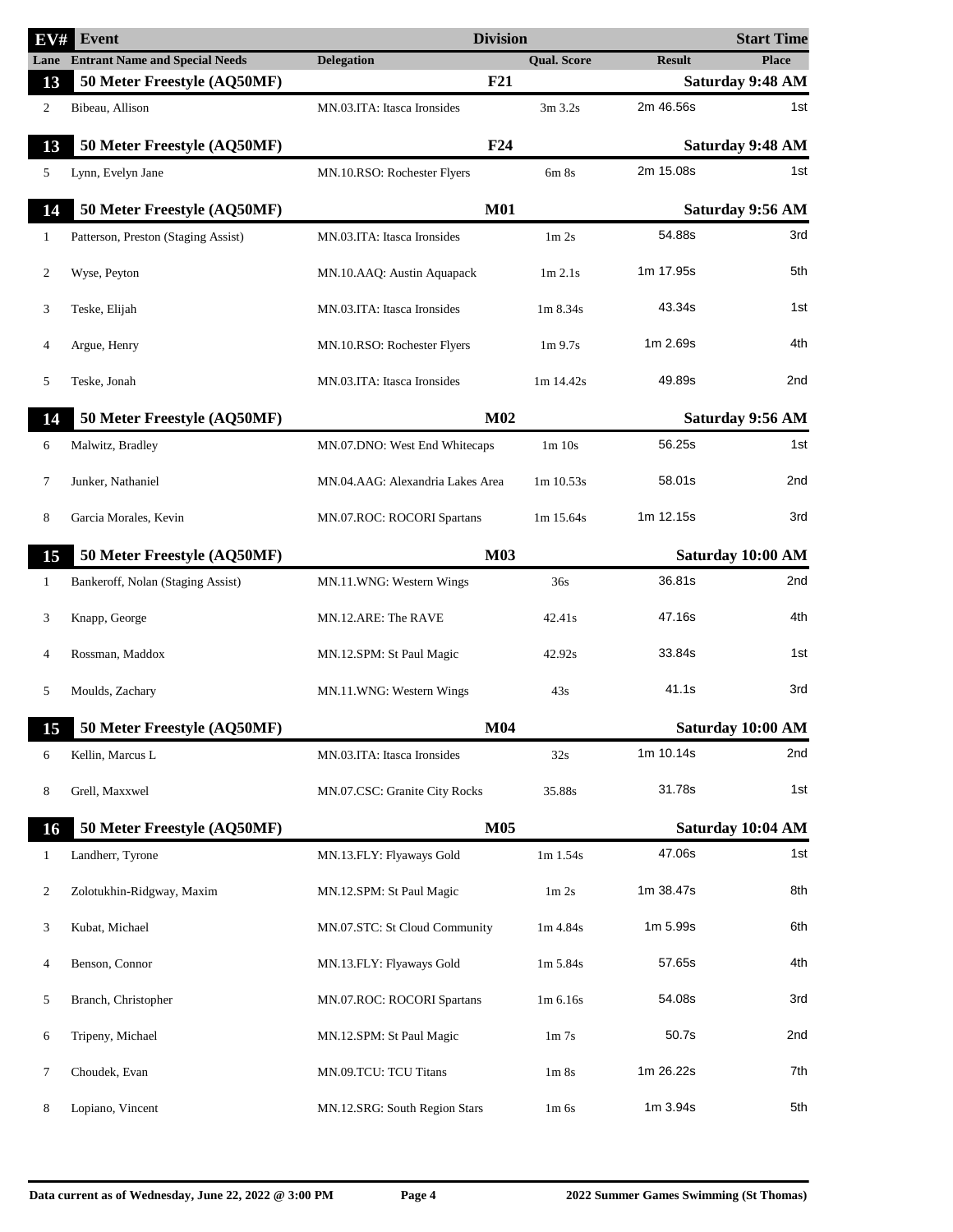| EV#          | <b>Event</b>                                                                     | <b>Division</b>                  |                    |               | <b>Start Time</b> |
|--------------|----------------------------------------------------------------------------------|----------------------------------|--------------------|---------------|-------------------|
| Lane         | <b>Entrant Name and Special Needs</b>                                            | <b>Delegation</b>                | <b>Qual. Score</b> | <b>Result</b> | <b>Place</b>      |
| 17           | 50 Meter Freestyle (AQ50MF)                                                      | M06                              |                    |               | Saturday 10:08 AM |
| $\mathbf{1}$ | Diaz, Nicolas                                                                    | MN.12.ARE: The RAVE              | 44.69s             | 41.51s        | 2nd               |
| 3            | Buckley, Blake (Deck Assist, Staging Assist)                                     | MN.07.CIS: Cambridge-Isanti Area | 51s                | 44.07s        | 4th               |
| 4            | Skundberg, William                                                               | MN.12.SPM: St Paul Magic         | 52.04s             | 40.19s        | 1st               |
| 5            | Rosga, Jeffrey                                                                   | MN.12.SRG: South Region Stars    | 54s                | 41.82s        | 3rd               |
| 17           | 50 Meter Freestyle (AQ50MF)                                                      | <b>M07</b>                       |                    |               | Saturday 10:08 AM |
| 6            | Carpenter, Hunter (Deck Assist, Staging Assist) MN.07.CIS: Cambridge-Isanti Area |                                  | 1m 28s             | 1m 22.81s     | 1st               |
| 8            | Flynn, Jack (Deck Assist, Staging Assist)                                        | MN.12.ARE: The RAVE              | $1m\,45.08s$       | 1m 49.96s     | 2nd               |
| 18           | 50 Meter Freestyle (AQ50MF)                                                      | <b>M08</b>                       |                    |               | Saturday 10:12 AM |
| 2            | Andrus, Nicholas                                                                 | MN.12.ARE: The RAVE              | 40.63s             | 38.37s        | 4th               |
| 3            | Cuchna, Levi                                                                     | MN.12.SRG: South Region Stars    | 41s                | 34.99s        | 3rd               |
| 4            | Sand, Matthew                                                                    | MN.07.CSC: Granite City Rocks    | 42.26s             | 32.26s        | 2nd               |
| 5            | Brasch, Jacob                                                                    | MN.11.BLU: The Blues             | 42.79s             | 32.21s        | 1st               |
| 18           | 50 Meter Freestyle (AQ50MF)                                                      | M09                              |                    |               | Saturday 10:12 AM |
| 6            | Mikkelson, Max (Deck Assist, Staging Assist)                                     | MN.11.WNG: Western Wings         | $1m$ 30s           | 1m 30.58s     | 2nd               |
| 7            | Seubert, Logan                                                                   | MN.12.HAS: Hastings Sharks       | 1m 37.52s          | $1m$ 6.03s    | 1st               |
| 19           | 50 Meter Freestyle (AQ50MF)                                                      | <b>M10</b>                       |                    |               | Saturday 10:16 AM |
| 1            | Arseneau, Alexander (Deck Assist, Staging Assi MN.03.ITA: Itasca Ironsides       |                                  | 54.33s             | 59.84s        | 5th               |
| 2            | van Houdt, Cory                                                                  | MN.09.TCU: TCU Titans            | 56s                | 52.33s        | 3rd               |
|              | Laundry, Kyle K. (Touch Start, Deck Assist, Sta MN.12.SRG: South Region Stars    |                                  | 1m1s               | 1m 37.61s     | 8th               |
| 4            | Reisnour, Jacob                                                                  | MN.10.AAQ: Austin Aquapack       | $1m$ 1.32s         | 34.29s        | 1st               |
| 5            | Witt, Samuel R.                                                                  | MN.12.HAS: Hastings Sharks       | 1m 2.55s           | 46.7s         | 2nd               |
| 6            | Santema, Corey                                                                   | MN.07.MEM: Milaca Community      | 1m <sub>3s</sub>   | 59.9s         | 6th               |
| 7            | Cantrell, Timothy                                                                | MN.10.RPS: Red Wing              | $1m\,5.68s$        | 54.15s        | 4th               |
| 8            | Knowlton, Theodore (Touch Start, Visual Start, MN.07.CIS: Cambridge-Isanti Area  |                                  | 1m8s               | 1m 2.59s      | 7th               |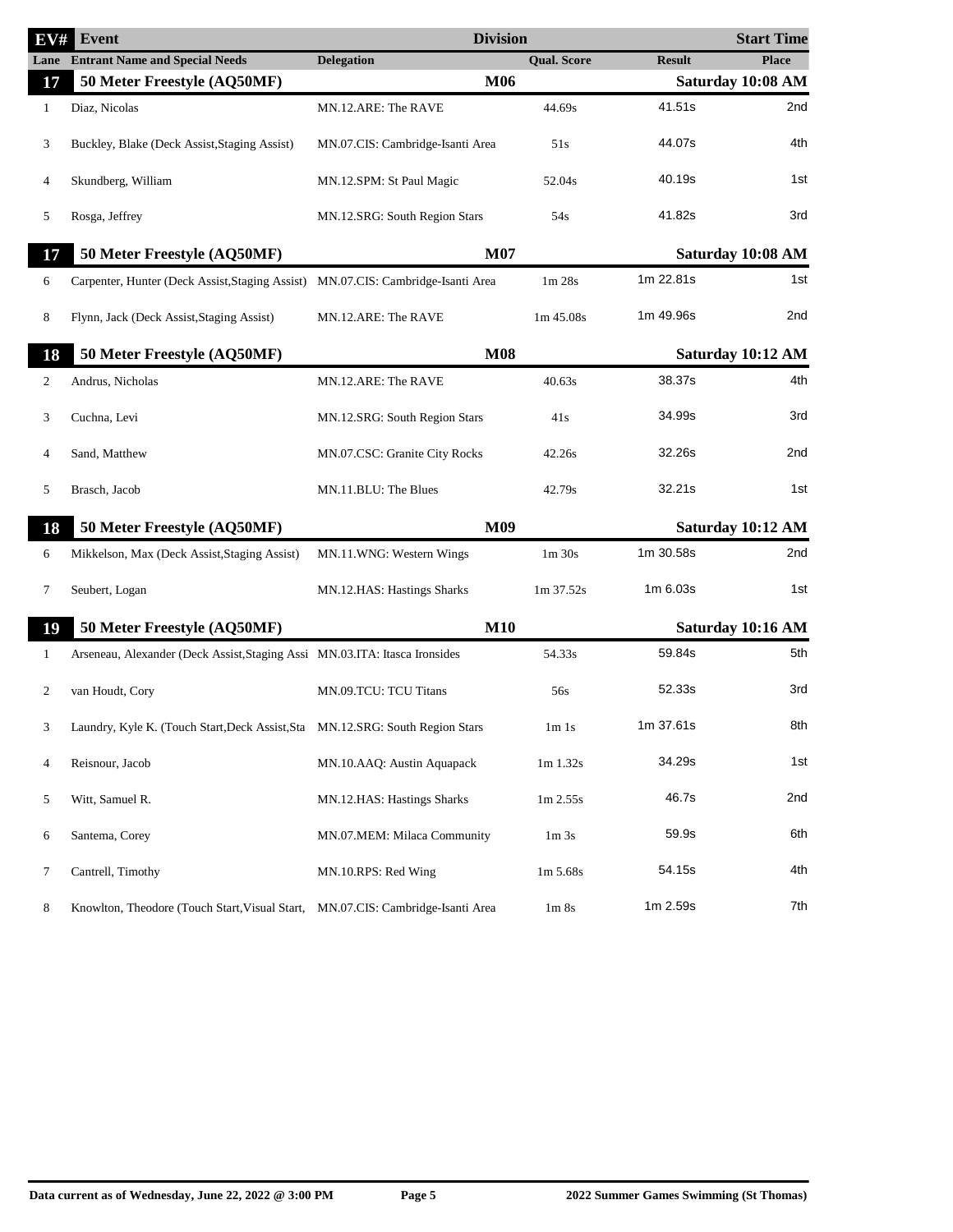| EV#          | Event                                                                  | <b>Division</b>                  |                               |                  | <b>Start Time</b> |
|--------------|------------------------------------------------------------------------|----------------------------------|-------------------------------|------------------|-------------------|
|              | <b>Lane</b> Entrant Name and Special Needs                             | <b>Delegation</b>                | <b>Qual. Score</b>            | <b>Result</b>    | <b>Place</b>      |
| 20           | 50 Meter Freestyle (AQ50MF)                                            | <b>M11</b>                       |                               |                  | Saturday 10:20 AM |
| $\mathbf{1}$ | Thomas, Erik                                                           | MN.07.DNO: West End Whitecaps    | $1m$ 30s                      | 1m 2.34s         | 5th               |
| 2            | Bernier, Austin (Deck Assist, Staging Assist)                          | MN.12.SRG: South Region Stars    | 1 <sub>m</sub> 8 <sub>s</sub> | 1m 5.53s         | 6th               |
| 3            | Le, Dan (Touch Start)                                                  | MN.11.BLU: The Blues             | $1m$ 9.6s                     | 53s              | 2nd               |
| 4            | Patchen, Chase (Deck Assist, Staging Assist)                           | MN.07.CIS: Cambridge-Isanti Area | 1m 11s                        | 1m 5.53s         | 7th               |
| 5            | Danisch, Andrew                                                        | MN.12.ARE: The RAVE              | 1m 11.56s                     | 1m 8.45s         | 8th               |
| 6            | Williams, Austan                                                       | MN.07.STC: St Cloud Community    | 1m 16.23s                     | 50.03s           | 1st               |
| 7            | Wensel, Cole (Deck Assist)                                             | MN.07.CSC: Granite City Rocks    | 1m 17.41s                     | 1m 0.06s         | 4th               |
| 8            | Abraham, Ross J.                                                       | MN.08.MSS: Marshall Area Special | 1m 20.48s                     | 57.81s           | 3rd               |
| 21           | 50 Meter Freestyle (AQ50MF)                                            | M12                              |                               |                  | Saturday 10:24 AM |
| $\mathbf{1}$ | Tommet, Kevin (Deck Assist)                                            | MN.12.RVA: The Flames            | 1 <sub>m</sub> 3 <sub>s</sub> | 56.76s           | 2nd               |
| 2            | Andera, Kyle                                                           | MN.12.RVA: The Flames            | 1 <sub>m</sub> 5 <sub>s</sub> | 1m 11.48s        | 6th               |
| 3            | Davis, Reginald                                                        | MN.04.AAG: Alexandria Lakes Area | $1m\,6.6s$                    | 58.89s           | 3rd               |
| 4            | Anderson, Christopher Lee                                              | MN.13.ACC: Anoka County Cougar   | 1m 10s                        | 58.9s            | 4th               |
| 5            | Choi, David (Touch Start)                                              | MN.11.BLU: The Blues             | $1m$ 12.03s                   | 1m 7.96s         | 5th               |
| 6            | Todd, Patrick                                                          | MN.07.CSC: Granite City Rocks    | $1m$ 12.31s                   | 1m 17.14s        | 7th               |
| 7            | Bergeron, James                                                        | MN.12.RVA: The Flames            | $1m$ 13s                      | 1m 22.28s        | 8th               |
| 8            | Kennedy, Ian (Deck Assist, Staging Assist)                             | MN.12.HAS: Hastings Sharks       | $1m$ 14.08s                   | 55.12s           | 1st               |
| 22           | 50 Meter Freestyle (AQ50MF)                                            | M13                              |                               |                  | Saturday 10:28 AM |
| $\mathbf{1}$ | Somers, Timothy R (Deck Assist, Staging Assis MN.11.WNG: Western Wings |                                  | $1m$ 21s                      | 1m 20.1s         | 3rd               |
| 4            | Salgado, Mikel                                                         | MN.07.CSC: Granite City Rocks    | 1m 25.53s                     | $1m$ 6.6s        | 2nd               |
| 5            | Johnson, Jeffrey A (Touch Start)                                       | MN.11.BLU: The Blues             | 1m 29.5s                      | 1m <sub>3s</sub> | 1st               |
| 6            | Johnson, Jeremy (Deck Assist, Staging Assist)                          | MN.03.ITA: Itasca Ironsides      | 1m 36.17s                     | 1m 37.47s        | 4th               |
| 7            | Thoen, Conrad (Deck Assist, Staging Assist)                            | MN.11.WNG: Western Wings         | $1m$ 40s                      | 1m 26.93s        | cipation ribbon   |
| 23           | 50 Meter Freestyle (AQ50MF)                                            | M14                              |                               |                  | Saturday 10:32 AM |
| 1            | Eisenschenk, Shelby (Outside)                                          | MN.07.STC: St Cloud Community    | 47.27s                        | 42.77s           | 1st               |
| 2            | Bauer, Luke                                                            | MN.07.STC: St Cloud Community    | 55.47s                        | 50.96s           | 4th               |
| 3            | Doege, Michael                                                         | MN.07.CSC: Granite City Rocks    | 56.38s                        | 43.89s           | 3rd               |
| 4            | Nemitz, Joseph                                                         | MN.10.OSO: Owatonna Special Oly  | 56.4s                         | 43.4s            | 2nd               |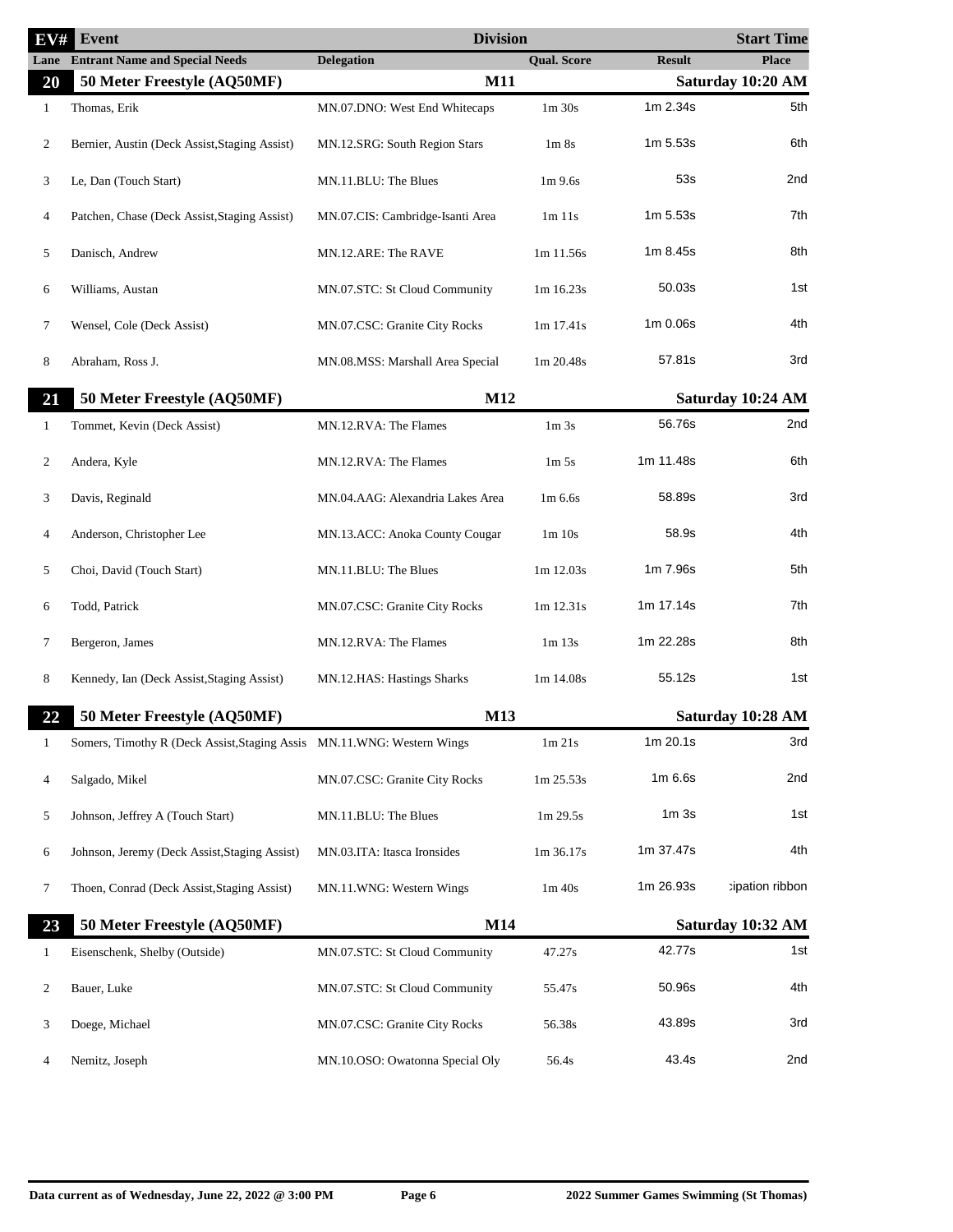| EV#  | <b>Event</b>                                                                      | <b>Division</b>                  |                               |               | <b>Start Time</b> |
|------|-----------------------------------------------------------------------------------|----------------------------------|-------------------------------|---------------|-------------------|
| Lane | <b>Entrant Name and Special Needs</b>                                             | <b>Delegation</b>                | <b>Qual. Score</b>            | <b>Result</b> | <b>Place</b>      |
| 23   | 50 Meter Freestyle (AQ50MF)                                                       | M15                              |                               |               | Saturday 10:32 AM |
| 7    | Dixon, Toriano L (Deck Assist, Entry/Exit Assi MN.10.RSO: Rochester Flyers        |                                  | 2m 29s                        | 1m 54.91s     | 2nd               |
| 8    | Fitzgerald, Dugan (Deck Assist, Entry/Exit Assi MN.07.MNA: Monticello Mavericks   |                                  | $2m$ 15s                      | 1m 42.08s     | 1st               |
| 24   | 50 Meter Freestyle (AQ50MF)                                                       | M16                              |                               |               | Saturday 10:36 AM |
| 1    | Dezeeuw, Cody (Outside)                                                           | MN.08.MSS: Marshall Area Special | 1m 51s                        | 1m 40.22s     | 1st               |
| 24   | 50 Meter Freestyle (AQ50MF)                                                       | <b>M17</b>                       |                               |               | Saturday 10:36 AM |
| 3    | Ragone, Jordan (Touch Start, Entry/Exit Assist) MN.07.DNO: West End Whitecaps     |                                  | 1m 59s                        | 1m 51.02s     | 2nd               |
| 4    | Gray Jr, John (Deck Assist, Entry/Exit Assist, St MN.07.MNA: Monticello Mavericks |                                  | $1m\,55s$                     | 1m 44.93s     | 1st               |
| 25   | 50 Meter Freestyle (AQ50MF)                                                       | <b>M18</b>                       |                               |               | Saturday 10:40 AM |
| 4    | Kelley, Nicholas                                                                  | MN.10.RSO: Rochester Flyers      | 2m <sub>9s</sub>              | 2m 21.43s     | 1st               |
| 5    | Nosan, Jr., Louis J.                                                              | MN.12.RVA: The Flames            | $2m$ 30s                      | 3m 0.02s      | 2nd               |
| 25   | 50 Meter Freestyle (AQ50MF)                                                       | M19                              |                               |               | Saturday 10:40 AM |
| 7    | Umerski, Connor W. (Deck Assist, Staging Assi MN.07.ROC: ROCORI Spartans          |                                  | 2m 23.45s                     | 1m 44.25s     | 1st               |
| 8    | Kalous, Camden (Deck Assist, Entry/Exit Assist MN.07.DNO: West End Whitecaps      |                                  | 2m 58s                        | 2m 57.69s     | 2nd               |
| 26   | 25 Meter Backstroke (AQ25BK)                                                      | <b>F01</b>                       |                               |               | Saturday 10:45 AM |
| 1    | Carlson, Cheyanne (Deck Assist, Staging Assist MN.13.FLY: Flyaways Gold           |                                  | 25.98s                        | 22.76s        | 1st               |
| 2    | Soulwater, Rose                                                                   | MN.12.SPM: St Paul Magic         | 30s                           | 29.83s        | 2nd               |
| 26   | 25 Meter Backstroke (AQ25BK)                                                      | F02                              |                               |               | Saturday 10:45 AM |
| 3    | Riley, Ella                                                                       | MN.10.AAQ: Austin Aquapack       | 42.57s                        | 51.63s        | 1st               |
| 26   | 25 Meter Backstroke (AQ25BK)                                                      | <b>F03</b>                       |                               |               | Saturday 10:45 AM |
| 4    | Karow, Ava                                                                        | MN.10.RSO: Rochester Flyers      | 59s                           | 37.52s        | 1st               |
| 5    | Lamboglia, Siena                                                                  | MN.12.SPM: St Paul Magic         | 1 <sub>m</sub> 3 <sub>s</sub> | 51.5s         | 2nd               |
| 27   | 25 Meter Backstroke (AQ25BK)                                                      | <b>F05</b>                       |                               |               | Saturday 10:48 AM |
| 1    | Lundblad, Eva                                                                     | MN.13.FLY: Flyaways Gold         | 31.91s                        | 27.7s         | 1st               |
| 2    | Lee, Annalissa                                                                    | MN.12.HAS: Hastings Sharks       | 33.45s                        | 27.87s        | 2nd               |
|      |                                                                                   |                                  |                               |               |                   |
| 3    | Lee, Nellie (Deck Assist, Staging Assist)                                         | MN.07.CIS: Cambridge-Isanti Area | 30s                           | 28.76s        | 3rd               |
| 27   | 25 Meter Backstroke (AQ25BK)                                                      | <b>F06</b>                       |                               |               | Saturday 10:48 AM |
| 4    | Moore, Jordan (Staging Assist)                                                    | MN.11.WNG: Western Wings         | 49s                           | 46.25s        | 5th               |
| 5    | Poshek, Hannah                                                                    | MN.04.AAG: Alexandria Lakes Area | 48.62s                        | 37.89s        | 3rd               |
| 6    | Kowalik, Sara (Deck Assist)                                                       | MN.12.RVA: The Flames            | 49s                           | 38.46s        | 4th               |
| 7    | Wilson, Emily (Staging Assist)                                                    | MN.12.ARE: The RAVE              | 42.22s                        | 30.04s        | 1st               |
| 8    | Waters, Emily                                                                     | MN.12.SRG: South Region Stars    | 40s                           | 35.33s        | 2nd               |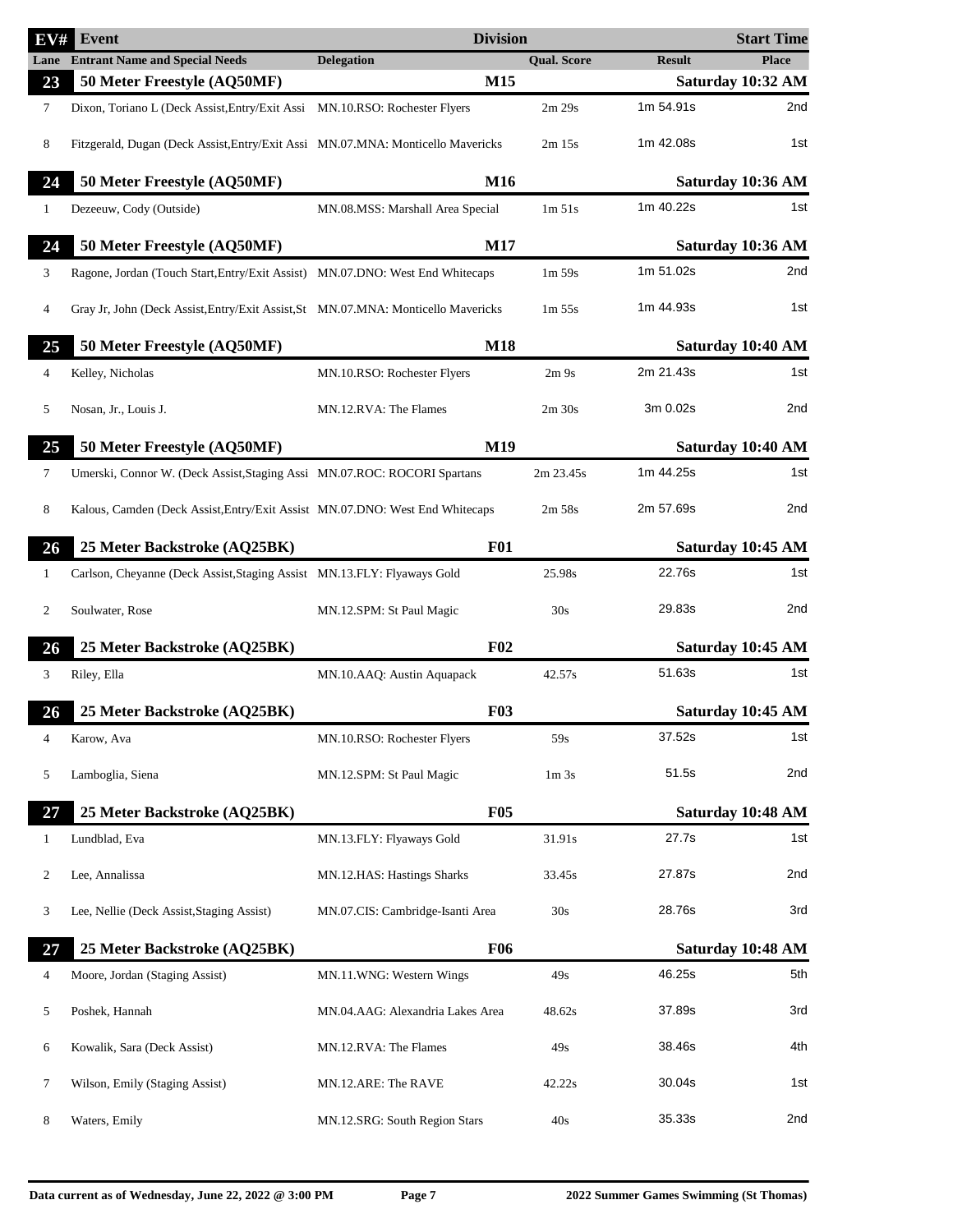| EV# | Event                                                                       | <b>Division</b>                  |                               |               | <b>Start Time</b> |
|-----|-----------------------------------------------------------------------------|----------------------------------|-------------------------------|---------------|-------------------|
|     | <b>Lane</b> Entrant Name and Special Needs                                  | <b>Delegation</b>                | <b>Qual. Score</b>            | <b>Result</b> | <b>Place</b>      |
| 28  | 25 Meter Backstroke (AQ25BK)                                                | <b>F07</b>                       |                               |               | Saturday 10:51 AM |
| 2   | McCormick, Reilly (Staging Assist)                                          | MN.07.STC: St Cloud Community    | 58.91s                        | 52.31s        | 1st               |
| 28  | 25 Meter Backstroke (AQ25BK)                                                | <b>F08</b>                       |                               |               | Saturday 10:51 AM |
| 3   | Crawford, Elizabeth                                                         | MN.10.OSO: Owatonna Special Oly  | 52.4s                         | 34.19s        | 1st               |
| 4   | Schmidt, Heidi                                                              | MN.08.MSS: Marshall Area Special | 55.6s                         | 53.81s        | 2nd               |
| 28  | 25 Meter Backstroke (AQ25BK)                                                | <b>F09</b>                       |                               |               | Saturday 10:51 AM |
| 5   | McDonough, Rosie (Touch Start, Deck Assist, S MN.12.SRG: South Region Stars |                                  | 1 <sub>m</sub> 8 <sub>s</sub> | 1m 8.83s      | 2nd               |
| 8   | Usher, Hailey                                                               | MN.10.OSO: Owatonna Special Oly  | $1m$ 12.5s                    | 34.71s        | 1st               |
| 29  | 25 Meter Backstroke (AQ25BK)                                                | F10                              |                               |               | Saturday 10:54 AM |
| 1   | Copper, Rachel (Deck Assist, Staging Assist)                                | MN.11.WNG: Western Wings         | 27s                           | 26s           | 1st               |
| 2   | Gartzke, Meghan                                                             | MN.12.HAS: Hastings Sharks       | 28.07s                        | 29.73s        | 3rd               |
| 3   | Aubitz, Katlyn                                                              | MN.12.ARE: The RAVE              | 28.85s                        | 28.73s        | 2nd               |
| 29  | 25 Meter Backstroke (AQ25BK)                                                | F11                              |                               |               | Saturday 10:54 AM |
| 5   | Lieser, Debbie                                                              | MN.07.STC: St Cloud Community    | 24.33s                        | 23.08s        | 2nd               |
| 6   | Mussell, Bethany K.                                                         | MN.07.DNO: West End Whitecaps    | 26s                           | 22.7s         | 1st               |
| 7   | Friederichs, Anne                                                           | MN.04.AAG: Alexandria Lakes Area | 27.34s                        | 23.51s        | 4th               |
| 8   | Kardong, Tara (Deck Assist, Outside, Lift)                                  | MN.07.CSC: Granite City Rocks    | 29.57s                        | 23.44s        | 3rd               |
| 30  | 25 Meter Backstroke (AQ25BK)                                                | <b>F12</b>                       |                               |               | Saturday 10:58 AM |
| 2   | Timmer, Sarah E                                                             | MN.07.MEM: Milaca Community      | 33.84s                        | 34.97s        | 3rd               |
| 3   | Eick, Ashley E.                                                             | MN.08.MSS: Marshall Area Special | 34s                           | 23.19s        | 1st               |
| 4   | Miller, Diane M.                                                            | MN.07.STC: St Cloud Community    | 34.43s                        | 31.56s        | 2nd               |
| 6   | Dotterweich, Carolyn                                                        | MN.12.ARE: The RAVE              | 35.28s                        | 35.88s        | 4th               |
| 31  | 25 Meter Backstroke (AQ25BK)                                                | <b>F13</b>                       |                               |               | Saturday 11:01 AM |
| 2   | Duerre, Alyssa                                                              | MN.11.WNG: Western Wings         | 41s                           | 41.39s        | 4th               |
| 4   | Johnson, Laura                                                              | MN.11.BLU: The Blues             | 44.99s                        | 32.63s        | 1st               |
| 5   | Wiersma, Dana                                                               | MN.10.RSO: Rochester Flyers      | 45s                           | 39.28s        | 2nd               |
| 6   | Fraune, Angela M.                                                           | MN.13.ACC: Anoka County Cougar   | 47s                           | 42.2s         | 5th               |
| 7   | Wieling, Lisa                                                               | MN.07.CSC: Granite City Rocks    | 46.01s                        | 40.34s        | 3rd               |
| 8   | Duncan, Surya (Deck Assist, Staging Assist, Out MN.11.NST: Northern Stars   |                                  | 46s                           | 42.58s        | 6th               |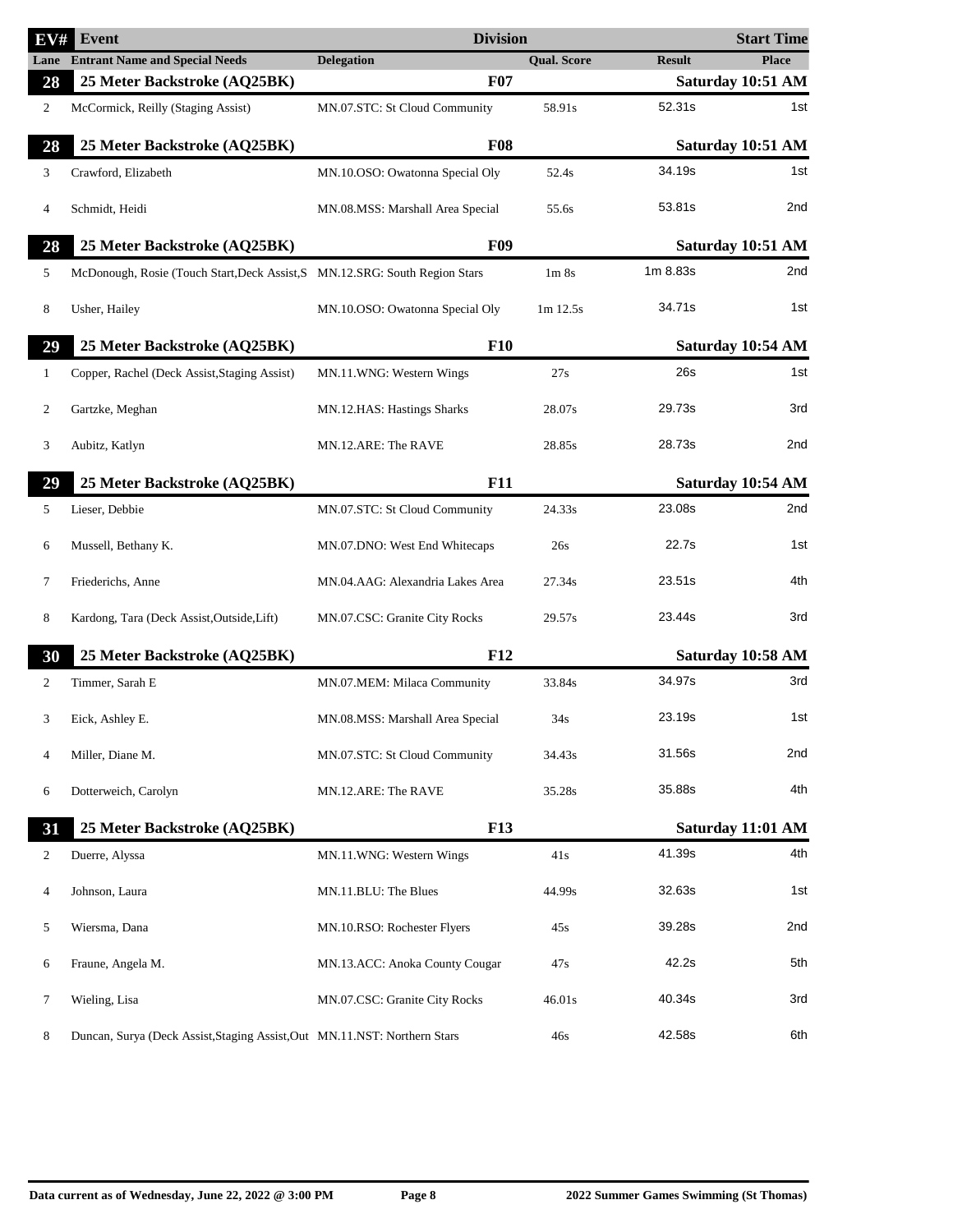| EV#  | Event                                                                    | <b>Division</b>                  |                                  |               | <b>Start Time</b> |
|------|--------------------------------------------------------------------------|----------------------------------|----------------------------------|---------------|-------------------|
| Lane | <b>Entrant Name and Special Needs</b>                                    | <b>Delegation</b>                | <b>Qual. Score</b>               | <b>Result</b> | <b>Place</b>      |
| 32   | 25 Meter Backstroke (AQ25BK)                                             | <b>F14</b>                       |                                  |               | Saturday 11:04 AM |
| 1    | Grams, Jessica R. (Deck Assist)                                          | MN.11.NST: Northern Stars        | 48s                              | 46.52s        | 4th               |
| 2    | Falknor, Katrine                                                         | MN.07.STC: St Cloud Community    | 48.27s                           | 45.78s        | 2nd               |
| 3    | Tracy, Sammy (Deck Assist, Staging Assist)                               | MN.12.ARE: The RAVE              | 53.69s                           | 46.4s         | 3rd               |
| 5    | Brown, Allison                                                           | MN.12.SRG: South Region Stars    | 54s                              | 55.16s        | 5th               |
| 7    | Thysell, Lauren                                                          | MN.11.BLU: The Blues             | 58.43s                           | 43.9s         | 1st               |
| 33   | 25 Meter Backstroke (AQ25BK)                                             | <b>F15</b>                       |                                  |               | Saturday 11:08 AM |
| 3    | Wilensky, Debra N.                                                       | MN.11.BLU: The Blues             | 1 <sub>m</sub> 0.72 <sub>s</sub> | 41.31s        | 1st               |
| 4    | Franson, Laura M.                                                        | MN.11.BLU: The Blues             | $1m$ 2.42s                       | 43.65s        | 2nd               |
| 5    | Carvell, Jessica                                                         | MN.11.NST: Northern Stars        | $1m$ 0s                          | 51.38s        | 4th               |
| 6    | Johnson, Cindy                                                           | MN.11.NST: Northern Stars        | $1m$ 6s                          | 42.08s        | 3rd               |
| 7    | Stapleton, Angela J. (Deck Assist)                                       | MN.11.NST: Northern Stars        | 1 <sub>m</sub> 8 <sub>s</sub>    | 54.34s        | 5th               |
| 34   | 25 Meter Backstroke (AQ25BK)                                             | F <sub>16</sub>                  |                                  |               | Saturday 11:12 AM |
| 1    | Smith, Carolyn O. (Deck Assist, Staging Assist, MN.11.WNG: Western Wings |                                  | $1m$ 41s                         | 1m 39.32s     | tipation ribbon:  |
| 34   | 25 Meter Backstroke (AQ25BK)                                             | <b>F17</b>                       |                                  |               | Saturday 11:12 AM |
| 5    | Bodurtha, Michelle                                                       | MN.12.ARE: The RAVE              | 38.09s                           | 36.13s        | 2nd               |
| 6    | Lerbs, Betsy                                                             | MN.12.SRG: South Region Stars    | 36s                              | 35.52s        | 1st               |
| 35   | 25 Meter Backstroke (AQ25BK)                                             | <b>F18</b>                       |                                  |               | Saturday 11:16 AM |
| 2    | Wett, Lisa (Outside)                                                     | MN.11.NST: Northern Stars        | 1m 49s                           | 1m 21.5s      | 3rd               |
|      | Thooft, Monica                                                           | MN.08.MSS: Marshall Area Special | 1m 17s                           | 56.99s        | 1st               |
| 4    | Lynn, Evelyn Jane                                                        | MN.10.RSO: Rochester Flyers      | 1m 12.2s                         | 1m 0.16s      | 2nd               |
| 35   | 25 Meter Backstroke (AQ25BK)                                             | F20                              |                                  |               | Saturday 11:16 AM |
| 6    | Ryan, Rachel                                                             | MN.10.RSO: Rochester Flyers      | $1m$ 42s                         | 1m 25.51s     | 3rd               |
| 7    | Meskimen, Katherine (Deck Assist, Entry/Exit                             | MN.13.FLY: Flyaways Gold         | 1m 18.52s                        | 1m 14.81s     | 2nd               |
| 8    | Amundson, Sarah E. (Touch Start, Outside)                                | MN.11.NST: Northern Stars        | $1m\,47s$                        | 51.64s        | 1st               |
| 36   | 25 Meter Backstroke (AQ25BK)                                             | <b>M01</b>                       |                                  |               | Saturday 11:20 AM |
| 1    | Rossman, Maddox                                                          | MN.12.SPM: St Paul Magic         | 20.98s                           | 18.66s        | 1st               |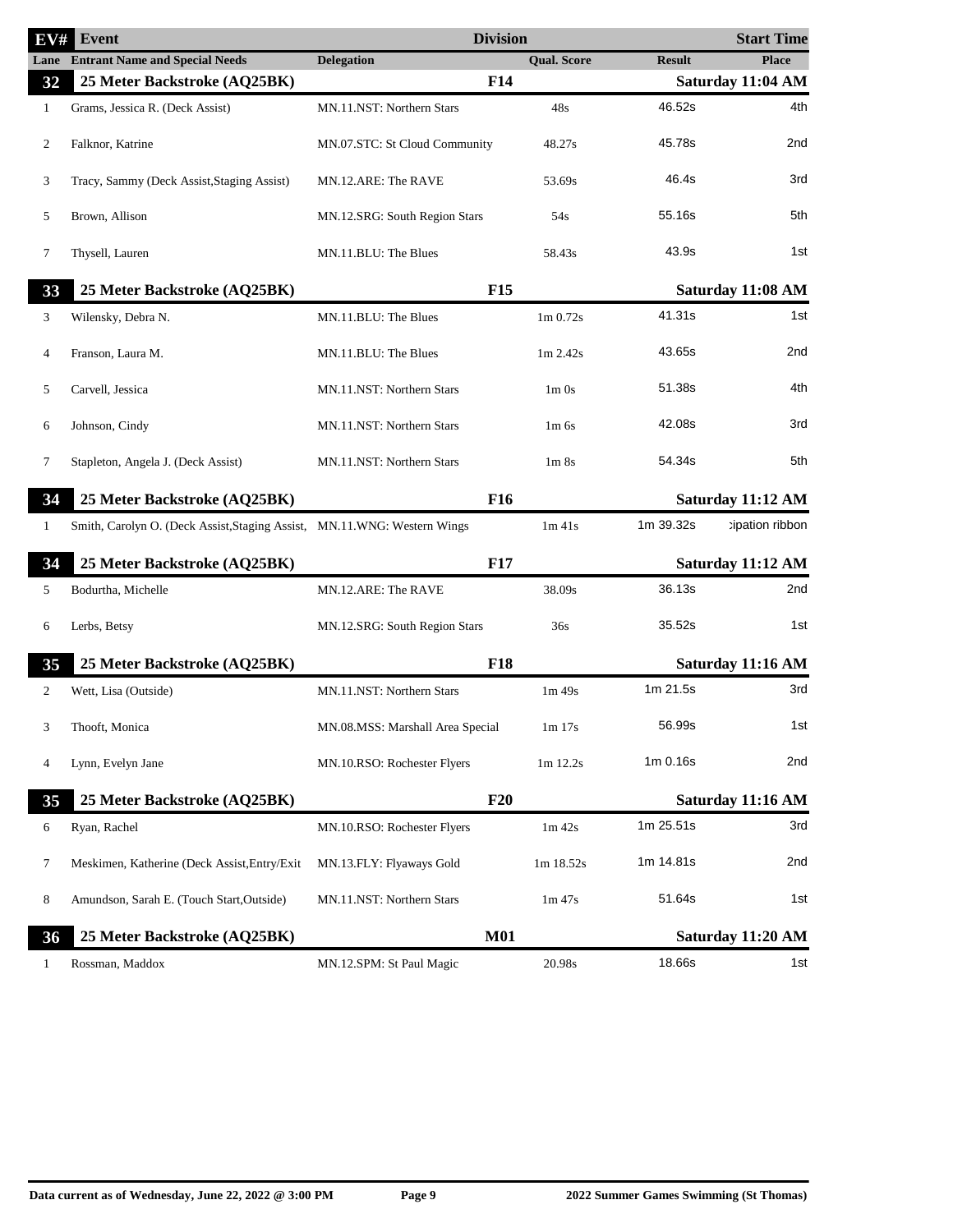| EV#          | <b>Event</b>                                                                      | <b>Division</b>                  |                    |               | <b>Start Time</b> |
|--------------|-----------------------------------------------------------------------------------|----------------------------------|--------------------|---------------|-------------------|
|              | <b>Lane</b> Entrant Name and Special Needs                                        | <b>Delegation</b>                | <b>Qual. Score</b> | <b>Result</b> | <b>Place</b>      |
| 36           | 25 Meter Backstroke (AQ25BK)                                                      | M02                              |                    |               | Saturday 11:20 AM |
| 2            | Moulds, Zachary                                                                   | MN.11.WNG: Western Wings         | 26s                | 24.29s        | 3rd               |
| 4            | Junker, Nathaniel                                                                 | MN.04.AAG: Alexandria Lakes Area | 26.47s             | 23.55s        | 2nd               |
| 6            | Skundberg, William                                                                | MN.12.SPM: St Paul Magic         | 29.1s              | 22.87s        | 1st               |
| 7            | Landherr, Tyrone                                                                  | MN.13.FLY: Flyaways Gold         | 30.53s             | 27.76s        | 4th               |
| 8            | Lopiano, Vincent                                                                  | MN.12.SRG: South Region Stars    | 38s                | 35.06s        | 5th               |
| 37           | 25 Meter Backstroke (AQ25BK)                                                      | <b>M03</b>                       |                    |               | Saturday 11:23 AM |
| 1            | Diaz, Nicolas                                                                     | MN.12.ARE: The RAVE              | 33s                | 24.15s        | 1st               |
| 2            | Malwitz, Bradley                                                                  | MN.07.DNO: West End Whitecaps    | 37s                | 31.11s        | 5th               |
| 3            | Benson, Connor                                                                    | MN.13.FLY: Flyaways Gold         | 37.09s             | 37.63s        | 6th               |
| 4            | Cotroneo, Sonny (Staging Assist)                                                  | MN.12.SRG: South Region Stars    | 38s                | 38.59s        | 7th               |
| 5            | Knapp, George                                                                     | MN.12.ARE: The RAVE              | 38.04s             | 30.41s        | 4th               |
| 6            | Rosga, Jeffrey                                                                    | MN.12.SRG: South Region Stars    | 40s                | 25.91s        | 2nd               |
| 7            | Zolotukhin-Ridgway, Maxim                                                         | MN.12.SPM: St Paul Magic         | 40.4s              | 53.34s        | 8th               |
| 8            | Branch, Christopher                                                               | MN.07.ROC: ROCORI Spartans       | 40.5s              | 28.72s        | 3rd               |
| 38           | 25 Meter Backstroke (AQ25BK)                                                      | M <sub>04</sub>                  |                    |               | Saturday 11:26 AM |
| $\mathbf{1}$ | Garcia Morales, Kevin                                                             | MN.07.ROC: ROCORI Spartans       | 44.45s             | 53.9s         | 3rd               |
| 2            | Tripeny, Michael                                                                  | MN.12.SPM: St Paul Magic         | 47.6s              | 35.57s        | 1st               |
| 3            | Warren, Jens                                                                      | MN.12.SPM: St Paul Magic         | 54.46s             | 44.09s        | 2nd               |
| 38           | 25 Meter Backstroke (AQ25BK)                                                      | <b>M05</b>                       |                    |               | Saturday 11:26 AM |
| 4            | Poole, Joseph                                                                     | MN.10.OSO: Owatonna Special Oly  | 52s                | 32.39s        | 1st               |
| 38           | 25 Meter Backstroke (AQ25BK)                                                      | M06                              |                    |               | Saturday 11:26 AM |
| 7            | Hensley, Andrew (Deck Assist)                                                     | MN.12.SPM: St Paul Magic         | $1m$ 6s            | 1m 1.09s      | cipation ribbon   |
| 8            | Dezeeuw, Cody (Outside)                                                           | MN.08.MSS: Marshall Area Special | 59.54s             | 41.82s        | 1st               |
| 39           | 25 Meter Backstroke (AQ25BK)                                                      | <b>M07</b>                       |                    |               | Saturday 11:29 AM |
| $\mathbf{1}$ | Gray Jr, John (Deck Assist, Entry/Exit Assist, St MN.07.MNA: Monticello Mavericks |                                  | 1m 24s             | 44.72s        | 1st               |
| 39           | 25 Meter Backstroke (AQ25BK)                                                      | <b>M08</b>                       |                    |               | Saturday 11:29 AM |
| 2            | Santema, Corey                                                                    | MN.07.MEM: Milaca Community      | 26.78s             | 32.65s        | 3rd               |
| 3            | Reisnour, Jacob                                                                   | MN.10.AAQ: Austin Aquapack       | 27.52s             | 19.95s        | 1st               |
| 4            | Witt, Samuel R.                                                                   | MN.12.HAS: Hastings Sharks       | 31.79s             | 20.96s        | 2nd               |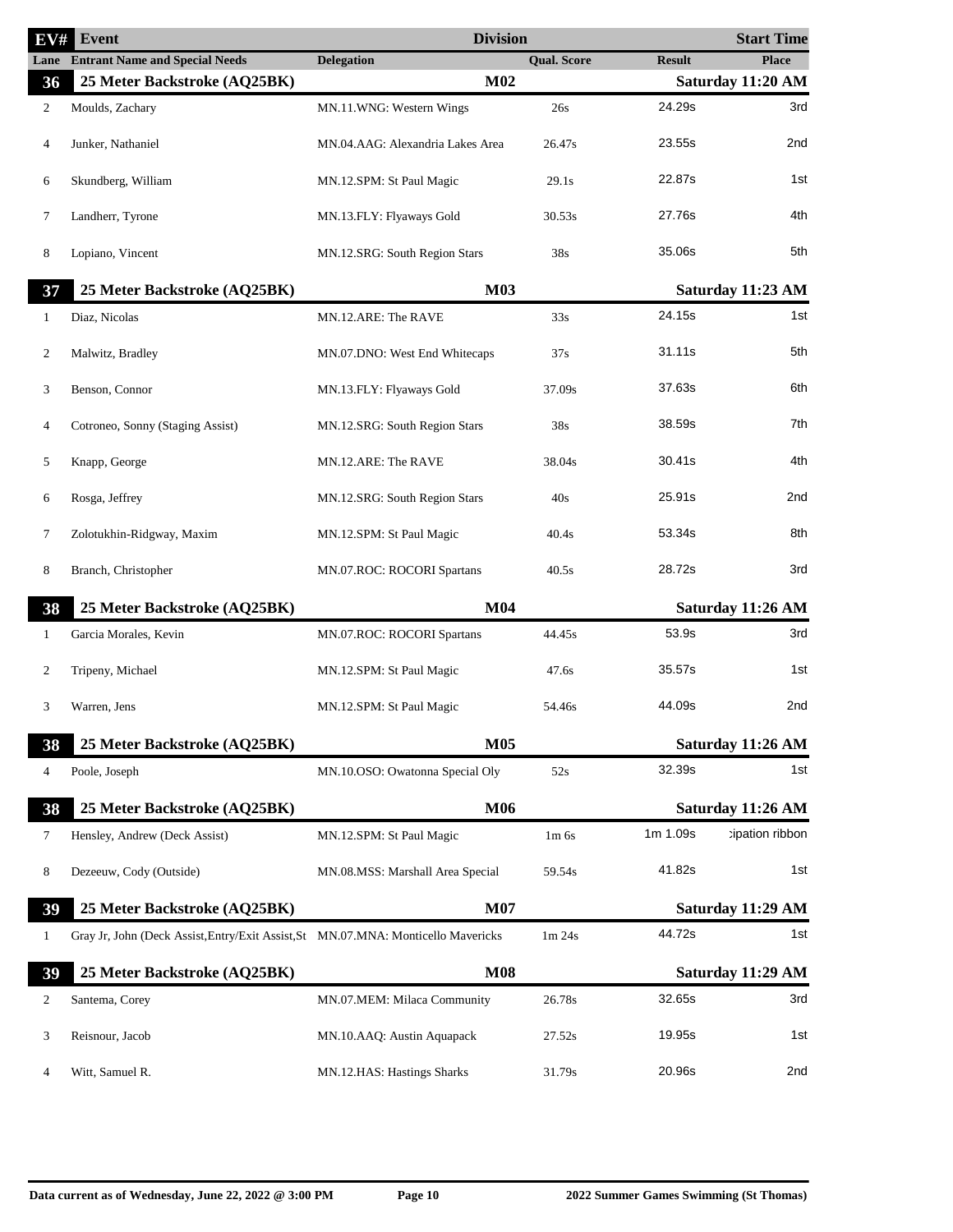| EV#          | Event                                          | <b>Division</b>                  |                               |               | <b>Start Time</b> |
|--------------|------------------------------------------------|----------------------------------|-------------------------------|---------------|-------------------|
| Lane         | <b>Entrant Name and Special Needs</b>          | <b>Delegation</b>                | <b>Qual. Score</b>            | <b>Result</b> | <b>Place</b>      |
| 39           | 25 Meter Backstroke (AQ25BK)                   | M09                              |                               |               | Saturday 11:29 AM |
| 5            | Krohn, Matthew                                 | MN.12.SRG: South Region Stars    | 34s                           | 31.39s        | 3rd               |
| 6            | Abraham, Ross J.                               | MN.08.MSS: Marshall Area Special | 36.65s                        | 36.09s        | 4th               |
| 7            | Williams, Austan                               | MN.07.STC: St Cloud Community    | 41.48s                        | 31.21s        | 2nd               |
| 8            | Wensel, Cole (Deck Assist)                     | MN.07.CSC: Granite City Rocks    | 41.66s                        | 27.13s        | 1st               |
| 40           | 25 Meter Backstroke (AQ25BK)                   | M10                              |                               |               | Saturday 11:32 AM |
| 1            | Kratzer, Anthony (Outside)                     | MN.13.ACC: Anoka County Cougar   | 44s                           | 31.25s        | 1st               |
| 2            | Patchen, Chase (Deck Assist, Staging Assist)   | MN.07.CIS: Cambridge-Isanti Area | 45s                           | 32.81s        | 2nd               |
| 3            | Elwell, Alexander James (Deck Assist, Staging  | MN.12.ARE: The RAVE              | 49.62s                        | 35.81s        | 3rd               |
| 5            | Bernier, Austin (Deck Assist, Staging Assist)  | MN.12.SRG: South Region Stars    | 55s                           | 40.5s         | 4th               |
| 40           | 25 Meter Backstroke (AQ25BK)                   | <b>M11</b>                       |                               |               | Saturday 11:32 AM |
| 6            | Mikkelson, Max (Deck Assist, Staging Assist)   | MN.11.WNG: Western Wings         | 59s                           | 52.27s        | 2nd               |
| 7            | Dixon, Toriano L (Deck Assist, Entry/Exit Assi | MN.10.RSO: Rochester Flyers      | 1 <sub>m</sub> 5 <sub>s</sub> | 42.72s        | 1st               |
| 41           | 25 Meter Backstroke (AQ25BK)                   | M12                              |                               |               | Saturday 11:35 AM |
| $\mathbf{1}$ | Page, Tim (Staging Assist)                     | MN.12.SRG: South Region Stars    | 1m18s                         | 42.01s        | 1st               |
| 41           | 25 Meter Backstroke (AQ25BK)                   | M13                              |                               |               | Saturday 11:35 AM |
| 2            | Hanson, Michael                                | MN.10.OSO: Owatonna Special Oly  | 26.8s                         | 31.94s        | 5th               |
| 3            | Todd, Patrick                                  | MN.07.CSC: Granite City Rocks    | 29.25s                        | 28.22s        | 3rd               |
| 4            | Andera, Kyle                                   | MN.12.RVA: The Flames            | 30.4s                         | 34.43s        | 6th               |
|              | Nemitz, Joseph                                 | MN.10.OSO: Owatonna Special Oly  | 32.1s                         | 25.27s        | 2nd               |
| 6            | Doege, Michael                                 | MN.07.CSC: Granite City Rocks    | 32.73s                        | 23.88s        | 1st               |
| 7            | Davis, Reginald                                | MN.04.AAG: Alexandria Lakes Area | 32.86s                        | 29.16s        | 4th               |
| 42           | 25 Meter Backstroke (AQ25BK)                   | M14                              |                               |               | Saturday 11:38 AM |
| 2            | Kennedy, Ian (Deck Assist, Staging Assist)     | MN.12.HAS: Hastings Sharks       | 34.13s                        | 29.59s        | 4th               |
| 3            | Bauer, Luke                                    | MN.07.STC: St Cloud Community    | 34.57s                        | 23.02s        | 1st               |
| 4            | Le, Dan (Touch Start)                          | MN.11.BLU: The Blues             | 34.7s                         | 25.11s        | 2nd               |
| 5            | Choi, David (Touch Start)                      | MN.11.BLU: The Blues             | 36.58s                        | 28.37s        | 3rd               |
| 6            | Goossen, Kenneth                               | MN.12.SRG: South Region Stars    | 38s                           | 38.03s        | 5th               |
| 7            | Salgado, Mikel                                 | MN.07.CSC: Granite City Rocks    | 39.73s                        | 40.62s        | 7th               |
| 8            | Bergeron, James                                | MN.12.RVA: The Flames            | 41s                           | 39.14s        | 6th               |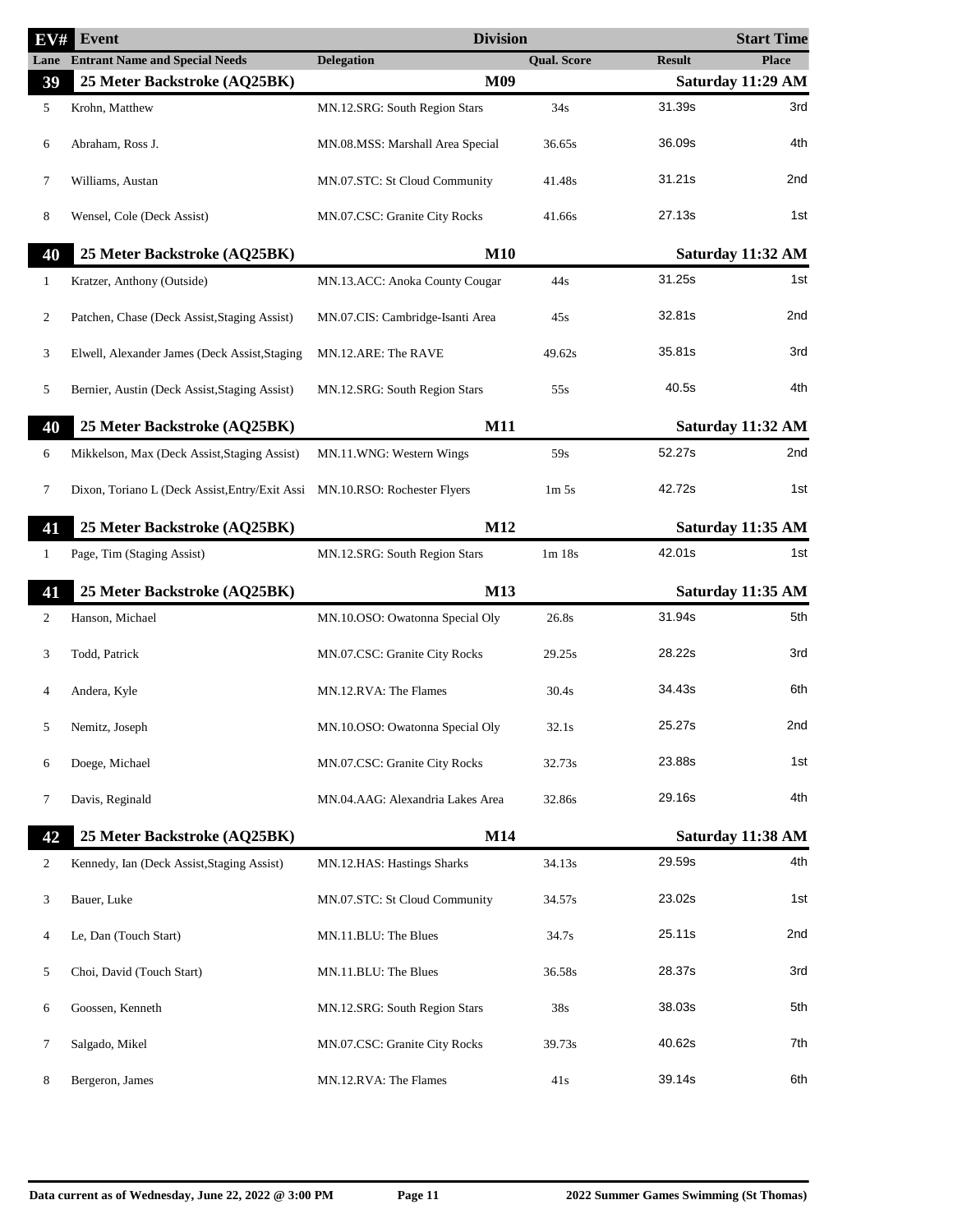| EV#          | <b>Event</b>                                                            | <b>Division</b>                  |                                |               | <b>Start Time</b> |
|--------------|-------------------------------------------------------------------------|----------------------------------|--------------------------------|---------------|-------------------|
|              | <b>Lane</b> Entrant Name and Special Needs                              | <b>Delegation</b>                | <b>Qual. Score</b>             | <b>Result</b> | <b>Place</b>      |
| 43           | 25 Meter Backstroke (AQ25BK)                                            | M15                              |                                |               | Saturday 11:41 AM |
| $\mathbf{1}$ | Pfeiffer, Mark R.                                                       | MN.11.BLU: The Blues             | 43.16s                         | 34.72s        | 2nd               |
| 4            | Johnson, Jeffrey A (Touch Start)                                        | MN.11.BLU: The Blues             | 51.29s                         | 33.03s        | 1st               |
| 43           | 25 Meter Backstroke (AQ25BK)                                            | M16                              |                                |               | Saturday 11:41 AM |
| 5            | Nosan, Jr., Louis J.                                                    | MN.12.RVA: The Flames            | 1 <sub>m</sub> 2 <sub>s</sub>  | 50.19s        | 1st               |
| 43           | 25 Meter Backstroke (AQ25BK)                                            | M17                              |                                |               | Saturday 11:41 AM |
| 6            | Somers, Timothy R (Deck Assist, Staging Assis MN.11.WNG: Western Wings  |                                  | 1m 23s                         | 1m 25.57s     | 1st               |
| 44           | 25 Meter Freestyle (AQ25MF)                                             | <b>F01</b>                       |                                |               | Saturday 11:45 AM |
| 1            | Carlson, Cheyanne (Deck Assist, Staging Assist MN.13.FLY: Flyaways Gold |                                  | 23.22s                         | 19.18s        | 1st               |
| 2            | Soulwater, Rose                                                         | MN.12.SPM: St Paul Magic         | 21s                            | 20.55s        | 2nd               |
| 44           | 25 Meter Freestyle (AQ25MF)                                             | F <sub>02</sub>                  |                                |               | Saturday 11:45 AM |
| 3            | Tuchtenhagen, Zoe                                                       | MN.07.DNO: West End Whitecaps    | 27s                            | 25.05s        | 1st               |
| 4            | Lamboglia, Siena                                                        | MN.12.SPM: St Paul Magic         | 32.23s                         | 37.53s        | 3rd               |
| 5            | Klapperich, Mackenzi (Kenzi)                                            | MN.10.AAQ: Austin Aquapack       | 29.13s                         | 27.33s        | 2nd               |
| 44           | 25 Meter Freestyle (AQ25MF)                                             | F03                              |                                |               | Saturday 11:45 AM |
| 6            | McGuigan, Nevaeh (Staging Assist)                                       | MN.12.ARE: The RAVE              | 40.75s                         | 52.78s        | 2nd               |
|              |                                                                         |                                  |                                |               |                   |
| 7            | Riley, Ella                                                             | MN.10.AAQ: Austin Aquapack       | 35.2s                          | 45.09s        | 1st               |
| 45           | 25 Meter Freestyle (AQ25MF)                                             | F <sub>04</sub>                  |                                |               | Saturday 11:48 AM |
| 2            | Kretler, Amythyst (Staging Assist, Outside)                             | MN.10.AAQ: Austin Aquapack       | 58.45s                         | 39.45s        | 2nd               |
| 3            | Karow, Ava                                                              | MN.10.RSO: Rochester Flyers      | 1 <sub>m</sub> 7 <sub>s</sub>  | 30.55s        | 1st               |
| 45           | 25 Meter Freestyle (AQ25MF)                                             | <b>F05</b>                       |                                |               | Saturday 11:48 AM |
| 5            | Dalziel, Victoria                                                       | MN.03.ITA: Itasca Ironsides      | 20s                            | 22.02s        | 1st               |
| 45           | 25 Meter Freestyle (AQ25MF)                                             | <b>F06</b>                       |                                |               | Saturday 11:48 AM |
| 6            | Steward, Kayleigh (Staging Assist)                                      | MN.10.RSO: Rochester Flyers      | 1m 29.1s                       | 43.51s        | 2nd               |
| 7            | Bibeau, Allison                                                         | MN.03.ITA: Itasca Ironsides      | 1m 23.43s                      | 1m 4.33s      | 3rd               |
| 8            | Jacobson, Miley Mae (Staging Assist, Outside)                           | MN.08.MSS: Marshall Area Special | 1 <sub>m</sub> 20 <sub>s</sub> | 33.97s        | 1st               |
| 46           | 25 Meter Freestyle (AQ25MF)                                             | <b>F07</b>                       |                                |               | Saturday 11:51 AM |
| 2            | Stanley, Arianna                                                        | MN.07.STC: St Cloud Community    | 27.19s                         | 24.3s         | 2nd               |
| 3            | Davidson, Cheyenne M. (Deck Assist, Staging                             | MN.07.CIS: Cambridge-Isanti Area | 25s                            | 22.39s        | 1st               |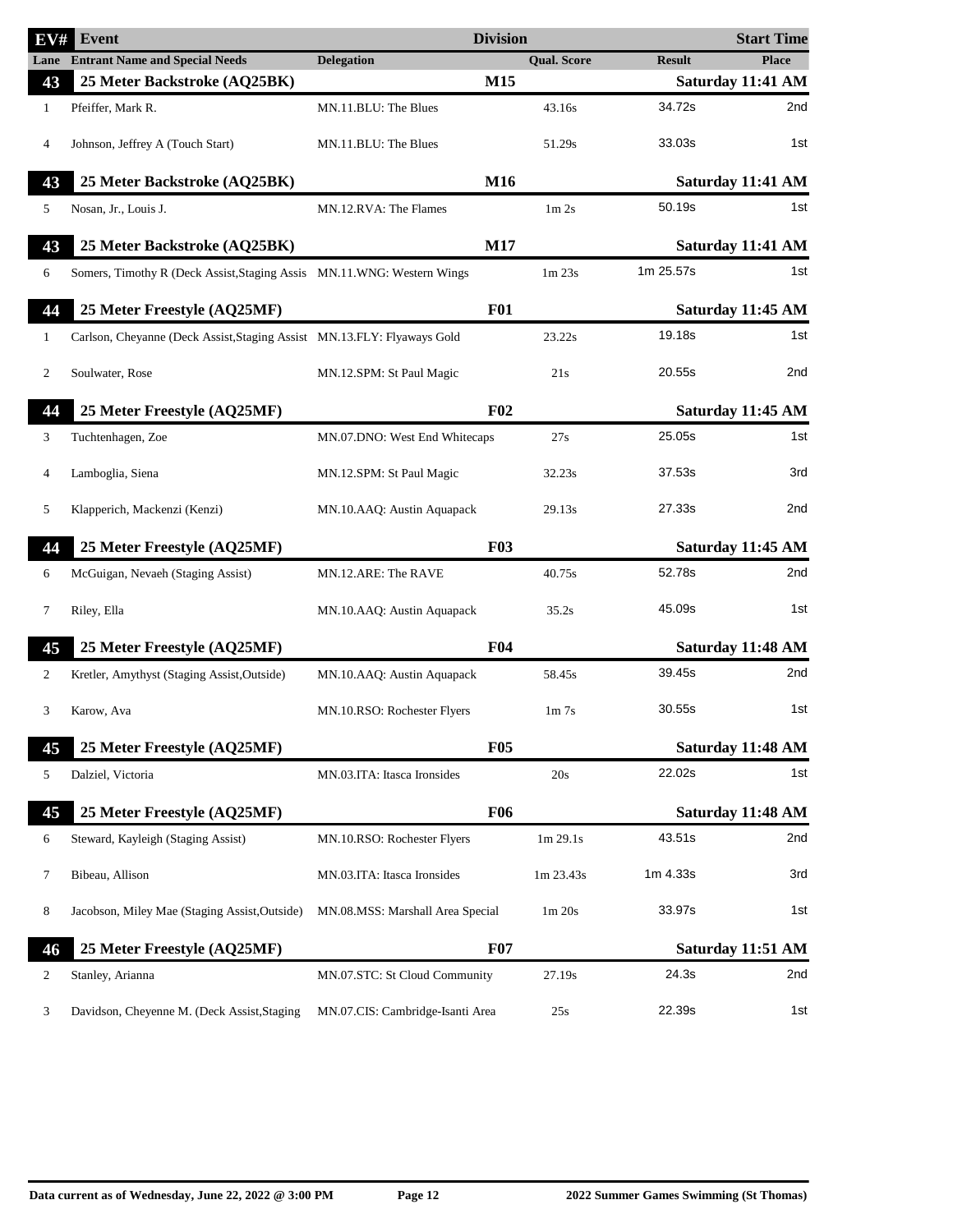| $\overline{{\bf E}{\bf V}}$ # | <b>Event</b>                                                                     | <b>Division</b>                  |                    |               | <b>Start Time</b> |
|-------------------------------|----------------------------------------------------------------------------------|----------------------------------|--------------------|---------------|-------------------|
|                               | <b>Lane</b> Entrant Name and Special Needs                                       | <b>Delegation</b>                | <b>Qual. Score</b> | <b>Result</b> | <b>Place</b>      |
| 46                            | 25 Meter Freestyle (AQ25MF)                                                      | <b>F08</b>                       |                    |               | Saturday 11:51 AM |
| 4                             | Poshek, Hannah                                                                   | MN.04.AAG: Alexandria Lakes Area | 38.35s             | 33.86s        | 2nd               |
| 5                             | Norby, Faith                                                                     | MN.10.RSO: Rochester Flyers      | 37s                | 26.01s        | 1st               |
| 6                             | Wilson, Emily (Staging Assist)                                                   | MN.12.ARE: The RAVE              | 33.75s             | 30.82s        | 3rd               |
| 7                             | McCormick, Reilly (Staging Assist)                                               | MN.07.STC: St Cloud Community    | 39.13s             | 56.14s        | 5th               |
| 8                             | Payne, Natalie                                                                   | MN.07.DNO: West End Whitecaps    | 50s                | 40.6s         | 4th               |
| 47                            | 25 Meter Freestyle (AQ25MF)                                                      | <b>F09</b>                       |                    |               | Saturday 11:54 AM |
| 1                             | Moore, Jordan (Staging Assist)                                                   | MN.11.WNG: Western Wings         | 32s                | 34s           | 8th               |
| 2                             | Swenson, Abigail                                                                 | MN.11.WNG: Western Wings         | 32s                | 32.68s        | 7th               |
| 3                             | Lundblad, Eva                                                                    | MN.13.FLY: Flyaways Gold         | 29.73s             | 21.53s        | 2nd               |
| $\overline{4}$                | Waters, Emily                                                                    | MN.12.SRG: South Region Stars    | 31s                | 28.22s        | 6th               |
| 5                             | Shoucz, Sage                                                                     | MN.07.CSC: Granite City Rocks    | 32.57s             | 22.33s        | 4th               |
| 6                             | Lee, Annalissa                                                                   | MN.12.HAS: Hastings Sharks       | 28s                | 22.01s        | 3rd               |
| 7                             | Lutmer, Katie                                                                    | MN.12.SPM: St Paul Magic         | 31.74s             | 21.3s         | 1st               |
| 8                             | Lee, Nellie (Deck Assist, Staging Assist)                                        | MN.07.CIS: Cambridge-Isanti Area | 30s                | 27.63s        | 5th               |
| 48                            | 25 Meter Freestyle (AQ25MF)                                                      | <b>F10</b>                       |                    |               | Saturday 11:57 AM |
| 2                             | Schmitz, Nicole R                                                                | MN.13.ACC: Anoka County Cougar   | 21s                | 18.55s        | 1st               |
| 3                             | Copper, Rachel (Deck Assist, Staging Assist)                                     | MN.11.WNG: Western Wings         | 20.5s              | 22.84s        | 2nd               |
| 4                             | Aubitz, Katlyn                                                                   | MN.12.ARE: The RAVE              | 25.69s             | 24.43s        | 3rd               |
| 5                             | Bodurtha, Michelle                                                               | MN.12.ARE: The RAVE              | 25.09s             | 24.78s        | 4th               |
| 49                            | 25 Meter Freestyle (AQ25MF)                                                      | <b>F11</b>                       |                    |               | Saturday 12:00 PM |
| $\mathbf{1}$                  | Murphy, Samantha (Outside)                                                       | MN.07.MNA: Monticello Mavericks  | 32s                | 26.75s        | 2nd               |
| 2                             | Flicek, Hannah                                                                   | MN.09.TCU: TCU Titans            | 26.85s             | 27.02s        | 3rd               |
| 3                             | Rivera, Maya C.                                                                  | MN.12.SRG: South Region Stars    | 32s                | 26.05s        | 1st               |
| 4                             | Lerbs, Betsy                                                                     | MN.12.SRG: South Region Stars    | 33s                | 35.16s        | 5th               |
| 6                             | Servaty, Megan (Deck Assist, Staging Assist, Ou MN.07.CIS: Cambridge-Isanti Area |                                  | 43s                | 34.56s        | 4th               |
| 49                            | 25 Meter Freestyle (AQ25MF)                                                      | F12                              |                    |               | Saturday 12:00 PM |
| 7                             | Kowalik, Sara (Deck Assist)                                                      | MN.12.RVA: The Flames            | 43s                | 36.03s        | 1st               |
| 8                             | Smith, Carolyn O. (Deck Assist, Staging Assist, MN.11.WNG: Western Wings         |                                  | 56s                | 50.89s        | 2nd               |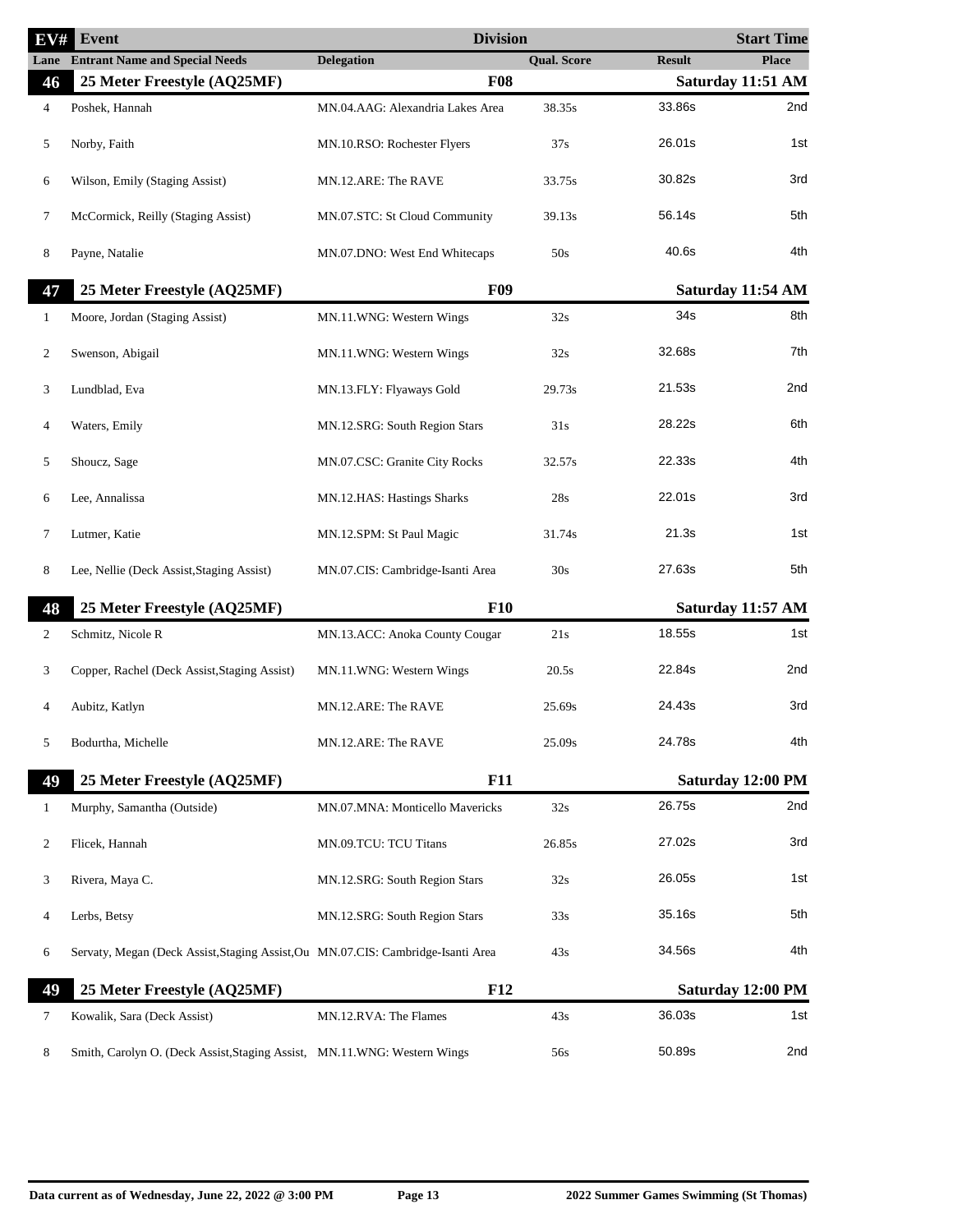| EV#          | Event                                                                            | <b>Division</b>                  |                               |               | <b>Start Time</b> |
|--------------|----------------------------------------------------------------------------------|----------------------------------|-------------------------------|---------------|-------------------|
|              | <b>Lane</b> Entrant Name and Special Needs                                       | <b>Delegation</b>                | <b>Qual. Score</b>            | <b>Result</b> | <b>Place</b>      |
| 50           | 25 Meter Freestyle (AQ25MF)                                                      | <b>F13</b>                       |                               |               | Saturday 12:03 PM |
| $\mathbf{1}$ | Schiller, Jenna (Outside)                                                        | MN.12.HAS: Hastings Sharks       | 37.21s                        | 35.28s        | 5th               |
| 3            | Metcalf, Quinn (Deck Assist, Staging Assist)                                     | MN.09.LEP: LEEP-Mankato          | 41.79s                        | 31.82s        | 2nd               |
| 4            | Crawford, Elizabeth                                                              | MN.10.OSO: Owatonna Special Oly  | 39.6s                         | 27.85s        | 1st               |
| 6            | Arrabal, Ashley                                                                  | MN.10.RSO: Rochester Flyers      | 46s                           | 40.4s         | 6th               |
| 7            | Hauner, Chelsea (Deck Assist, Entry/Exit Assist MN.13.FLY: Flyaways Gold         |                                  | 46.19s                        | 34.26s        | 4th               |
| 8            | Camp, Mia (Outside)                                                              | MN.07.MNA: Monticello Mavericks  | 40s                           | 33.76s        | 3rd               |
| 51           | 25 Meter Freestyle (AQ25MF)                                                      | F14                              |                               |               | Saturday 12:06 PM |
| 1            | Cruz, Victoria                                                                   | MN.10.RSO: Rochester Flyers      | $1m$ 6s                       | 50.62s        | 3rd               |
| 2            | Lauer, Avery (Visual Start)                                                      | MN.07.DNO: West End Whitecaps    | 59s                           | 49.99s        | 2nd               |
| 4            | Castillero, Lillian (Touch Start, Deck Assist, Sta MN.12.SRG: South Region Stars |                                  | 1m 16s                        | 44.21s        | 1st               |
| 51           | 25 Meter Freestyle (AQ25MF)                                                      | F <sub>15</sub>                  |                               |               | Saturday 12:06 PM |
| 5            | Usher, Hailey                                                                    | MN.10.OSO: Owatonna Special Oly  | 53.9s                         | 25.95s        | 1st               |
| 6            | Schmidt, Heidi                                                                   | MN.08.MSS: Marshall Area Special | 55.8s                         | 39.78s        | 2nd               |
| 8            | Bailey, Mychael (Touch Start, Deck Assist, Stag MN.12.SRG: South Region Stars    |                                  | 1 <sub>m</sub> 5 <sub>s</sub> | 1m 4.34s      | 3rd               |
| 52           | 25 Meter Freestyle (AQ25MF)                                                      | F <sub>16</sub>                  |                               |               | Saturday 12:09 PM |
| 2            | Wallerus, Lauren (Touch Start, Deck Assist, Sta MN.11.WNG: Western Wings         |                                  | 1m 55s                        | 1m 30.87s     | 1st               |
| 52           | 25 Meter Freestyle (AQ25MF)                                                      | <b>F17</b>                       |                               |               | Saturday 12:09 PM |
| 3            | McDonough, Rosie (Touch Start, Deck Assist, S MN.12.SRG: South Region Stars      |                                  | $1m$ 12s                      | 59.42s        | 1st               |
| 54           | 52 25 Meter Freestyle (AQ25MF)                                                   | <b>F18</b>                       |                               |               | Saturday 12:09 PM |
| 5            | Friederichs, Anne                                                                | MN.04.AAG: Alexandria Lakes Area | 19.86s                        | 18.94s        | 1st               |
| 6            | Mussell, Bethany K.                                                              | MN.07.DNO: West End Whitecaps    | 23s                           | 20.88s        | 4th               |
| 7            | St. John, Stephanie                                                              | MN.09.LEP: LEEP-Mankato          | 21.74s                        | 20.08s        | 2nd               |
| 8            | Kardong, Tara (Deck Assist, Outside, Lift)                                       | MN.07.CSC: Granite City Rocks    | 22.15s                        | 20.7s         | 3rd               |
| 53           | 25 Meter Freestyle (AQ25MF)                                                      | <b>F19</b>                       |                               |               | Saturday 12:12 PM |
| 1            | Jacobson, Amanda (Touch Start, Staging Assist, MN.07.MNA: Monticello Mavericks   |                                  | 27s                           | 27.59s        | 3rd               |
| 3            | Fraune, Angela M.                                                                | MN.13.ACC: Anoka County Cougar   | 31s                           | 30.34s        | 5th               |
| 4            | Kalthoff, Wanda                                                                  | MN.07.STC: St Cloud Community    | 30.87s                        | 31.94s        | 6th               |
| 5            | Moller, Jennifer                                                                 | MN.09.LEP: LEEP-Mankato          | 31.25s                        | 30.07s        | 4th               |
| 6            | Timmer, Sarah E                                                                  | MN.07.MEM: Milaca Community      | 27.12s                        | 27.26s        | 2nd               |
| 7            | Eick, Ashley E.                                                                  | MN.08.MSS: Marshall Area Special | 28.35s                        | 21.58s        | 1st               |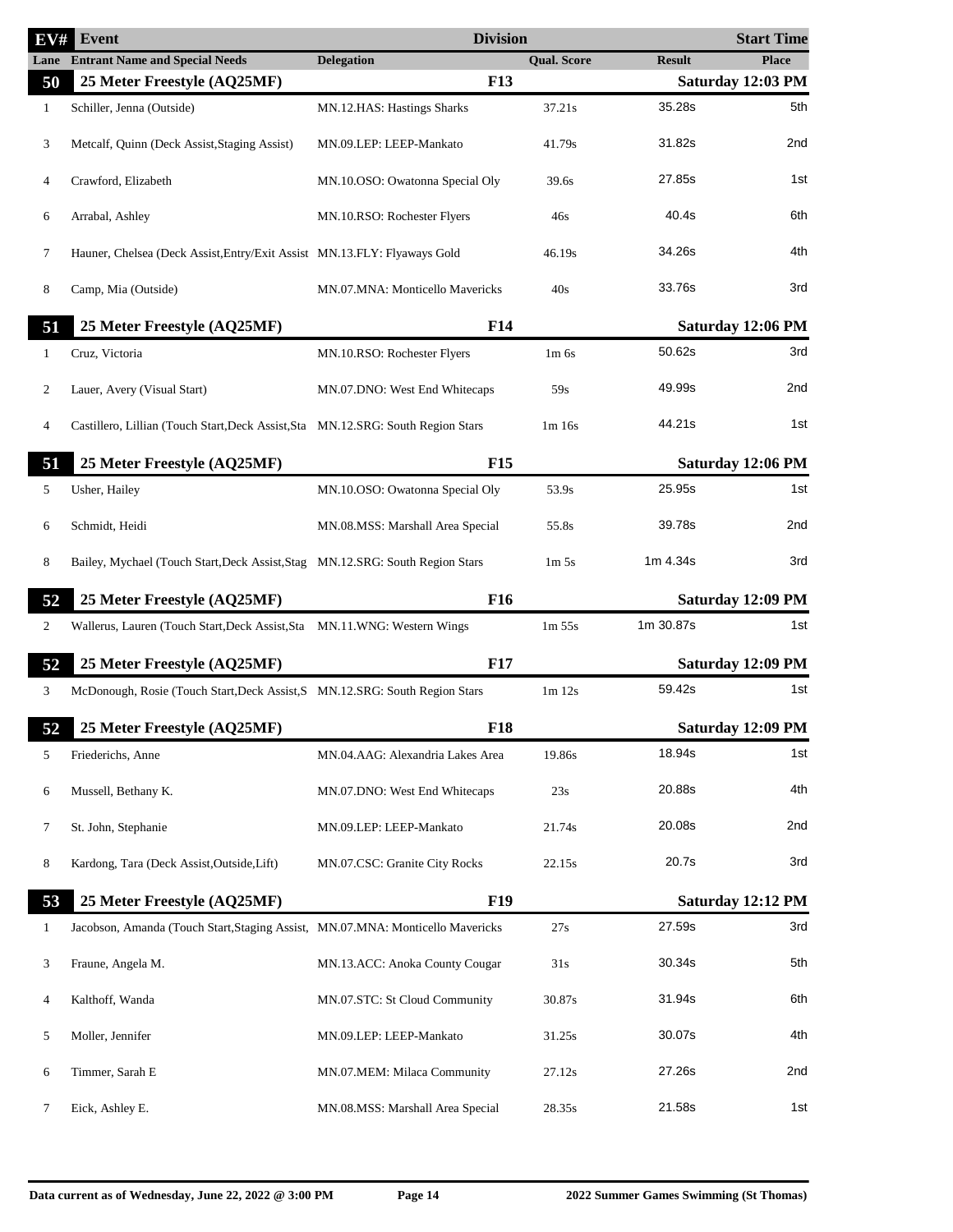| EV#            | <b>Event</b>                                                                  | <b>Division</b>                  |                                |               | <b>Start Time</b> |
|----------------|-------------------------------------------------------------------------------|----------------------------------|--------------------------------|---------------|-------------------|
| Lane           | <b>Entrant Name and Special Needs</b>                                         | <b>Delegation</b>                | <b>Qual. Score</b>             | <b>Result</b> | <b>Place</b>      |
| 54             | 25 Meter Freestyle (AQ25MF)                                                   | F20                              |                                |               | Saturday 12:15 PM |
| 2              | Duerre, Alyssa                                                                | MN.11.WNG: Western Wings         | 37s                            | 33.29s        | 2nd               |
| 4              | Johnson, Laura                                                                | MN.11.BLU: The Blues             | 33.64s                         | 30.43s        | 1st               |
| 5              | Thysell, Lauren                                                               | MN.11.BLU: The Blues             | 33.79s                         | 35.06s        | 5th               |
| 6              | Tracy, Sammy (Deck Assist, Staging Assist)                                    | MN.12.ARE: The RAVE              | 32.69s                         | 46.33s        | 6th               |
| 7              | Brown, Allison                                                                | MN.12.SRG: South Region Stars    | 37s                            | 34.69s        | 4th               |
| 8              | Hiltz, Carol (Outside)                                                        | MN.11.NST: Northern Stars        | 36.9s                          | 34.53s        | 3rd               |
| 55             | 25 Meter Freestyle (AQ25MF)                                                   | F21                              |                                |               | Saturday 12:18 PM |
| $\overline{2}$ | Wilensky, Debra N.                                                            | MN.11.BLU: The Blues             | 49.03s                         | 34.82s        | 2nd               |
| 3              | Franson, Laura M.                                                             | MN.11.BLU: The Blues             | 43.81s                         | 38.35s        | 4th               |
| 4              | Parenteau, Anne                                                               | MN.12.RVA: The Flames            | 47s                            | 32.53s        | 1st               |
| 5              | Dotterweich, Carolyn                                                          | MN.12.ARE: The RAVE              | 39.68s                         | 43.34s        | 5th               |
| 6              | Carvell, Jessica                                                              | MN.11.NST: Northern Stars        | 47s                            | 35.96s        | 3rd               |
| 7              | Shellum, Emily                                                                | MN.10.RPS: Red Wing              | 45.6s                          | 43.77s        | 6th               |
| 56             | 25 Meter Freestyle (AQ25MF)                                                   | F22                              |                                |               | Saturday 12:21 PM |
| 2              | Ahlberg, Hope                                                                 | MN.09.TCU: TCU Titans            | 50s                            | 29.67s        | 1st               |
| 3              | Wiersma, Dana                                                                 | MN.10.RSO: Rochester Flyers      | 50s                            | 39.09s        | 2nd               |
| 4              | Thooft, Monica                                                                | MN.08.MSS: Marshall Area Special | 53.65s                         | 41.52s        | 3rd               |
| 5              | Grams, Jessica R. (Deck Assist)                                               | MN.11.NST: Northern Stars        | 51.2s                          | 44.03s        | 4th               |
| 7              | Alexander, Anne (Deck Assist)                                                 | MN.12.HAS: Hastings Sharks       | 54.23s                         | 46.9s         | 5th               |
| 57             | 25 Meter Freestyle (AQ25MF)                                                   | F23                              |                                |               | Saturday 12:24 PM |
| 5              | Stapleton, Angela J. (Deck Assist)                                            | MN.11.NST: Northern Stars        | 1 <sub>m</sub> 5 <sub>s</sub>  | 55.13s        | 2nd               |
| 6              | Wieling, Lisa                                                                 | MN.07.CSC: Granite City Rocks    | 1 <sub>m</sub> 3 <sub>s</sub>  | 49.71s        | 1st               |
| 7              | Carpenter, Julie L. (Deck Assist, Staging Assist) MN.03.ITA: Itasca Ironsides |                                  | 1m 2.03s                       | 1m 1.77s      | 3rd               |
| 58             | 25 Meter Freestyle (AQ25MF)                                                   | F24                              |                                |               | Saturday 12:28 PM |
| 1              | Wett, Lisa (Outside)                                                          | MN.11.NST: Northern Stars        | 1 <sub>m</sub> 52 <sub>s</sub> | 1m 50.25s     | 1st               |
| 58             | 25 Meter Freestyle (AQ25MF)                                                   | F25                              |                                |               | Saturday 12:28 PM |
| 3              | Ryan, Rachel                                                                  | MN.10.RSO: Rochester Flyers      | 1m 48s                         | 1.3s          | 2nd               |
| 4              | Amundson, Sarah E. (Touch Start, Outside)                                     | MN.11.NST: Northern Stars        | 1 <sub>m</sub> 30 <sub>s</sub> | $1m$ 6s       | 1st               |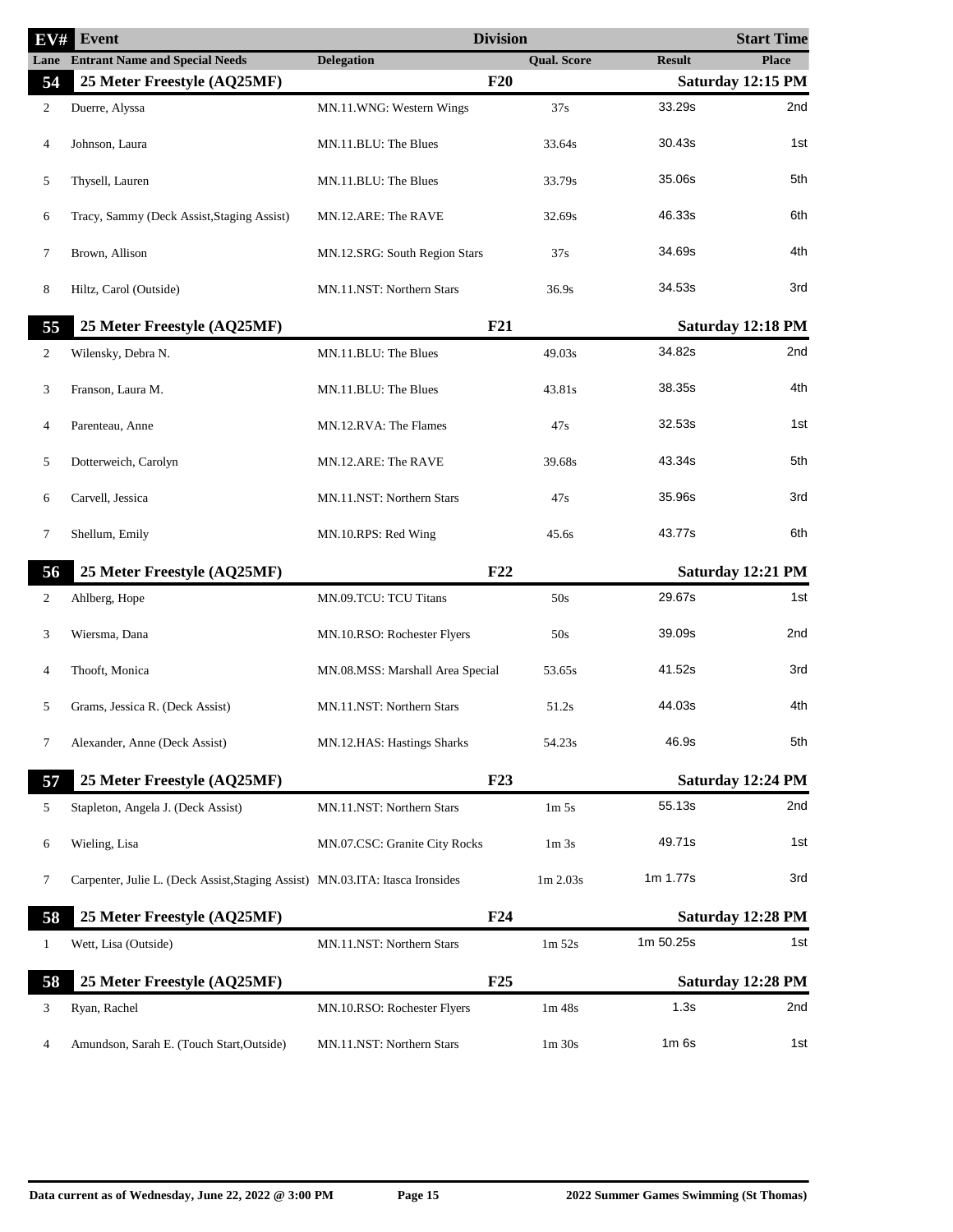| EV#          | Event                                                                             | <b>Division</b>                  |                    |               | <b>Start Time</b> |
|--------------|-----------------------------------------------------------------------------------|----------------------------------|--------------------|---------------|-------------------|
| Lane         | <b>Entrant Name and Special Needs</b>                                             | <b>Delegation</b>                | <b>Qual. Score</b> | <b>Result</b> | <b>Place</b>      |
| 59           | 25 Meter Freestyle (AQ25MF)                                                       | <b>M01</b>                       |                    |               | Saturday 12:35 PM |
| $\mathbf{1}$ | Argue, Henry                                                                      | MN.10.RSO: Rochester Flyers      | 39.8s              | 24.4s         | 1st               |
| 2            | Poole, Joseph                                                                     | MN.10.OSO: Owatonna Special Oly  | 40s                | 30.56s        | 3rd               |
| 3            | Patterson, Preston (Staging Assist)                                               | MN.03.ITA: Itasca Ironsides      | 34s                | 24.7s         | 2nd               |
| 4            | Wyse, Peyton                                                                      | MN.10.AAQ: Austin Aquapack       | 34.46s             | 32.65s        | 4th               |
| 59           | 25 Meter Freestyle (AQ25MF)                                                       | M <sub>02</sub>                  |                    |               | Saturday 12:35 PM |
| 6            | Wolfe, Miles                                                                      | MN.12.SPM: St Paul Magic         | 43.29s             | 35.96s        | 1st               |
| 8            | Gabrielson, Magnus (Staging Assist)                                               | MN.10.AAQ: Austin Aquapack       | 51.76s             | 50.07s        | 2nd               |
| 60           | 25 Meter Freestyle (AQ25MF)                                                       | <b>M03</b>                       |                    |               | Saturday 12:38 PM |
| 2            | Moulds, Zachary                                                                   | MN.11.WNG: Western Wings         | 20s                | 18.78s        | 2nd               |
| 3            | Junker, Nathaniel                                                                 | MN.04.AAG: Alexandria Lakes Area | 22.41s             | 21.7s         | 4th               |
| 4            | Rosga, Jeffrey                                                                    | MN.12.SRG: South Region Stars    | 23s                | 18.03s        | 1st               |
| 5            | Tripeny, Michael                                                                  | MN.12.SPM: St Paul Magic         | 21.9s              | 23.09s        | 5th               |
| 7            | Buckley, Blake (Deck Assist, Staging Assist)                                      | MN.07.CIS: Cambridge-Isanti Area | 23s                | 20s           | 3rd               |
| 61           | 25 Meter Freestyle (AQ25MF)                                                       | M <sub>04</sub>                  |                    |               | Saturday 12:41 PM |
| $\mathbf{1}$ | Diaz, Nicolas                                                                     | MN.12.ARE: The RAVE              | 18.5s              | 18.84s        | 4th               |
| 2            | Skundberg, William                                                                | MN.12.SPM: St Paul Magic         | 19.36s             | 17.37s        | 3rd               |
| 4            | Rossman, Maddox                                                                   | MN.12.SPM: St Paul Magic         | 17.12s             | 15.27s        | 1st               |
| 5            | Bankeroff, Nolan (Staging Assist)                                                 | MN.11.WNG: Western Wings         | 16s                | 16.09s        | 2nd               |
| 61           | 25 Meter Freestyle (AQ25MF)                                                       | <b>M05</b>                       |                    |               | Saturday 12:41 PM |
| 8            | Gray Jr, John (Deck Assist, Entry/Exit Assist, St MN.07.MNA: Monticello Mavericks |                                  | 40s                | 46.93s        | 1st               |
| 62           | 25 Meter Freestyle (AQ25MF)                                                       | <b>M06</b>                       |                    |               | Saturday 12:44 PM |
| $\mathbf{1}$ | Choudek, Evan                                                                     | MN.09.TCU: TCU Titans            | 34s                | 27.24s        | 4th               |
| 2            | Landherr, Tyrone                                                                  | MN.13.FLY: Flyaways Gold         | 30.04s             | 28.09s        | 5th               |
| 3            | Benson, Connor                                                                    | MN.13.FLY: Flyaways Gold         | 30.03s             | 23.72s        | 3rd               |
| 4            | Flynn, Jack (Deck Assist, Staging Assist)                                         | MN.12.ARE: The RAVE              | 30.19s             | 30.88s        | 6th               |
| 5            | Knapp, George                                                                     | MN.12.ARE: The RAVE              | 36s                | 20.07s        | 1st               |
| 6            | Kubat, Michael                                                                    | MN.07.STC: St Cloud Community    | 31.09s             | 23.51s        | 2nd               |
| 7            | Zolotukhin-Ridgway, Maxim                                                         | MN.12.SPM: St Paul Magic         | 30s                | 40.72s        | 8th               |
| 8            | Carpenter, Hunter (Deck Assist, Staging Assist) MN.07.CIS: Cambridge-Isanti Area  |                                  | 35s                | 31.12s        | 7th               |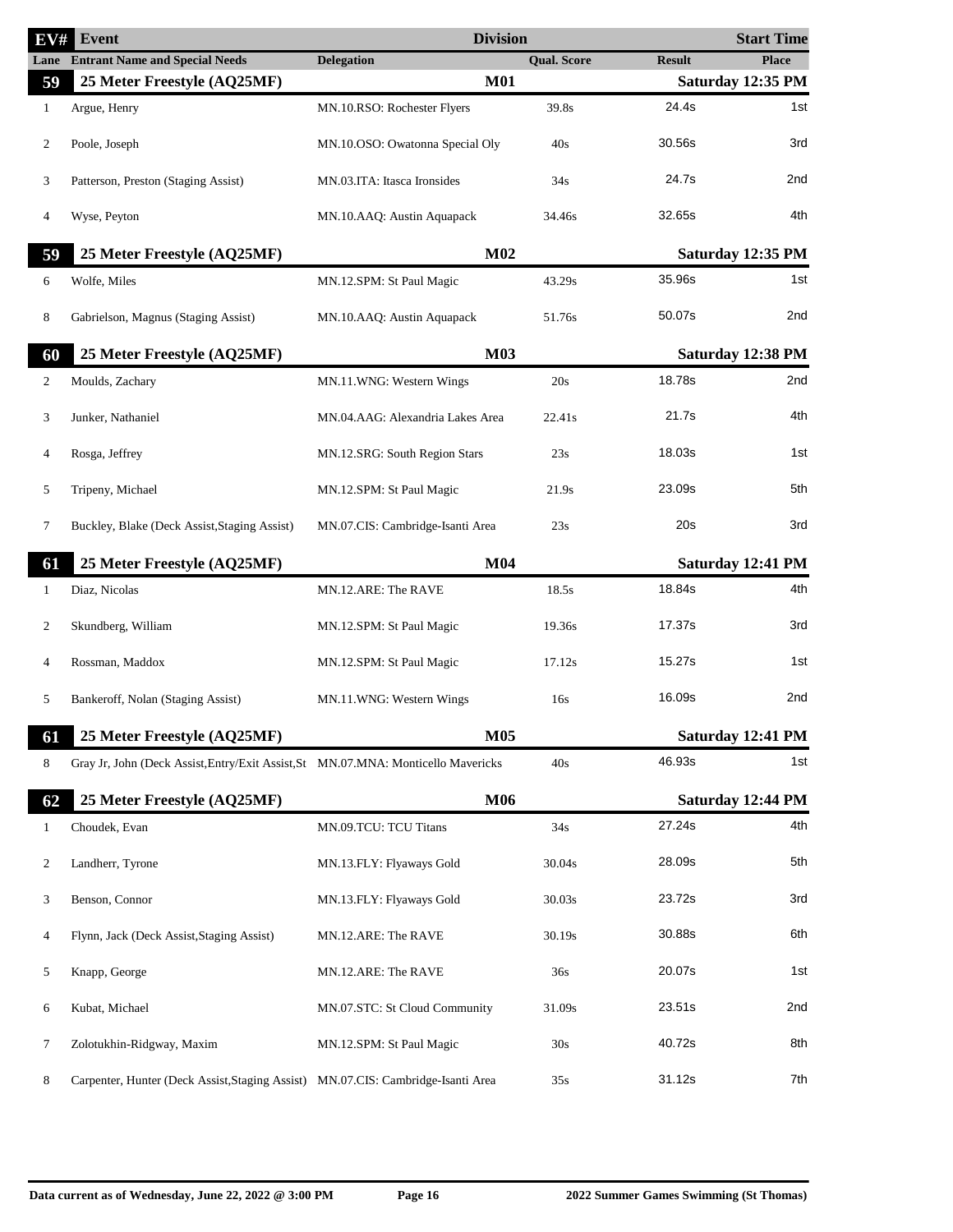| EV#            | Event                                                                         | <b>Division</b>                  |                                |               | <b>Start Time</b> |
|----------------|-------------------------------------------------------------------------------|----------------------------------|--------------------------------|---------------|-------------------|
| Lane           | <b>Entrant Name and Special Needs</b>                                         | <b>Delegation</b>                | Qual. Score                    | <b>Result</b> | <b>Place</b>      |
| 63             | 25 Meter Freestyle (AQ25MF)                                                   | <b>M07</b>                       |                                |               | Saturday 12:47 PM |
| $\mathbf{1}$   | Knowlton, Theodore (Touch Start, Visual Start,                                | MN.07.CIS: Cambridge-Isanti Area | 30s                            | 30.31s        | 5th               |
| 2              | Cotroneo, Sonny (Staging Assist)                                              | MN.12.SRG: South Region Stars    | 29s                            | 33.13s        | 7th               |
| 3              | Malwitz, Bradley                                                              | MN.07.DNO: West End Whitecaps    | 27s                            | 23.63s        | 2nd               |
| 4              | Garcia Morales, Kevin                                                         | MN.07.ROC: ROCORI Spartans       | 29.13s                         | 31.75s        | 6th               |
| 5              | Branch, Christopher                                                           | MN.07.ROC: ROCORI Spartans       | 27.71s                         | 21.84s        | 1st               |
| 6              | Hensley, Andrew (Deck Assist)                                                 | MN.12.SPM: St Paul Magic         | 28.56s                         | 23.39s        | 8th               |
| 7              | Warren, Jens                                                                  | MN.12.SPM: St Paul Magic         | 29s                            | 27.59s        | 3rd               |
| 8              | Lopiano, Vincent                                                              | MN.12.SRG: South Region Stars    | 29s                            | 29.83s        | 4th               |
| 64             | 25 Meter Freestyle (AQ25MF)                                                   | <b>M08</b>                       |                                |               | Saturday 12:50 PM |
| $\mathbf{1}$   | Kalous, Camden (Deck Assist, Entry/Exit Assist MN.07.DNO: West End Whitecaps  |                                  | 1m 11s                         | 1m 30.54s     | 2nd               |
| $\overline{c}$ | Krzoska, Gavin (Deck Assist, Staging Assist, Ou MN.03.ITA: Itasca Ironsides   |                                  | 53.76s                         | 49.79s        | 1st               |
| 64             | 25 Meter Freestyle (AQ25MF)                                                   | M09                              |                                |               | Saturday 12:50 PM |
| 4              | Olson, Evan                                                                   | MN.09.TCU: TCU Titans            | 1m 19s                         | 35.91s        | 1st               |
| 5              | Cameron, Wyatt (Deck Assist, Staging Assist)                                  | MN.07.CIS: Cambridge-Isanti Area | 1m 10s                         | 47.21s        | 2nd               |
| 64             | 25 Meter Freestyle (AQ25MF)                                                   | <b>M10</b>                       |                                |               | Saturday 12:50 PM |
| 6              | Ragone, Jordan (Touch Start, Entry/Exit Assist) MN.07.DNO: West End Whitecaps |                                  | 55s                            | 58m 58s       | 3rd               |
| 7              | Umerski, Connor W. (Deck Assist, Staging Assi MN.07.ROC: ROCORI Spartans      |                                  | 1m 11.07s                      | 48m 18s       | 2nd               |
| 8              | Dezeeuw, Cody (Outside)                                                       | MN.08.MSS: Marshall Area Special | 1 <sub>m</sub> 12 <sub>s</sub> | 42.33s        | 1st               |
| 65             | 25 Meter Freestyle (AQ25MF)                                                   | M11                              |                                |               | Saturday 12:53 PM |
| 2              | Boggess, Jason                                                                | MN.11.WNG: Western Wings         | 21s                            | 21.46s        | 3rd               |
| 3              | Cuchna, Levi                                                                  | MN.12.SRG: South Region Stars    | 17s                            | 14.98s        | 2nd               |
| 4              | Sand, Matthew                                                                 | MN.07.CSC: Granite City Rocks    | 17.09s                         | 14.56s        | 1st               |
| 65             | 25 Meter Freestyle (AQ25MF)                                                   | M12                              |                                |               | Saturday 12:53 PM |
| 5              | Davis, Reginald                                                               | MN.04.AAG: Alexandria Lakes Area | 23.71s                         | 26.52s        | 3rd               |
| 6              | Bauer, Luke                                                                   | MN.07.STC: St Cloud Community    | 24.97s                         | 23.27s        | 1st               |
| 7              | Hanson, Michael                                                               | MN.10.OSO: Owatonna Special Oly  | 22.5s                          | 24.24s        | 2nd               |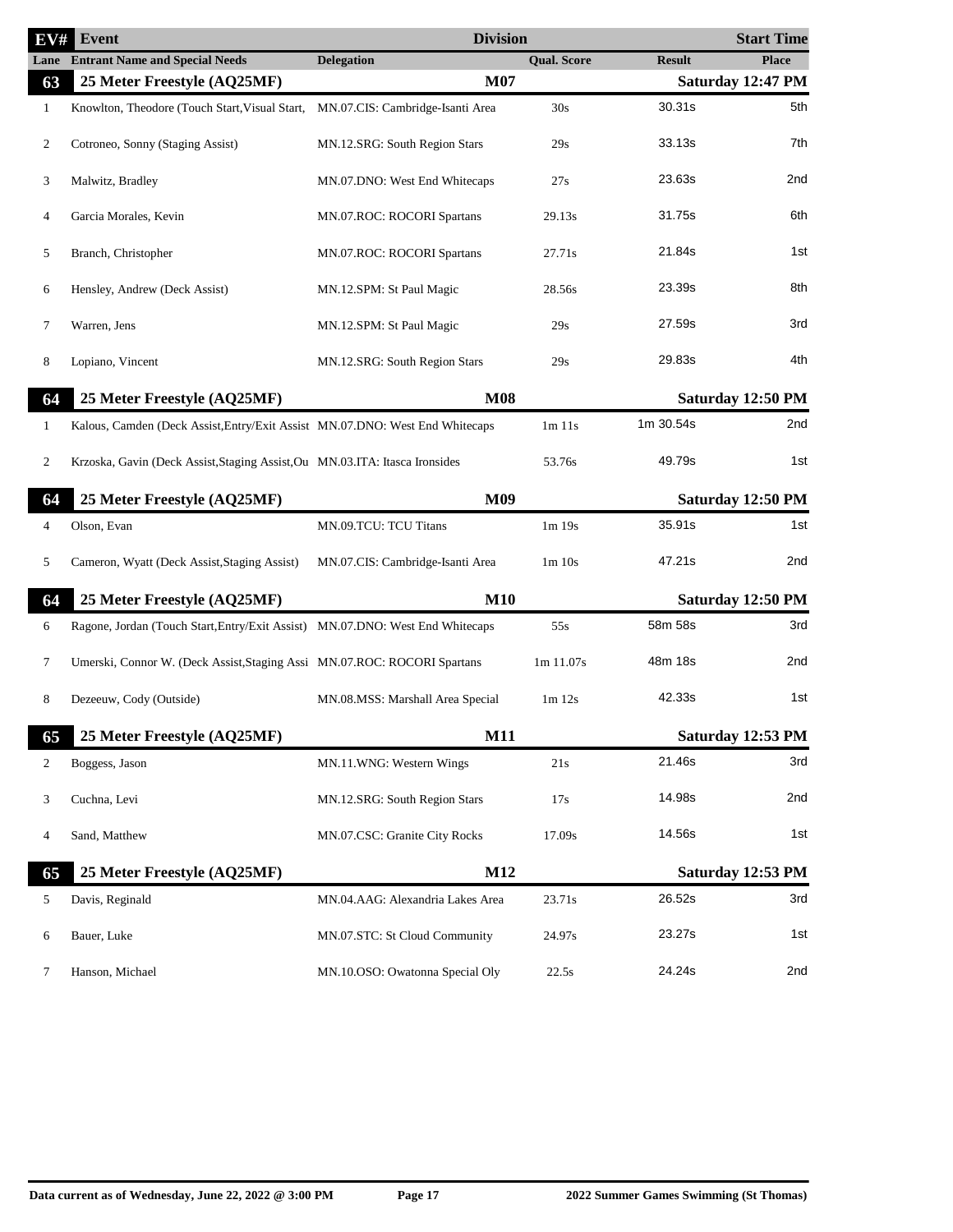| EV#          | <b>Event</b>                                                                    | <b>Division</b>                  |                    |               | <b>Start Time</b> |
|--------------|---------------------------------------------------------------------------------|----------------------------------|--------------------|---------------|-------------------|
| Lane         | <b>Entrant Name and Special Needs</b>                                           | <b>Delegation</b>                | <b>Qual. Score</b> | <b>Result</b> | <b>Place</b>      |
| 66           | 25 Meter Freestyle (AQ25MF)                                                     | M13                              |                    |               | Saturday 12:56 PM |
| $\mathbf{1}$ | Mikkelson, Max (Deck Assist, Staging Assist)                                    | MN.11.WNG: Western Wings         | 35s                | 33.74s        | 7th               |
| 2            | Williams, Austan                                                                | MN.07.STC: St Cloud Community    | 34.39s             | 22.57s        | 2nd               |
| 3            | Wensel, Cole (Deck Assist)                                                      | MN.07.CSC: Granite City Rocks    | 34.73s             | 25.4s         | 5th               |
| 4            | Abraham, Ross J.                                                                | MN.08.MSS: Marshall Area Special | 30s                | 22.73s        | 3rd               |
| 5            | Cantrell, Timothy                                                               | MN.10.RPS: Red Wing              | 33.28s             | 21.83s        | 1st               |
| 6            | Seubert, Logan                                                                  | MN.12.HAS: Hastings Sharks       | 37.61s             | 28.58s        | 6th               |
| 7            | Patchen, Chase (Deck Assist, Staging Assist)                                    | MN.07.CIS: Cambridge-Isanti Area | 31s                | 22.84s        | 4th               |
| 67           | 25 Meter Freestyle (AQ25MF)                                                     | M14                              |                    |               | Saturday 1:00 PM  |
| $\mathbf{1}$ | Fitzgerald, Dugan (Deck Assist, Entry/Exit Assi MN.07.MNA: Monticello Mavericks |                                  | 53s                | 43.06s        | 5th               |
| 3            | Page, Tim (Staging Assist)                                                      | MN.12.SRG: South Region Stars    | 42s                | 32.09s        | 2nd               |
| 4            | Elwell, Alexander James (Deck Assist, Staging                                   | MN.12.ARE: The RAVE              | 40.9s              | 33.67s        | 4th               |
| 5            | Danisch, Andrew                                                                 | MN.12.ARE: The RAVE              | 41.19s             | 33.31s        | 3rd               |
| 6            | Thomas, Erik                                                                    | MN.07.DNO: West End Whitecaps    | 42s                | 29.56s        | 1st               |
| 68           | 25 Meter Freestyle (AQ25MF)                                                     | M15                              |                    |               | Saturday 1:03 PM  |
| 3            | Kratzer, Anthony (Outside)                                                      | MN.13.ACC: Anoka County Cougar   | 23s                | 22.66s        | 4th               |
| 4            | van Houdt, Cory                                                                 | MN.09.TCU: TCU Titans            | 27.6s              | 23.46s        | 5th               |
| 5            | Krohn, Matthew                                                                  | MN.12.SRG: South Region Stars    | 26s                | 22.1s         | 2nd               |
| 6            | Reisnour, Jacob                                                                 | MN.10.AAQ: Austin Aquapack       | 23.41s             | 15.97s        | 1st               |
| 7            | Santema, Corey                                                                  | MN.07.MEM: Milaca Community      | 26.72s             | 25.9s         | 6th               |
| 8            | Arseneau, Alexander (Deck Assist, Staging Assi MN.03.ITA: Itasca Ironsides      |                                  | 24.03s             | 22.45s        | 3rd               |
| 69           | 25 Meter Freestyle (AQ25MF)                                                     | M16                              |                    |               | Saturday 1:06 PM  |
| $\mathbf{1}$ | Le, Dan (Touch Start)                                                           | MN.11.BLU: The Blues             | 31.31s             | 24.41s        | 3rd               |
| 2            | Choi, David (Touch Start)                                                       | MN.11.BLU: The Blues             | 31.73s             | 27.57s        | 4th               |
| 3            | Andera, Kyle                                                                    | MN.12.RVA: The Flames            | 30s                | 31.84s        | 7th               |
| 4            | Bergeron, James                                                                 | MN.12.RVA: The Flames            | 28s                | 28.62s        | 5th               |
| 5            | Goossen, Kenneth                                                                | MN.12.SRG: South Region Stars    | 28s                | 31.84s        | 7th               |
| 6            | Todd, Patrick                                                                   | MN.07.CSC: Granite City Rocks    | 29.58s             | 29.01s        | 6th               |
| 7            | Doege, Michael                                                                  | MN.07.CSC: Granite City Rocks    | 30.73s             | 22.46s        | 1st               |
| 8            | Kennedy, Ian (Deck Assist, Staging Assist)                                      | MN.12.HAS: Hastings Sharks       | 28.21s             | 24.26s        | 2nd               |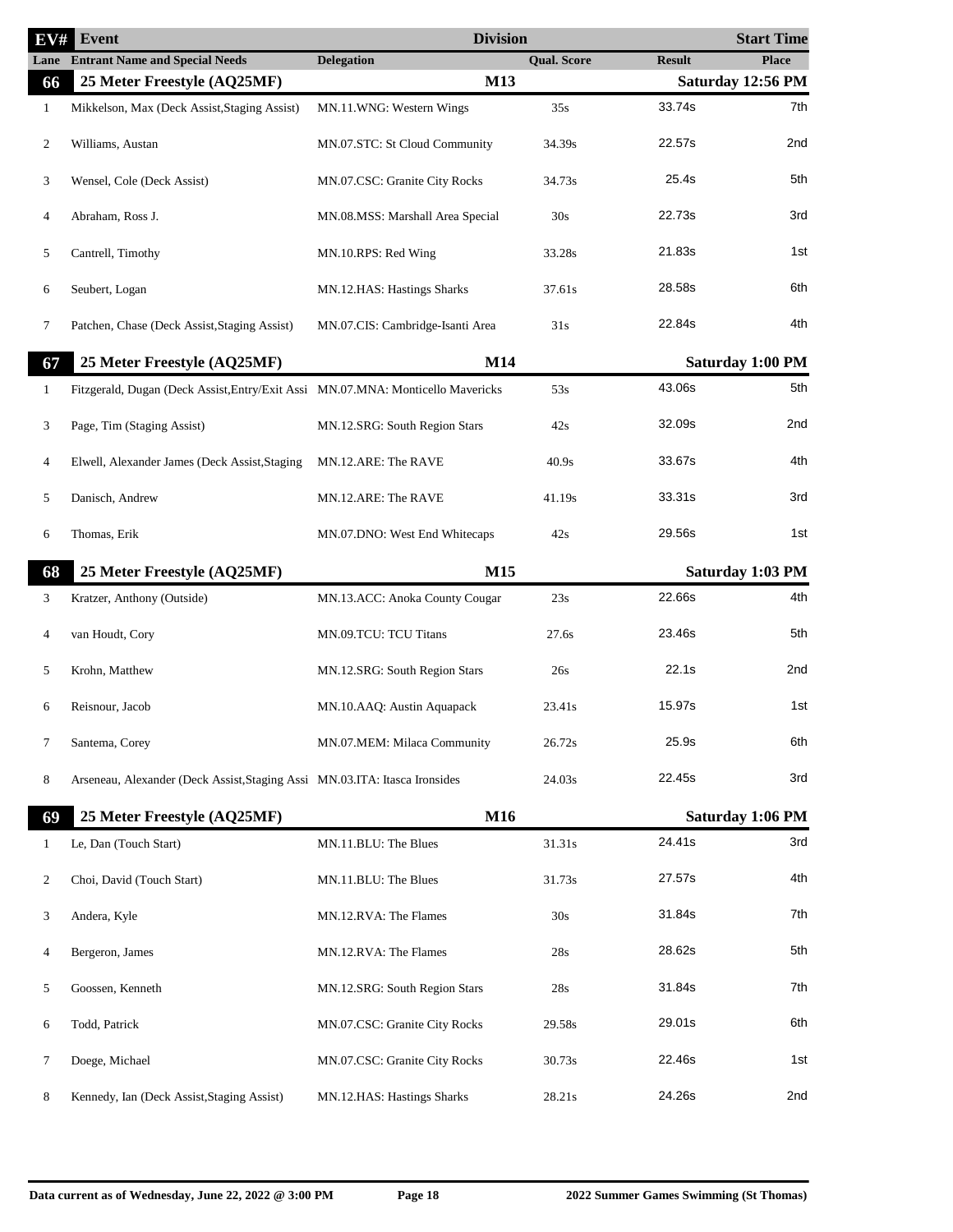| ${\rm\bf E}{\rm\bf V}{\rm \#}$ | <b>Event</b>                                                                                                                                                | <b>Division</b>                  |                                |               | <b>Start Time</b> |
|--------------------------------|-------------------------------------------------------------------------------------------------------------------------------------------------------------|----------------------------------|--------------------------------|---------------|-------------------|
| Lane                           | <b>Entrant Name and Special Needs</b>                                                                                                                       | <b>Delegation</b>                | <b>Qual. Score</b>             | <b>Result</b> | <b>Place</b>      |
| 70                             | 25 Meter Freestyle (AQ25MF)                                                                                                                                 | M17                              |                                |               | Saturday 1:09 PM  |
| 2                              | Thoen, Conrad (Deck Assist, Staging Assist)                                                                                                                 | MN.11.WNG: Western Wings         | 37s                            | 33.54s        | 2nd               |
| 3                              | Somers, Timothy R (Deck Assist, Staging Assis MN.11.WNG: Western Wings                                                                                      |                                  | 39s                            | 35.96s        | 3rd               |
| 5                              | Salgado, Mikel                                                                                                                                              | MN.07.CSC: Granite City Rocks    | 34s                            | 28.22s        | 1st               |
| 70                             | 25 Meter Freestyle (AQ25MF)                                                                                                                                 | <b>M18</b>                       |                                |               | Saturday 1:09 PM  |
| 6                              | Nosan, Jr., Louis J.                                                                                                                                        | MN.12.RVA: The Flames            | 1 <sub>m</sub> 2 <sub>s</sub>  | 1m 27.06s     | 1st               |
| 8                              | LaValley, Michael (Deck Assist, Entry/Exit Ass MN.07.MNA: Monticello Mavericks                                                                              |                                  | 1 <sub>m</sub> 8 <sub>s</sub>  | 1m 32.81s     | tipation ribbon:  |
| 71                             | 25 Meter Freestyle (AQ25MF)                                                                                                                                 | M19                              |                                |               | Saturday 1:12 PM  |
| 3                              | Johnson, Jeffrey A (Touch Start)                                                                                                                            | MN.11.BLU: The Blues             | 43.98s                         | 30.95s        | 1st               |
| 4                              | Pfeiffer, Mark R.                                                                                                                                           | MN.11.BLU: The Blues             | 44.08s                         | 33.14s        | 2nd               |
| 5                              | Kelley, Nicholas                                                                                                                                            | MN.10.RSO: Rochester Flyers      | 47s                            | 55.19s        | 4th               |
| 7                              | Johnson, Jeremy (Deck Assist, Staging Assist)                                                                                                               | MN.03.ITA: Itasca Ironsides      | 47.23s                         | 36.22s        | 3rd               |
| 72                             | 4x25 Meter Freestyle Unified Relay (AQ4X25UF)                                                                                                               | 01                               |                                |               | Saturday 1:15 PM  |
| 2                              | 12.SRG.Dream Team                                                                                                                                           | MN.12.SRG: South Region Stars    | 1 <sub>m</sub> 15 <sub>s</sub> | 1m 10.02s     | 1st               |
|                                | 1   Cuchna, Levi<br>2   Cuchna, Liza<br>3   Sexton, Sydney<br>4   Cuchna, Noah                                                                              |                                  |                                |               |                   |
| 3                              | 07.CIS.Thunder Sharks                                                                                                                                       | MN.07.CIS: Cambridge-Isanti Area | 1 <sub>m</sub> 32 <sub>s</sub> | 1m 32.66s     | 3rd               |
|                                | 1   Kram, Daryl (Staging Assist)<br>2   Lee, Celeste C<br>3   Lee, Nellie (Deck Assist, Staging Assist)<br>4   Buckley, Blake (Deck Assist, Staging Assist) |                                  |                                |               |                   |
| 4                              | 09.LEP.Flying Fish                                                                                                                                          | MN.09.LEP: LEEP-Mankato          | 1m 35.96s                      | 1m 21.74s     | 2nd               |
|                                | 1   Higginbotham, Abby<br>2   Lundy, Sarah<br>3   Hoffner, Kiaya<br>4   St. John, Stephanie                                                                 |                                  |                                |               |                   |
| 72                             | 4x25 Meter Freestyle Unified Relay (AQ4X25UF)                                                                                                               | 02                               |                                |               | Saturday 1:15 PM  |
| 5                              | 12.SRG.Golden Flashes                                                                                                                                       | MN.12.SRG: South Region Stars    | 1 <sub>m</sub> 40 <sub>s</sub> | 1m 27.65s     | 2nd               |
|                                | 1   Krohn, Matthew<br>2   Haldorson, Abigail<br>3   Page, Tim (Staging Assist)<br>4   Quinlan, Patrick T.                                                   |                                  |                                |               |                   |
| 6                              | 12.HAS.Blue Sharks                                                                                                                                          | MN.12.HAS: Hastings Sharks       | 1m 45.18s                      | 1m 29.64s     | 3rd               |
|                                | 1   Gartzke, Meghan<br>2   Lee, Annalissa<br>3   Lee, Isabelle N<br>4   Lee, Aleena                                                                         |                                  |                                |               |                   |
| 7                              | 07.CSC.CSC 4                                                                                                                                                | MN.07.CSC: Granite City Rocks    | 1m 47.36s                      | 1m 25.13s     | 1st               |
|                                | 1   Todd, Patrick                                                                                                                                           |                                  |                                |               |                   |

- 1 | Todd, Patrick 2 | Todd, Nicole 3 | Peterson, Johanna 4 | Grell, Grace
-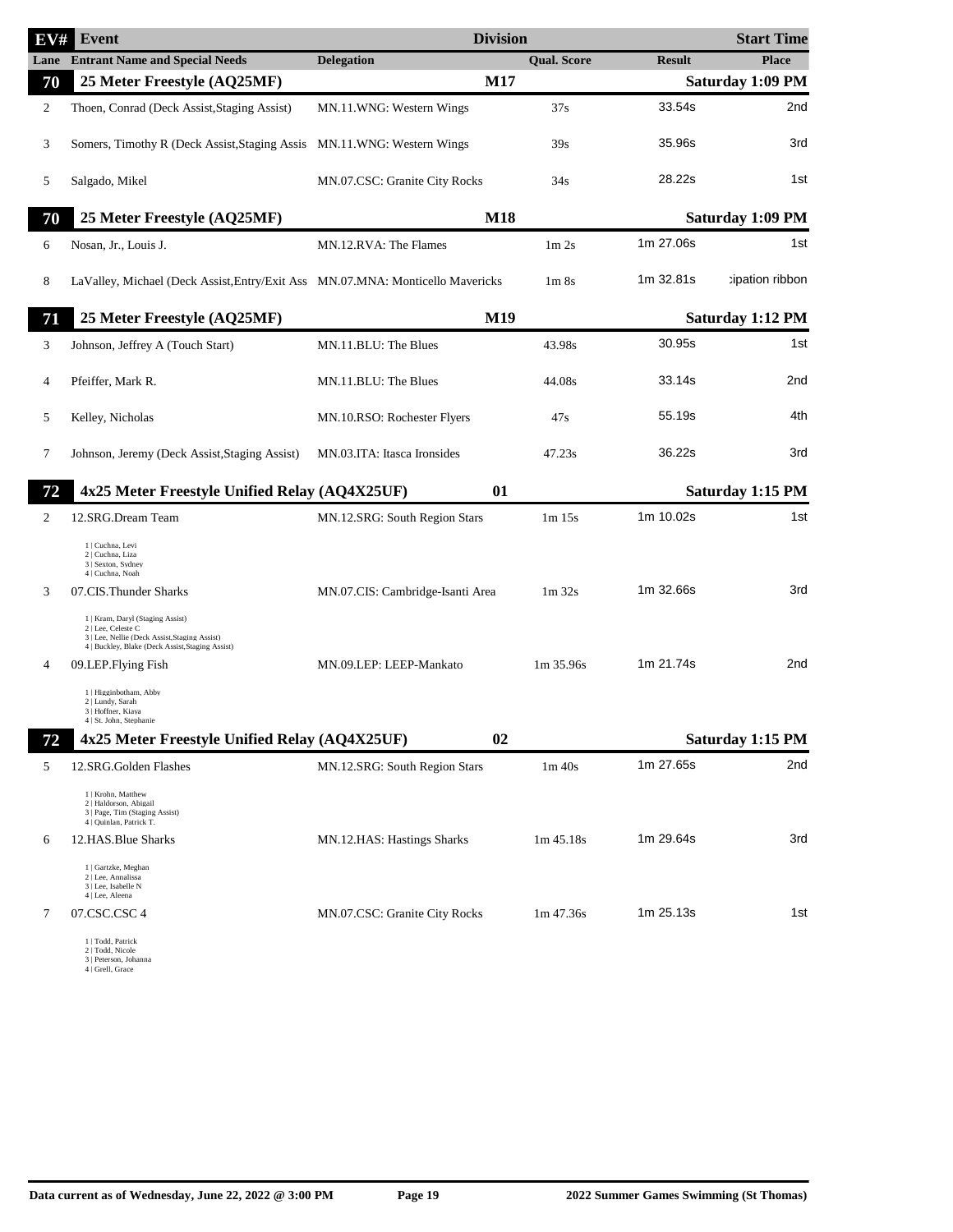| EV#            | Event                                                                                                                                                                                                                                                 | <b>Division</b>                  |                                |               | <b>Start Time</b> |
|----------------|-------------------------------------------------------------------------------------------------------------------------------------------------------------------------------------------------------------------------------------------------------|----------------------------------|--------------------------------|---------------|-------------------|
| Lane           | <b>Entrant Name and Special Needs</b>                                                                                                                                                                                                                 | <b>Delegation</b>                | <b>Qual. Score</b>             | <b>Result</b> | <b>Place</b>      |
| 73             | 4x25 Meter Freestyle Relay (AQ4X25MF)                                                                                                                                                                                                                 | 01                               |                                |               | Saturday 1:25 PM  |
| 5              | 12.ARE.The RAVE A                                                                                                                                                                                                                                     | MN.12.ARE: The RAVE              | 1m 30.03s                      | 1m 25.57s     | 3rd               |
|                | 1   Diaz, Nicolas<br>2   Bodurtha, Michelle<br>3   Metz, Jennifer<br>4   Andrus, Nicholas                                                                                                                                                             |                                  |                                |               |                   |
| 6              | 07.DNO-USA Games Maroon                                                                                                                                                                                                                               | MN.07.STC: St Cloud Community    | 1 <sub>m</sub> 29 <sub>s</sub> | 1m 21.57s     | 2nd               |
|                | 1   Eisenschenk, Shelby (Outside)<br>2   Mussell, Bethany K.<br>3   Beaulieu, Brittany<br>4   Reisnour, Jacob                                                                                                                                         |                                  |                                |               |                   |
| 8              | 07.CSC.CSC 3                                                                                                                                                                                                                                          | MN.07.CSC: Granite City Rocks    | 1m 25.5s                       | 1m 16.39s     | 1st               |
|                | 1   Doege, Michael<br>2   Shoucz, Sage<br>4   Kardong, Tara (Deck Assist, Outside, Lift)<br>4   Sand, Matthew                                                                                                                                         |                                  |                                |               |                   |
| 74             | 4x25 Meter Freestyle Relay (AQ4X25MF)                                                                                                                                                                                                                 | 02                               |                                |               | Saturday 1:35 PM  |
| $\overline{c}$ | 13.ACC.Cougars                                                                                                                                                                                                                                        | MN.13.ACC: Anoka County Cougar   | $1m$ 42s                       | 1m 35.76s     | 1st               |
|                | 1   Johnson, William D.<br>2   Fraune, Angela M.<br>3   Anderson, Christopher Lee<br>4   Schmitz, Nicole R                                                                                                                                            |                                  |                                |               |                   |
| 3              | 07.CIS.2 fast 2 furious                                                                                                                                                                                                                               | MN.07.CIS: Cambridge-Isanti Area | $1m$ 45s                       | 1m 54.63s     | 4th               |
|                | 1   Patchen, Chase (Deck Assist, Staging Assist)<br>2   Davidson, Chevenne M. (Deck Assist, Staging Assist)<br>3   Knowlton, Theodore (Touch Start, Visual Start, Deck Assist, Staging Assist)<br>4   Carpenter, Hunter (Deck Assist, Staging Assist) |                                  |                                |               |                   |
| 4              | 04.AAG.Team 1                                                                                                                                                                                                                                         | MN.04.AAG: Alexandria Lakes Area | $1m\,47.53s$                   | 1m 39.62s     | 2nd               |
|                | 1   Poshek, Hannah<br>2   Davis, Reginald<br>3   Junker, Nathaniel<br>4   Friederichs, Anne                                                                                                                                                           |                                  |                                |               |                   |
| 5              | 07.STC.Gold Team                                                                                                                                                                                                                                      | MN.07.STC: St Cloud Community    | 1m 53.01s                      | 1m 43.44s     | 3rd               |
|                | 1   Stanley, Arianna<br>2   Bauer, Luke<br>3   Kalthoff, Wanda<br>4   Lieser, Debbie                                                                                                                                                                  |                                  |                                |               |                   |
| 6              | 10.AAQ.Austin Relay A                                                                                                                                                                                                                                 | MN.10.AAQ: Austin Aquapack       | $1m\,55.43s$                   | 2m 45.69s     | tipation ribbon:  |
|                | 1   Gabrielson, Magnus (Staging Assist)<br>2   Klapperich, Mackenzi (Kenzi)<br>3   Kretler, Amythyst (Staging Assist, Outside)<br>4   Riley, Ella                                                                                                     |                                  |                                |               |                   |
| 7              | 12.SPM.The Saint Paul Magic                                                                                                                                                                                                                           | MN.12.SPM: St Paul Magic         | 1m 35s                         | 1m 24.78s     | tipation ribbon:  |
|                | 1   Soulwater, Rose<br>2   Lutmer, Katie<br>3   Skundberg, William<br>4   Tripeny, Michael                                                                                                                                                            |                                  |                                |               |                   |
| 75             | 4x25 Meter Freestyle Relay (AQ4X25MF)                                                                                                                                                                                                                 | 03                               |                                |               | Saturday 1:45 PM  |
| 1              | 03.ITA.Lazer Sharks                                                                                                                                                                                                                                   | MN.03.ITA: Itasca Ironsides      | 3m 39.9s                       | 3m 18.35s     | 3rd               |
|                | 1   Krzoska, Gavin (Deck Assist, Staging Assist, Outside)<br>2   Bibeau, Allison<br>3   Terwey, Breanna<br>4   Arseneau, Alexander (Deck Assist, Staging Assist, Outside)                                                                             |                                  |                                |               |                   |
| 3              | 11.NST.Stars 1                                                                                                                                                                                                                                        | MN.11.NST: Northern Stars        | $3m$ 22s                       | 2m 55.77s     | 2nd               |
|                | 1   Duncan, Surva (Deck Assist, Staging Assist, Outside)<br>2   Stapleton, Angela J. (Deck Assist)<br>3   Grams, Jessica R. (Deck Assist)<br>4   Carvell, Jessica                                                                                     |                                  |                                |               |                   |
| 4              | 07.CSC.CSC 2                                                                                                                                                                                                                                          | MN.07.CSC: Granite City Rocks    | $2m\,54s$                      | 2m 24.03s     | 1st               |
|                | 1   Salgado, Mikel<br>2   Wieling, Lisa<br>3   Schoenherr, Amy                                                                                                                                                                                        |                                  |                                |               |                   |

3 | Schoenherr, Amy 4 | Wensel, Cole (Deck Assist)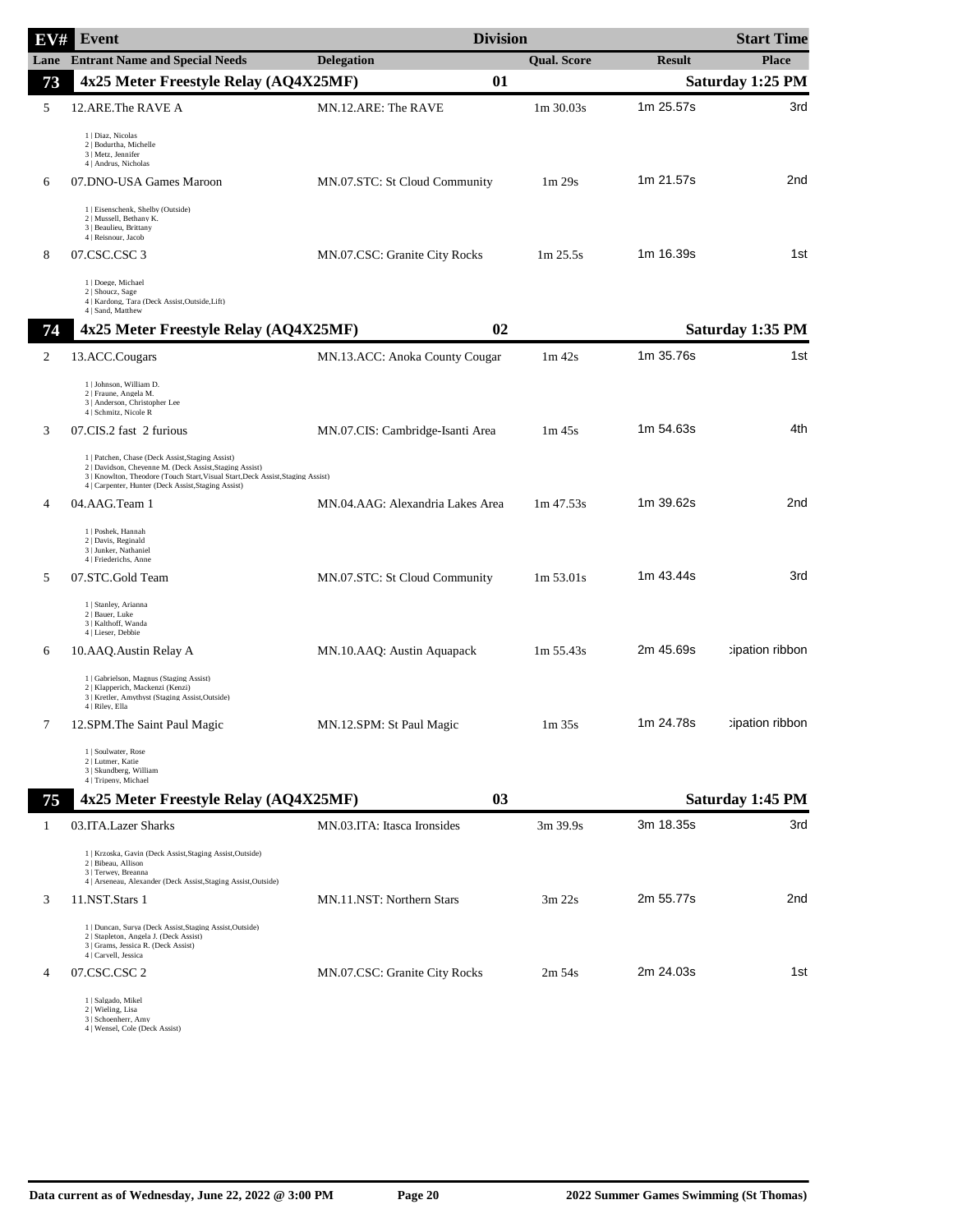| EV#  | Event                                                                                           |                               | <b>Division</b>    |               | <b>Start Time</b> |
|------|-------------------------------------------------------------------------------------------------|-------------------------------|--------------------|---------------|-------------------|
| Lane | <b>Entrant Name and Special Needs</b>                                                           | <b>Delegation</b>             | <b>Qual. Score</b> | <b>Result</b> | <b>Place</b>      |
| 75   | 4x25 Meter Freestyle Relay (AQ4X25MF)                                                           |                               | 04                 |               | Saturday 1:45 PM  |
| 5    | 12.RVA.Flames 2                                                                                 | MN.12.RVA: The Flames         | 2m16s              | 2m 0.95s      | 4th               |
|      | 1   Andera, Kyle<br>2   Ask, Nancy M.<br>3   Bergeron, James<br>4   Tommet, Kevin (Deck Assist) |                               |                    |               |                   |
| 6    | 12.ARE.The RAVE B                                                                               | MN.12.ARE: The RAVE           | $2m\,7.35s$        | 1m 48.84s     | 3rd               |
|      | 1   Danisch, Andrew<br>2   Dotterweich, Carolyn<br>3   Aubitz, Katlyn<br>4   Knapp, George      |                               |                    |               |                   |
| 7    | 07.CSC.CSC                                                                                      | MN.07.CSC: Granite City Rocks | $2m$ Os            | 1m 41.49s     | 2 <sub>nd</sub>   |
|      | 1   Kigin, Sara<br>2   Kardong, Paul<br>3   Owen, Deborah Ann<br>4   Simones, Annie E           |                               |                    |               |                   |
| 8    | 03.ITA.Liquid Lightning                                                                         | MN.03.ITA: Itasca Ironsides   | 1m 59.27s          | 1m 27.76s     | 1st               |
|      | 1   Patterson, Preston (Staging Assist)                                                         |                               |                    |               |                   |

1 | Patterson, Preston (Staging Assist) 2 | Teske, Jonah 3 | Robinson, Hailey 4 | Teske, Elijah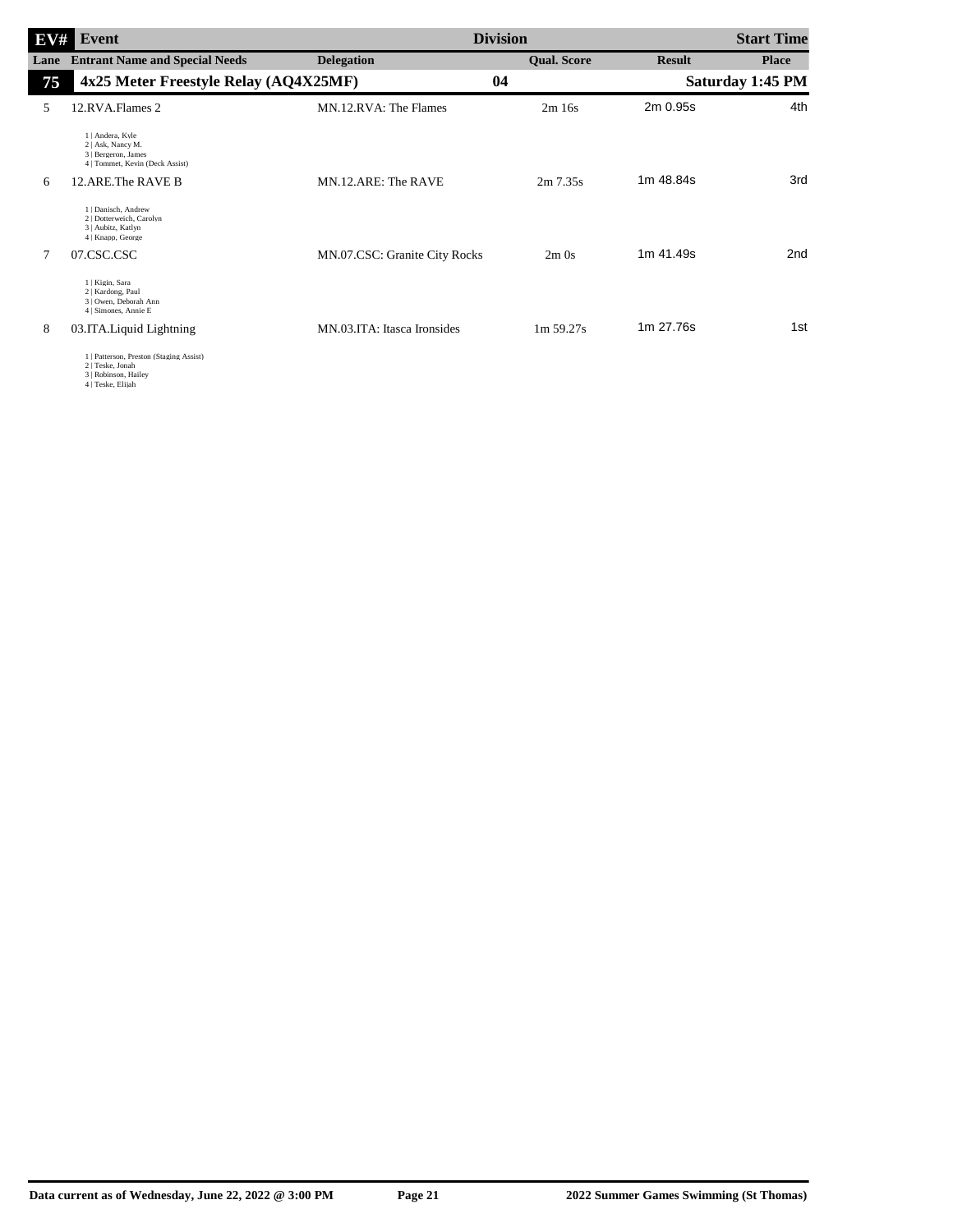| EV#                     | <b>Event</b>                                                             | <b>Division</b>                  |                    |               | <b>Start Time</b> |
|-------------------------|--------------------------------------------------------------------------|----------------------------------|--------------------|---------------|-------------------|
|                         | <b>Lane</b> Entrant Name and Special Needs                               | <b>Delegation</b>                | <b>Oual. Score</b> | <b>Result</b> | <b>Place</b>      |
|                         | <b>Timed Event</b>                                                       |                                  |                    |               |                   |
| $\mathbf{1}$            | 100 Meter Freestyle (AQ100MF)                                            | <b>F01</b>                       |                    |               | Sunday 9:00 AM    |
| 1                       | Fraser, Sabrina                                                          | MN.11.WNG: Western Wings         | 1m 50s             | 1m 50.56s     | 1st               |
| 2                       | Robinson, Hailey                                                         | MN.03.ITA: Itasca Ironsides      | 1m 39.23s          | 2m 14.78s     | 2nd               |
| $\mathbf{1}$            | 100 Meter Freestyle (AQ100MF)                                            | $F_{02}$                         |                    |               | Sunday 9:00 AM    |
| 3                       | Porter, Sasha                                                            | MN.11.WNG: Western Wings         | $1m$ 44s           | 1m 41.35s     | 3rd               |
| $\overline{4}$          | Sexton, Sydney                                                           | MN.12.SRG: South Region Stars    | 1m 25s             | 1m 18.34s     | 1st               |
| 5                       | Zillmer, Kaitlyn                                                         | MN.07.MEM: Milaca Community      | 1m 39.13s          | 1m 39.4s      | 2nd               |
| 1                       | 100 Meter Freestyle (AQ100MF)                                            | F03                              |                    |               | Sunday 9:00 AM    |
| 6                       | Simones, Annie E                                                         | MN.07.CSC: Granite City Rocks    | 2m 16.21s          | 1m 52.73s     | 2nd               |
| 7                       | Kigin, Sara                                                              | MN.07.CSC: Granite City Rocks    | 2m 15.23s          | 1m 50.03s     | 1st               |
| 8                       | Davidson, Cheyenne M. (Deck Assist, Staging                              | MN.07.CIS: Cambridge-Isanti Area | 2m 25s             | 3m 26.88s     | 3rd               |
| $\overline{2}$          | 100 Meter Freestyle (AQ100MF)                                            | F <sub>04</sub>                  |                    |               | Sunday 9:05 AM    |
| 1                       | Schmitz, Nicole R                                                        | MN.13.ACC: Anoka County Cougar   | 2m 2s              | 1m 47.69s     | 1st               |
| 2                       | Henley, Alison J.                                                        | MN.11.WNG: Western Wings         | 2m <sub>3s</sub>   | 2m 1.7s       | 5th               |
| $\overline{4}$          | Frykholm, Angie (Deck Assist)                                            | MN.12.RVA: The Flames            | $2m$ 6s            | 1m 50.25s     | 2nd               |
| 6                       | Reimann, Ayla                                                            | MN.07.CSC: Granite City Rocks    | 2m9s               | 1m 53.68s     | 3rd               |
| 7                       | Cramer, Holly S.                                                         | MN.11.NST: Northern Stars        | $2m$ 10s           | 1m 59.21s     | 4th               |
| $\mathbf{3}$            | 100 Meter Freestyle (AQ100MF)                                            | F05                              |                    |               | Sunday 9:10 AM    |
| $\mathbf{1}$            | Bern, Brittany J. (Staging Assist)                                       | MN.11.WNG: Western Wings         | $2m$ 43s           | 2m 32.41s     | 2nd               |
| 2                       | Vala, Amanda C. (Touch Start, Deck Assist, Sta MN.11. WNG: Western Wings |                                  | 2m <sub>48s</sub>  | 2m 32.54s     | 3rd               |
| 3                       | Kaiser, Stephanie                                                        | MN.10.RSO: Rochester Flyers      | $2m$ 35s           | 2m 3.24s      | 1st               |
| $\mathbf{3}$            | 100 Meter Freestyle (AQ100MF)                                            | <b>F06</b>                       |                    |               | Sunday 9:10 AM    |
| 4                       | Metcalf, Quinn (Deck Assist, Staging Assist)                             | MN.09.LEP: LEEP-Mankato          | 3m 16.95s          | 3m 7.64s      | 2nd               |
| 5                       | Johnson, Cindy                                                           | MN.11.NST: Northern Stars        | 3m 40s             | 2m 44.07s     | 1st               |
| 6                       | Shellum, Emily                                                           | MN.10.RPS: Red Wing              | 3m 28.7s           | 3m 25.13s     | 3rd               |
| $\mathbf{3}$            | 100 Meter Freestyle (AQ100MF)                                            | <b>F07</b>                       |                    |               | Sunday 9:10 AM    |
| 7                       | Terwey, Breanna                                                          | MN.03.ITA: Itasca Ironsides      | 4m 6.5s            | 3m 36.02s     | 1st               |
| $\overline{\mathbf{3}}$ | 100 Meter Freestyle (AQ100MF)                                            | <b>F08</b>                       |                    |               | Sunday 9:10 AM    |
| 8                       | Coonen-Korte, Nell (Visual Start, Staging Assis MN.11.WNG: Western Wings |                                  | 5m 18s             | 3m 54.41s     | 1st               |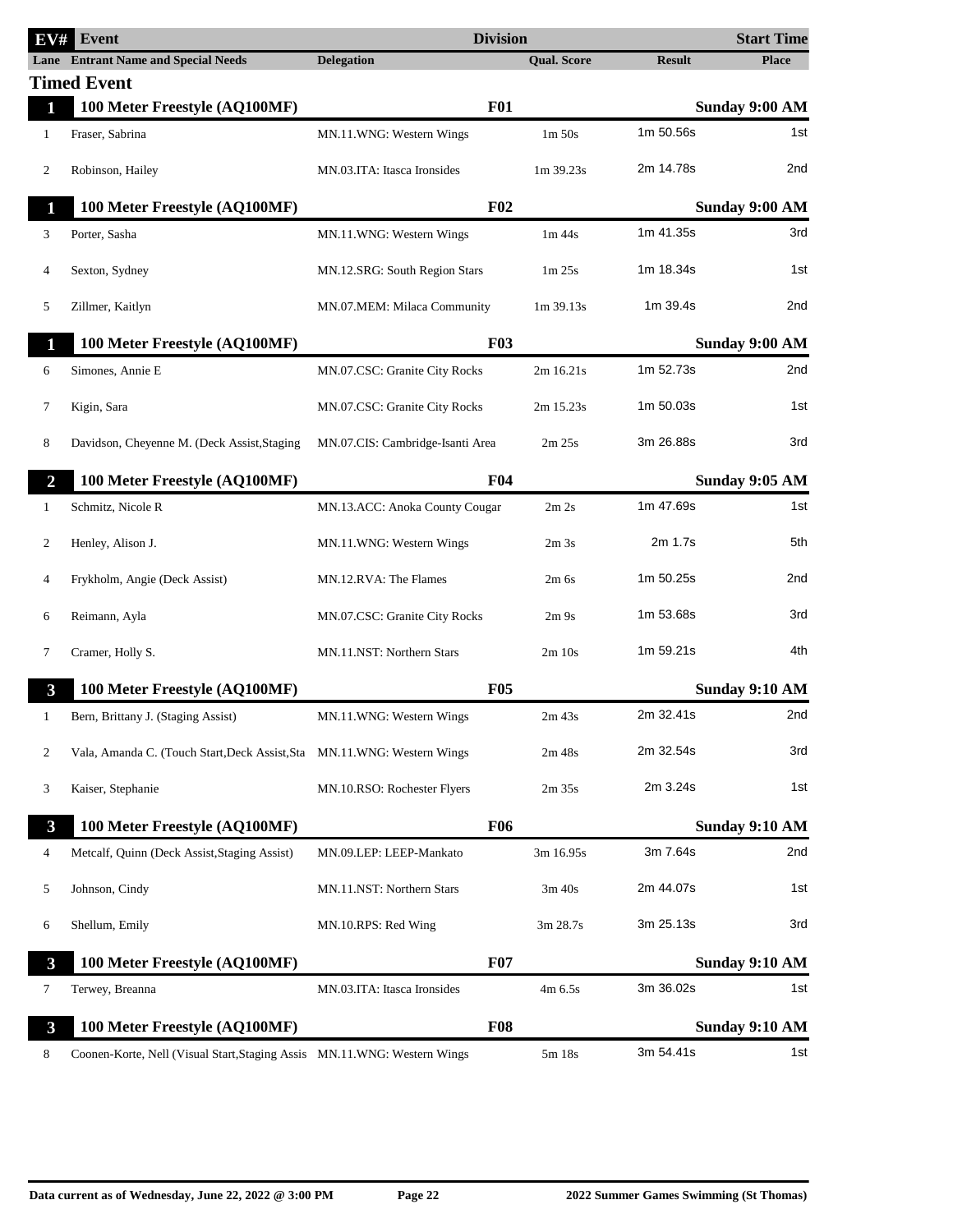| EV#            | Event                                         | <b>Division</b>                 |                                |               | <b>Start Time</b>     |
|----------------|-----------------------------------------------|---------------------------------|--------------------------------|---------------|-----------------------|
|                | <b>Lane</b> Entrant Name and Special Needs    | <b>Delegation</b>               | <b>Qual. Score</b>             | <b>Result</b> | <b>Place</b>          |
| 4              | 100 Meter Freestyle (AQ100MF)                 | <b>M01</b>                      |                                |               | <b>Sunday 9:15 AM</b> |
| 1              | Teske, Jonah                                  | MN.03.ITA: Itasca Ironsides     | 2m 16.12s                      | 2m 2.35s      | 2nd                   |
| 2              | Patterson, Preston (Staging Assist)           | MN.03.ITA: Itasca Ironsides     | 2m 21s                         | 2m 28.95s     | 3rd                   |
| 3              | Teske, Elijah                                 | MN.03.ITA: Itasca Ironsides     | 2m 12.41s                      | 1m 44.87s     | 1st                   |
| 4              | 100 Meter Freestyle (AQ100MF)                 | M <sub>02</sub>                 |                                |               | Sunday 9:15 AM        |
| 5              | Tommet, Kevin (Deck Assist)                   | MN.12.RVA: The Flames           | $2m$ 35s                       | 2m 15.08s     | 1st                   |
| 5              | 100 Meter Freestyle (AQ100MF)                 | <b>M03</b>                      |                                |               | Sunday 9:20 AM        |
| 1              | Eisenschenk, Shelby (Outside)                 | MN.07.STC: St Cloud Community   | 1m 50.6s                       | 1m 39.52s     | 1st                   |
| 2              | Westenfield, Erik                             | MN.11.WNG: Western Wings        | $1m\,55s$                      | 1m 58.81s     | 3rd                   |
| 3              | Nemitz, Joseph                                | MN.10.OSO: Owatonna Special Oly | $2m$ $2.8s$                    | 1m 49.4s      | 2nd                   |
| 5              | 100 Meter Freestyle (AQ100MF)                 | M <sub>04</sub>                 |                                |               | Sunday 9:20 AM        |
| 4              | Johnson, William D.                           | MN.13.ACC: Anoka County Cougar  | $1m$ 22s                       | 1m 18.83s     | 3rd                   |
| 5              | Perez, Aaron                                  | MN.11.WNG: Western Wings        | $1m$ 13s                       | 1m 13.2s      | 2nd                   |
| 7              | Kellin, Marcus L                              | MN.03.ITA: Itasca Ironsides     | 1m 19s                         | 3m 8.64s      | 4th                   |
| 8              | Grell, Maxxwel                                | MN.07.CSC: Granite City Rocks   | 1m 20.19s                      | 1m 9.64s      | 1st                   |
| 6              | 100 Meter Freestyle (AQ100MF)                 | M05                             |                                |               | Sunday 9:25 AM        |
| 2              | Wilcox, Zachary (Deck Assist, Staging Assist) | MN.11.WNG: Western Wings        | $1m$ 44s                       | 1m 39.07s     | 4th                   |
| 3              | Bauer, Lucas                                  | MN.11.WNG: Western Wings        | $1m$ 43s                       | 1m 43.77s     | 7th                   |
| 4              | Murray, Nick (Deck Assist, Staging Assist)    | MN.11.WNG: Western Wings        | $1m$ 46s                       | 1m 43.13s     | 5th                   |
|                | D'Arco, Tony (Deck Assist, Staging Assist)    | MN.11.WNG: Western Wings        | $1m$ 42s                       | 1m 43.51s     | 6th                   |
| 6              | Guggenberger, Kyle                            | MN.11.WNG: Western Wings        | $1m$ 41s                       | 1m 29.54s     | 1st                   |
| 7              | Ostergaard, Kevin                             | MN.11.WNG: Western Wings        | 1 <sub>m</sub> 37 <sub>s</sub> | 1m 29.95s     | 2nd                   |
| 8              | Froehling, Michael W.                         | MN.12.HAS: Hastings Sharks      | 1m 36.24s                      | 1m 34.59s     | 3rd                   |
| $\overline{7}$ | 50 Meter Butterfly (AQ50BF)                   | <b>F01</b>                      |                                |               | Sunday 9:30 AM        |
| 1              | Henley, Alison J.                             | MN.11.WNG: Western Wings        | 1m 15s                         | 1m 11.4s      | 3rd                   |
| 2              | Frykholm, Angie (Deck Assist)                 | MN.12.RVA: The Flames           | 1m <sub>4s</sub>               | 58.2s         | 1st                   |
| 3              | Yanez, Katherine                              | MN.12.SRG: South Region Stars   | 1 <sub>m</sub> 8 <sub>s</sub>  | 1m 4.58s      | 2nd                   |
| 7              | 50 Meter Butterfly (AQ50BF)                   | F02                             |                                |               | Sunday 9:30 AM        |
| 4              | Kaiser, Stephanie                             | MN.10.RSO: Rochester Flyers     | 1m31s                          | 1m 7.58s      | :ipation ribbon       |
| 5              | Owen, Deborah Ann                             | MN.07.CSC: Granite City Rocks   | $2m\,6.33s$                    | 1m 23.71s     | 1st                   |
| 8              | 50 Meter Butterfly (AQ50BF)                   | <b>M01</b>                      |                                |               | Sunday 9:35 AM        |
| 6              | Hannon, Jay (Deck Assist, Staging Assist)     | MN.11.WNG: Western Wings        | 37s                            | 36.56s        | 1st                   |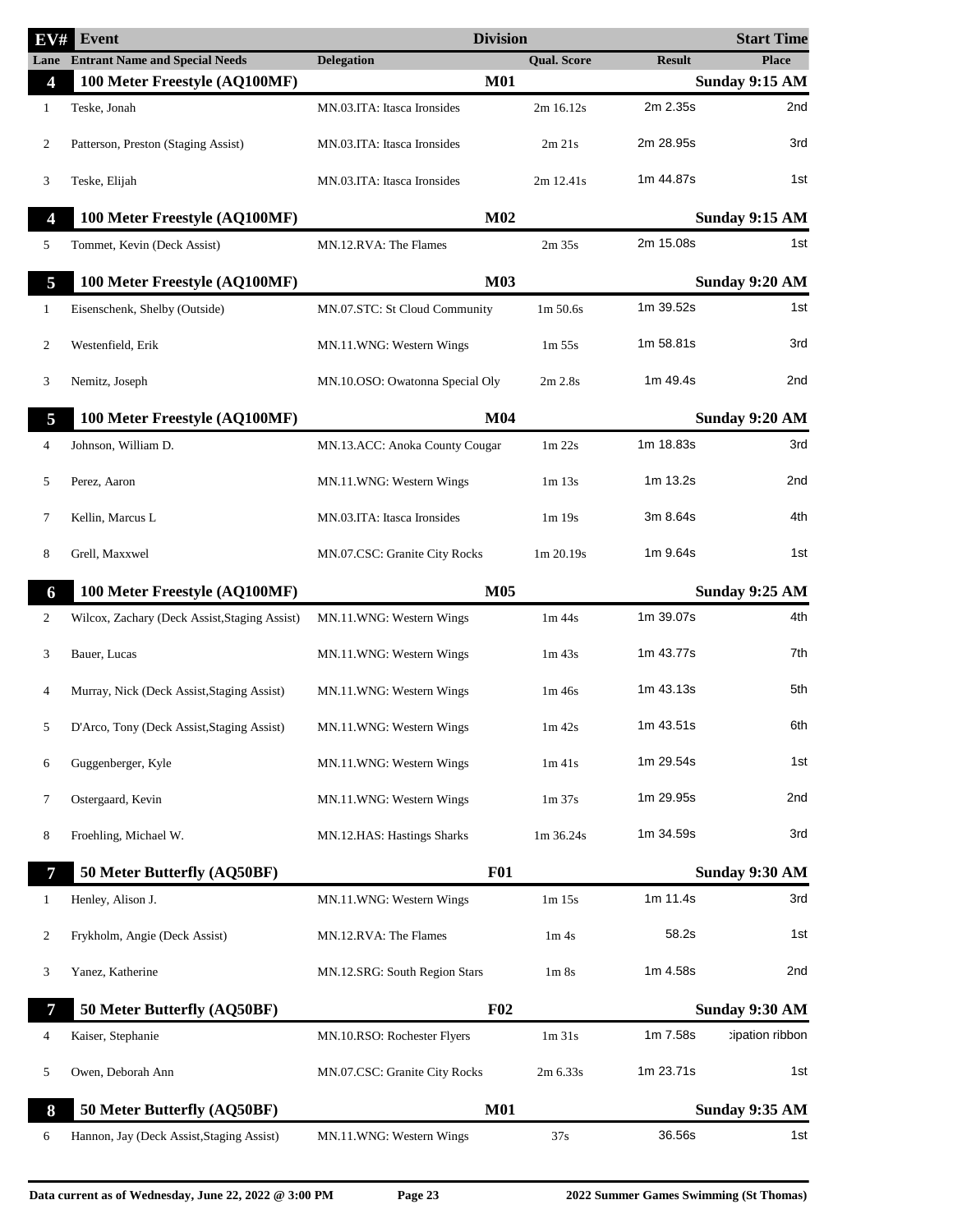| $\overline{{\rm EV}}$ # | Event                                                                            | <b>Division</b>                 |                               |               | <b>Start Time</b> |
|-------------------------|----------------------------------------------------------------------------------|---------------------------------|-------------------------------|---------------|-------------------|
| Lane                    | <b>Entrant Name and Special Needs</b>                                            | <b>Delegation</b>               | <b>Qual. Score</b>            | <b>Result</b> | <b>Place</b>      |
| 8                       | 50 Meter Butterfly (AQ50BF)                                                      | M <sub>02</sub>                 |                               |               | Sunday 9:35 AM    |
| 7                       | Laundry, Kyle K. (Touch Start, Deck Assist, Sta MN.12.SRG: South Region Stars    |                                 | 1 <sub>m</sub> 8 <sub>s</sub> | 1m 2.97s      | 1st               |
| $\boldsymbol{9}$        | 25 Meter Flotation (AQ25FL)                                                      | <b>F01</b>                      |                               |               | Sunday 9:40 AM    |
| $\mathbf{1}$            | Mahon, Ashlyn (Deck Assist, Staging Assist)                                      | MN.03.ITA: Itasca Ironsides     | 2m0s                          | 2m 12.71s     | 1st               |
| $\boldsymbol{9}$        | 25 Meter Flotation (AQ25FL)                                                      | F03                             |                               |               | Sunday 9:40 AM    |
| 3                       | McCauley, Morgan (Deck Assist, Staging Assis MN.07.CIS: Cambridge-Isanti Area    |                                 | 35s                           | 33.52s        | 1st               |
| 9                       | 25 Meter Flotation (AQ25FL)                                                      | F <sub>04</sub>                 |                               |               | Sunday 9:40 AM    |
| 5                       | Merxbauer, Grace                                                                 | MN.10.OSO: Owatonna Special Oly | 1m 10.8s                      | 57.82s        | 1st               |
| 9                       | 25 Meter Flotation (AQ25FL)                                                      | <b>F05</b>                      |                               |               | Sunday 9:40 AM    |
| 6                       | Wahlers, Charlie                                                                 | MN.10.RSO: Rochester Flyers     | 55s                           | 35.75s        | 1st               |
| 10                      | 25 Meter Flotation (AQ25FL)                                                      | <b>F06</b>                      |                               |               | Sunday 9:45 AM    |
| 5                       | Schieber, Emily (Deck Assist, Entry/Exit Assist, MN.07.MNA: Monticello Mavericks |                                 | 41s                           | 40.64s        | 1st               |
| 7                       | Schoenherr, Amy                                                                  | MN.07.CSC: Granite City Rocks   | 46.13s                        | 48.28s        | 2nd               |
| 8                       | Taylor, Amanda (Deck Assist, Entry/Exit Assist MN.07.STC: St Cloud Community     |                                 | $1m$ 1.32s                    | 1m 1.91s      | 3rd               |
| 11                      | 25 Meter Flotation (AQ25FL)                                                      | <b>M03</b>                      |                               |               | Sunday 9:50 AM    |
| 5                       | Anderson, Simon (Staging Assist)                                                 | MN.07.STC: St Cloud Community   | 50.11s                        | 35.14s        | 2nd               |
| 6                       | Roodell, Vaughn (Staging Assist)                                                 | MN.07.MEM: Milaca Community     | 36.63s                        | 34.82s        | 1st               |
| 11                      | 25 Meter Flotation (AQ25FL)                                                      | M <sub>04</sub>                 |                               |               | Sunday 9:50 AM    |
| 7                       | Iserman, Thomas (Touch Start, Deck Assist, Sta MN.07.CIS: Cambridge-Isanti Area  |                                 | 35s                           | 33.72s        | 1st               |
| 11                      | 25 Meter Flotation (AQ25FL)                                                      | <b>M05</b>                      |                               |               | Sunday 9:50 AM    |
| 8                       | Henderson, David P. (Deck Assist, Entry/Exit A MN.10.RSO: Rochester Flyers       |                                 | 1m 52s                        | 53.09s        | 1st               |
| 12                      | 25 Meter Breaststroke (AQ25BS)                                                   | <b>F01</b>                      |                               |               | Sunday 9:55 AM    |
| 4                       | Lutmer, Katie                                                                    | MN.12.SPM: St Paul Magic        | 35.5s                         | 30.19s        | 1st               |
| 5                       | Fraser, Sabrina                                                                  | MN.11.WNG: Western Wings        | 31s                           | 30.2s         | 2nd               |
| 12                      | 25 Meter Breaststroke (AQ25BS)                                                   | F02                             |                               |               | Sunday 9:55 AM    |
| 6                       | Krafft, Hannah C.                                                                | MN.11.WNG: Western Wings        | 30s                           | 29.32s        | 3rd               |
| 7                       | Peterson, Elizabeth (Biza)                                                       | MN.11.WNG: Western Wings        | 35s                           | 26.02s        | 1st               |
| 8                       | Kardong, Tara (Deck Assist, Outside, Lift)                                       | MN.07.CSC: Granite City Rocks   | 29.03s                        | 29.25s        | 2nd               |
|                         |                                                                                  |                                 |                               |               |                   |
| 13                      | 25 Meter Breaststroke (AQ25BS)                                                   | <b>F03</b>                      |                               |               | Sunday 9:59 AM    |
| $\mathbf{1}$            | Schiller, Jenna (Outside)                                                        | MN.12.HAS: Hastings Sharks      | 45.31s                        | 47.96s        | 2nd               |
| 2                       | Fraune, Angela M.                                                                | MN.13.ACC: Anoka County Cougar  | 38s                           | 43.95s        | cipation ribbon   |
| 3                       | Dahlin, Sarah                                                                    | MN.11.WNG: Western Wings        | 45s                           | 36.03s        | :ipation ribbon   |
| 4                       | Rivera, Maya C.                                                                  | MN.12.SRG: South Region Stars   | 47s                           | 39.03s        | 1st               |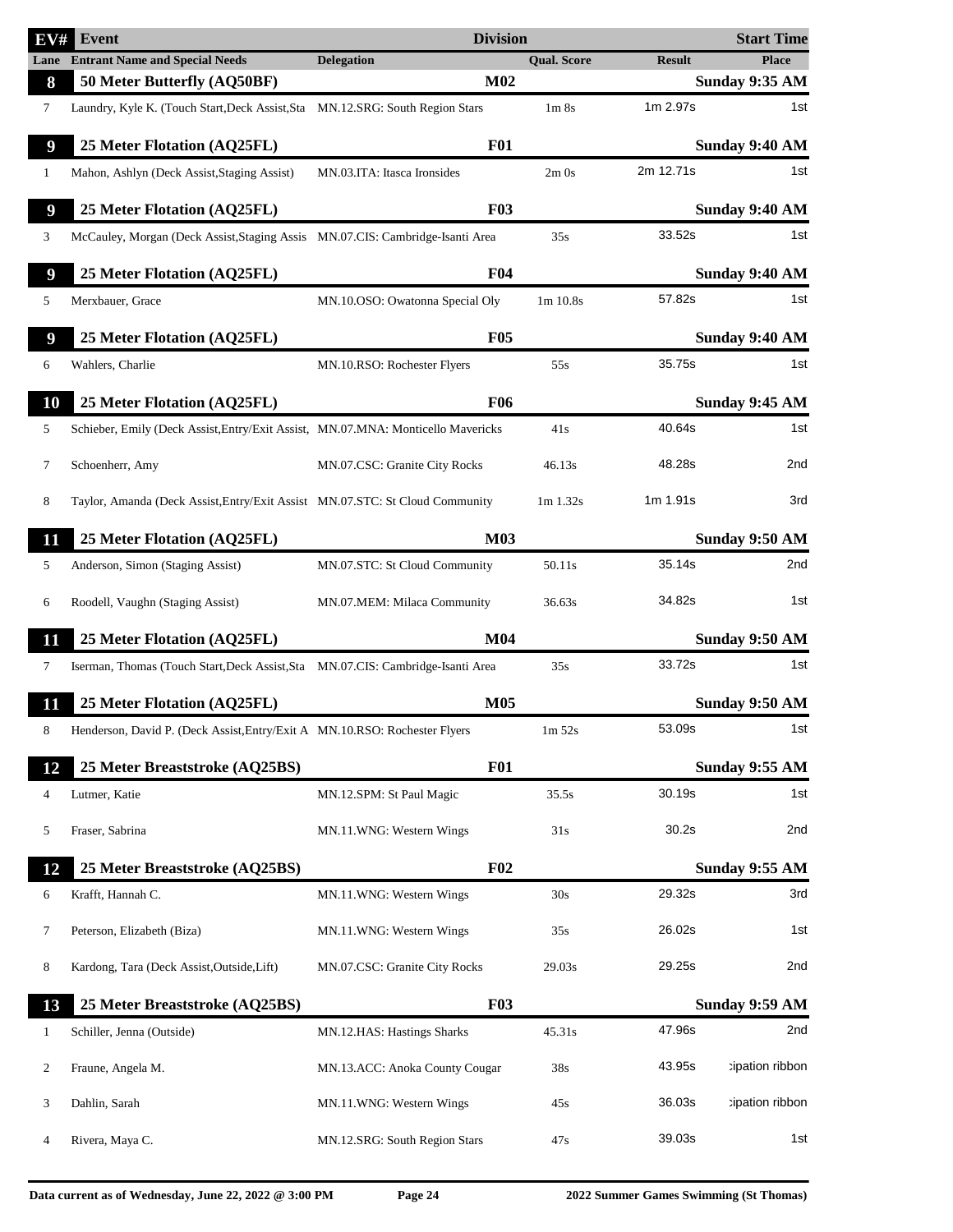| EV#          | Event                                                                            | <b>Division</b>               |                                |               | <b>Start Time</b>      |
|--------------|----------------------------------------------------------------------------------|-------------------------------|--------------------------------|---------------|------------------------|
| Lane         | <b>Entrant Name and Special Needs</b>                                            | <b>Delegation</b>             | <b>Qual. Score</b>             | <b>Result</b> | <b>Place</b>           |
| 13           | 25 Meter Breaststroke (AQ25BS)                                                   | F04                           |                                |               | <b>Sunday 9:59 AM</b>  |
| 5            | Polingo, Elisabeth                                                               | MN.11.WNG: Western Wings      | 45s                            | 42.65s        | 1st                    |
| 13           | 25 Meter Breaststroke (AQ25BS)                                                   | <b>F06</b>                    |                                |               | Sunday 9:59 AM         |
| 8            | Wilmes, Rachel                                                                   | MN.10.RSO: Rochester Flyers   | 54s                            | 31.08s        | 1st                    |
| 14           | 25 Meter Breaststroke (AQ25BS)                                                   | <b>M01</b>                    |                                |               | <b>Sunday 10:03 AM</b> |
| 2            | D'Arco, Tony (Deck Assist, Staging Assist)                                       | MN.11.WNG: Western Wings      | 31s                            | 29.44s        | 2nd                    |
| 3            | Boggess, Jason                                                                   | MN.11.WNG: Western Wings      | 30s                            | 40.18s        | 3rd                    |
| 5            | Krohn, Matthew                                                                   | MN.12.SRG: South Region Stars | 31s                            | 28.77s        | 1st                    |
| 14           | 25 Meter Breaststroke (AQ25BS)                                                   | <b>M02</b>                    |                                |               | <b>Sunday 10:03 AM</b> |
| 6            | Elwell, Alexander James (Deck Assist, Staging                                    | MN.12.ARE: The RAVE           | 40.88s                         | 32.81s        | 1st                    |
| 7            | Goossen, Kenneth                                                                 | MN.12.SRG: South Region Stars | 47s                            | 1m 5.35s      | 2nd                    |
| 15           | 100 Meter Breaststroke (AQ100BS)                                                 | <b>F01</b>                    |                                |               | <b>Sunday 10:07 AM</b> |
| $\mathbf{1}$ | Coonen-Korte, Nell (Visual Start, Staging Assis MN.11.WNG: Western Wings         |                               | 7m 29s                         | 6m 25.84s     | 1st                    |
| 15           | 100 Meter Breaststroke (AQ100BS)                                                 | F02                           |                                |               | <b>Sunday 10:07 AM</b> |
| 2            | Hirsch, Abby R                                                                   | MN.11.WNG: Western Wings      | $2m$ 14s                       | 2m 7.88s      | 1st                    |
| 3            | Wilmes, Rachel                                                                   | MN.10.RSO: Rochester Flyers   | 2m 29s                         | 2m 28.87s     | 2nd                    |
| 16           | 100 Meter Breaststroke (AQ100BS)                                                 | <b>M01</b>                    |                                |               | <b>Sunday 10:12 AM</b> |
| 4            | Brasch, Jacob                                                                    | MN.11.BLU: The Blues          | $2m\,0.63s$                    | 1m 51.55s     | 2nd                    |
| 5            | Utgaard, Steven B. (Deck Assist)                                                 | MN.12.RVA: The Flames         | 2m 24s                         | 2m 5.82s      | 3rd                    |
| 6            | Anderson, Eric                                                                   | MN.07.DNO: West End Whitecaps | $1m\,54s$                      | 1m 47.85s     | 1st                    |
| 17           | 50 Meter Flotation (AQ50FL)                                                      | <b>F01</b>                    |                                |               | <b>Sunday 10:17 AM</b> |
| 1            | Schieber, Emily (Deck Assist, Entry/Exit Assist, MN.07.MNA: Monticello Mavericks |                               | 1 <sub>m</sub> 38 <sub>s</sub> | 1m 37.46s     | 1st                    |
| 17           | 50 Meter Flotation (AQ50FL)                                                      | F02                           |                                |               | <b>Sunday 10:17 AM</b> |
| 2            | Mahon, Ashlyn (Deck Assist, Staging Assist)                                      | MN.03.ITA: Itasca Ironsides   | 3m 29.14s                      | 4m 7.51s      | 1st                    |
| 17           | 50 Meter Flotation (AQ50FL)                                                      | <b>F03</b>                    |                                |               | <b>Sunday 10:17 AM</b> |
| 3            | Steward, Kayleigh (Staging Assist)                                               | MN.10.RSO: Rochester Flyers   | $1m$ 36s                       | 1m 31.18s     | 1st                    |
| 17           | 50 Meter Flotation (AQ50FL)                                                      | <b>F05</b>                    |                                |               | <b>Sunday 10:17 AM</b> |
| 7            | Schoenherr, Amy                                                                  | MN.07.CSC: Granite City Rocks | 2m 2.1s                        | 1m 45.32s     | 1st                    |
| 8            | Taylor, Amanda (Deck Assist, Entry/Exit Assist MN.07.STC: St Cloud Community     |                               | $2m$ 3.3s                      | 2m 11.47s     | 2nd                    |
| 18           | 50 Meter Flotation (AQ50FL)                                                      | <b>M01</b>                    |                                |               | <b>Sunday 10:22 AM</b> |
| 1            | Krzoska, Gavin (Deck Assist, Staging Assist, Ou MN.03.ITA: Itasca Ironsides      |                               | $2m$ 11s                       | 2m 1.96s      | 1st                    |
| 18           | 50 Meter Flotation (AQ50FL)                                                      | M <sub>02</sub>               |                                |               | <b>Sunday 10:22 AM</b> |
| 3            | Iserman, Thomas (Touch Start, Deck Assist, Sta MN.07.CIS: Cambridge-Isanti Area  |                               | 1 <sub>m</sub> 28 <sub>s</sub> | 1m 20.8s      | 1st                    |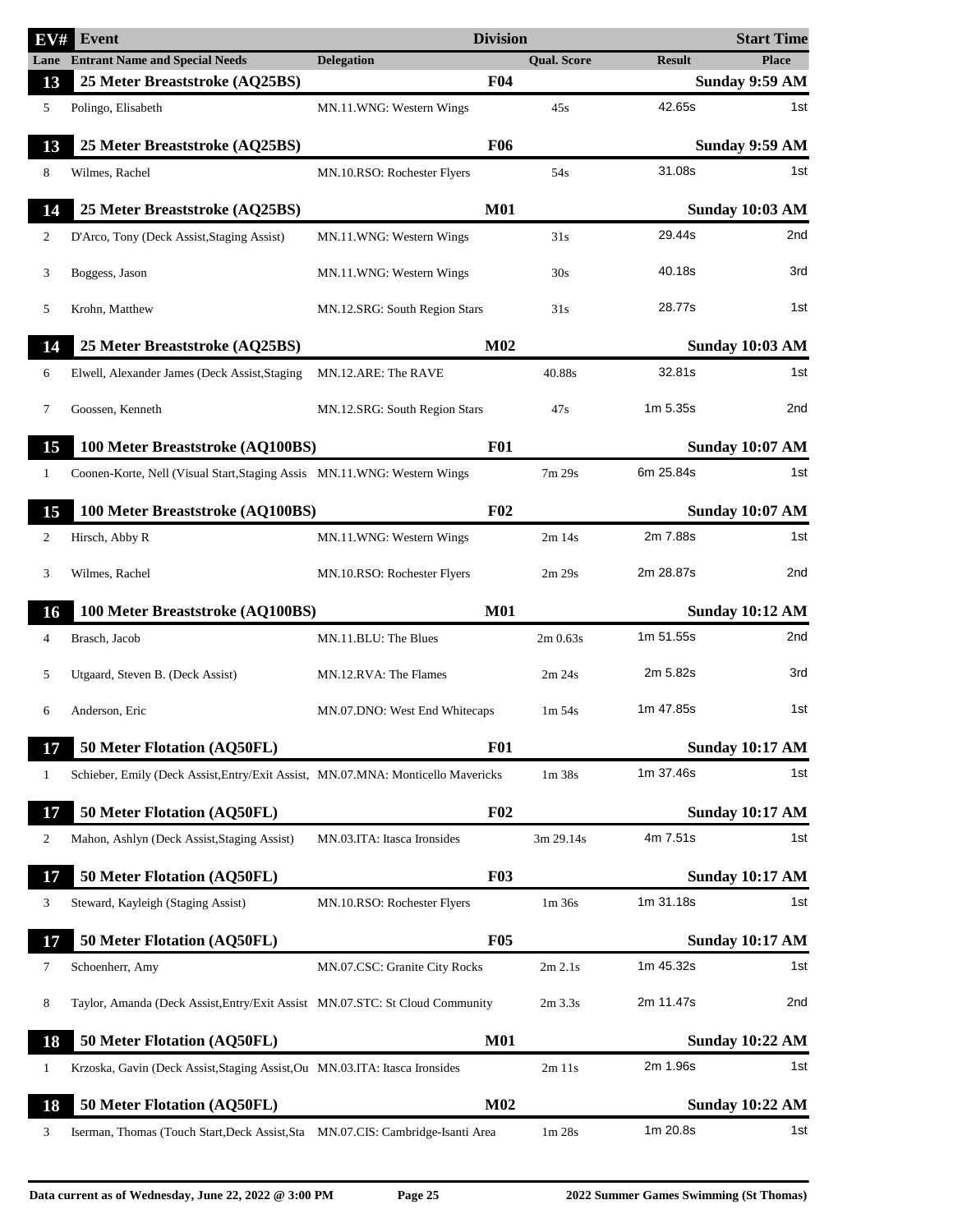| EV#          | <b>Event</b>                                                                    | <b>Division</b>                 |                    |               | <b>Start Time</b>      |
|--------------|---------------------------------------------------------------------------------|---------------------------------|--------------------|---------------|------------------------|
|              | <b>Lane</b> Entrant Name and Special Needs                                      | <b>Delegation</b>               | <b>Qual. Score</b> | <b>Result</b> | <b>Place</b>           |
| 18           | 50 Meter Flotation (AQ50FL)                                                     | <b>M03</b>                      |                    |               | <b>Sunday 10:22 AM</b> |
| $\tau$       | Anderson, Simon (Staging Assist)                                                | MN.07.STC: St Cloud Community   | 1m 25s             | 1m 27.38s     | 1st                    |
| 18           | 50 Meter Flotation (AQ50FL)                                                     | M <sub>04</sub>                 |                    |               | <b>Sunday 10:22 AM</b> |
| 8            | Henderson, David P. (Deck Assist, Entry/Exit A MN.10.RSO: Rochester Flyers      |                                 | 3m <sub>5s</sub>   | 2m 7.21s      | 1st                    |
| 19           | 15 Meter Flotation (AQ15FL)                                                     | <b>F01</b>                      |                    |               | <b>Sunday 10:27 AM</b> |
| $\mathbf{1}$ | Mahon, Ashlyn (Deck Assist, Staging Assist)                                     | MN.03.ITA: Itasca Ironsides     | 1m 23s             | 1m 16.45s     | 1st                    |
| 19           | 15 Meter Flotation (AQ15FL)                                                     | F <sub>02</sub>                 |                    |               | <b>Sunday 10:27 AM</b> |
| 2            | Merxbauer, Grace                                                                | MN.10.OSO: Owatonna Special Oly | 47s                | 45.83s        | 1st                    |
| 19           | 15 Meter Flotation (AQ15FL)                                                     | <b>F03</b>                      |                    |               | <b>Sunday 10:27 AM</b> |
| 5            | Wahlers, Charlie                                                                | MN.10.RSO: Rochester Flyers     | 27s                | 28.13s        | 1st                    |
| 19           | 15 Meter Flotation (AQ15FL)                                                     | <b>F04</b>                      |                    |               | <b>Sunday 10:27 AM</b> |
| 6            | McCauley, Morgan (Deck Assist, Staging Assis MN.07.CIS: Cambridge-Isanti Area   |                                 | 19s                | 25.49s        | 1st                    |
| 19           | 15 Meter Flotation (AQ15FL)                                                     | <b>F05</b>                      |                    |               | <b>Sunday 10:27 AM</b> |
| 7            | Schoenherr, Amy                                                                 | MN.07.CSC: Granite City Rocks   | 35.02s             | 29.88s        | 1st                    |
| 8            | Taylor, Amanda (Deck Assist, Entry/Exit Assist MN.07.STC: St Cloud Community    |                                 | 24.99s             | 42.01s        | 2nd                    |
| 20           | 15 Meter Flotation (AQ15FL)                                                     | <b>M01</b>                      |                    |               | <b>Sunday 10:31 AM</b> |
| 1            | Murphy, Eddie (Deck Assist, Staging Assist, Ou MN.08.MSS: Marshall Area Special |                                 | 44.53s             | 38.6s         | 1st                    |
| 20           | 15 Meter Flotation (AQ15FL)                                                     | M <sub>02</sub>                 |                    |               | Sunday 10:31 AM        |
| 3            | Roodell, Vaughn (Staging Assist)                                                | MN.07.MEM: Milaca Community     | 25.25s             | 24.81s        | 1st                    |
| 4            | Canas, Shaun (Staging Assist)                                                   | MN.12.SPM: St Paul Magic        | 30s                | 40.19s        | 2nd                    |
| <u>21</u>    | 200 Meter Backstroke (AQ200BK)                                                  | <b>F01</b>                      |                    |               | <b>Sunday 10:35 AM</b> |
| 2            | Pearson, Abby (Deck Assist, Staging Assist, Out MN.11. WNG: Western Wings       |                                 | 5m 5s              | 5m 21.84s     | 3rd                    |
| 3            | Lieser, Debbie                                                                  | MN.07.STC: St Cloud Community   | 4m 49.63s          | 4m 32.71s     | 1st                    |
| 4            | Reimann, Ayla                                                                   | MN.07.CSC: Granite City Rocks   | 4m 55.36s          | 4m 49.5s      | 2nd                    |
| 21           | 200 Meter Backstroke (AQ200BK)                                                  | F <sub>02</sub>                 |                    |               | <b>Sunday 10:35 AM</b> |
| 5            | Sexton, Sydney                                                                  | MN.12.SRG: South Region Stars   | 3m 20s             | 3m 14.31s     | 1st                    |
|              |                                                                                 |                                 |                    |               |                        |
| 21           | 200 Meter Backstroke (AQ200BK)                                                  | <b>F03</b>                      |                    |               | <b>Sunday 10:35 AM</b> |
| 6            | Coonen-Korte, Nell (Visual Start, Staging Assis MN.11.WNG: Western Wings        |                                 | $11m$ Os           | 9m 15.78s     | 1st                    |
| 22           | 200 Meter Backstroke (AQ200BK)                                                  | <b>M01</b>                      |                    |               | <b>Sunday 10:46 AM</b> |
| 7            | Utgaard, Steven B. (Deck Assist)                                                | MN.12.RVA: The Flames           | 3m 58s             | 3m 55.82s     | 1st                    |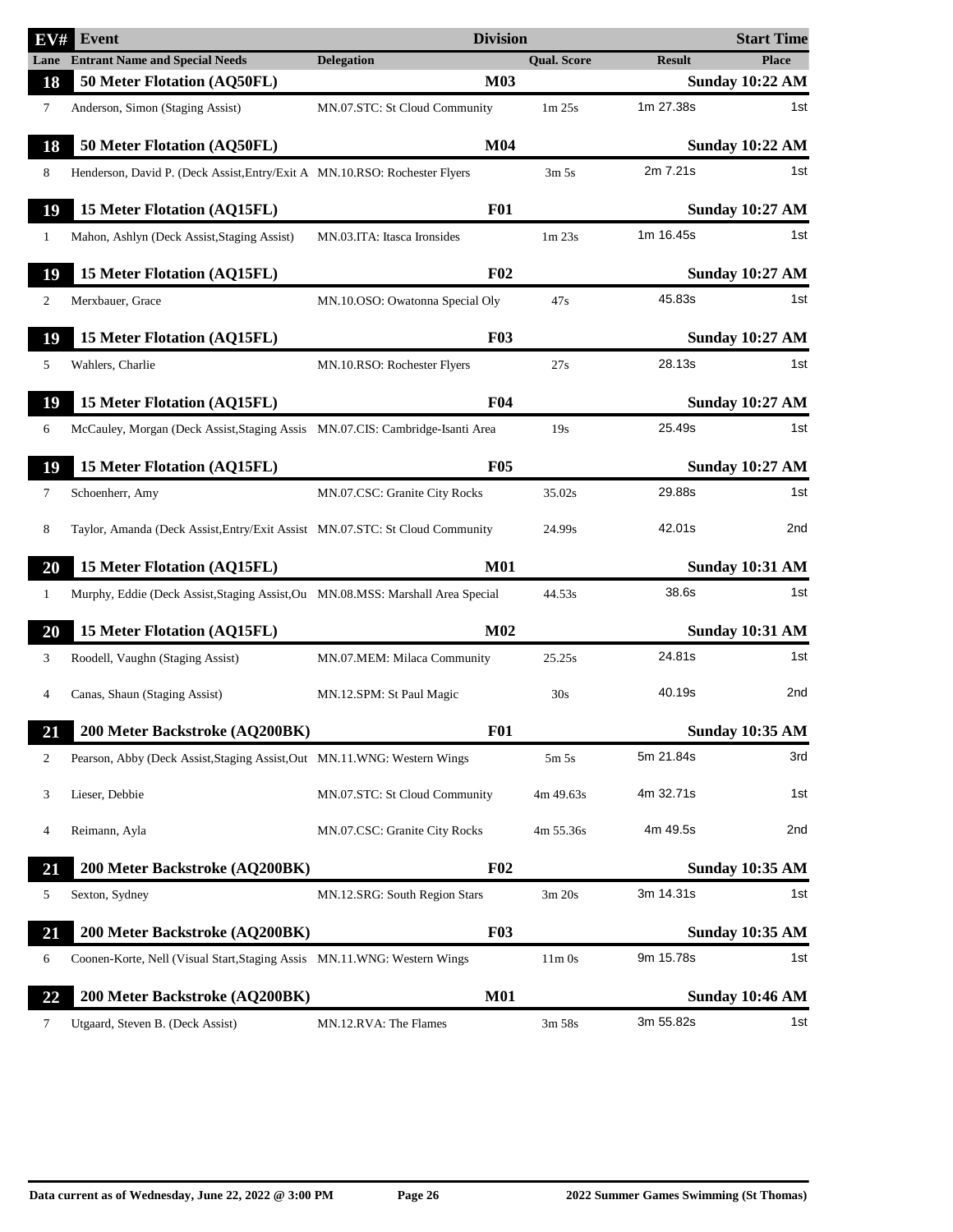| EV#  | Event                                                                             | <b>Division</b>                  |                               |               | <b>Start Time</b>      |
|------|-----------------------------------------------------------------------------------|----------------------------------|-------------------------------|---------------|------------------------|
| Lane | <b>Entrant Name and Special Needs</b>                                             | <b>Delegation</b>                | <b>Qual. Score</b>            | <b>Result</b> | <b>Place</b>           |
| 23   | 25 Meter Assisted Swim (AQ25AS)                                                   | <b>F01</b>                       |                               |               | <b>Sunday 10:50 AM</b> |
| 1    | Akapo, Gabrielle (Deck Assist, Entry/Exit Assis MN.07.MNA: Monticello Mavericks   |                                  | 37s                           | 44.06s        | 2nd                    |
| 2    | Morant, Adriana (Deck Assist, Staging Assist)                                     | MN.12.SPM: St Paul Magic         | 45s                           | 51.51s        | 3rd                    |
| 3    | McCauley, Morgan (Deck Assist, Staging Assis MN.07.CIS: Cambridge-Isanti Area     |                                  | 37s                           | 34.65s        | 1st                    |
| 23   | 25 Meter Assisted Swim (AQ25AS)                                                   | F <sub>02</sub>                  |                               |               | <b>Sunday 10:50 AM</b> |
| 5    | Castillero, Lillian (Touch Start, Deck Assist, Sta MN.12.SRG: South Region Stars  |                                  | $1m$ 14s                      | 46.87s        | 1st                    |
| 23   | 25 Meter Assisted Swim (AQ25AS)                                                   | F02B                             |                               |               | <b>Sunday 10:50 AM</b> |
| 6    | Servaty, Megan (Deck Assist, Staging Assist, Ou MN.07.CIS: Cambridge-Isanti Area  |                                  | 35s                           | 42.77s        | 1st                    |
| 23   | 25 Meter Assisted Swim (AQ25AS)                                                   | <b>F03</b>                       |                               |               | <b>Sunday 10:50 AM</b> |
| 7    | Merxbauer, Grace                                                                  | MN.10.OSO: Owatonna Special Oly  | 1m 11.4s                      | 1m 16s        | 2nd                    |
| 8    | Rupar, Neila (Deck Assist, Entry/Exit Assist, Sta MN.07.MNA: Monticello Mavericks |                                  | $1m$ 0s                       | 38.45s        | 1st                    |
| 24   | 25 Meter Assisted Swim (AQ25AS)                                                   | F <sub>04</sub>                  |                               |               | <b>Sunday 10:54 AM</b> |
| 3    | Jacobson, Miley Mae (Staging Assist, Outside)                                     | MN.08.MSS: Marshall Area Special | 1m 10s                        | 36.59s        | 1st                    |
| 4    | Solomon, Lulit (Deck Assist, Staging Assist)                                      | MN.12.SPM: St Paul Magic         | 1m 27.12s                     | 1m 5.98s      | 2nd                    |
|      |                                                                                   |                                  |                               |               |                        |
| 24   | 25 Meter Assisted Swim (AQ25AS)                                                   | <b>F05</b>                       |                               |               | <b>Sunday 10:54 AM</b> |
| 5    | Wallerus, Lauren (Touch Start, Deck Assist, Sta                                   | MN.11.WNG: Western Wings         | 1m14s                         | 1m 16.47s     | 2nd                    |
| 6    | Yzaguirre, Lucy (Deck Assist, Staging Assist)                                     | MN.12.RVA: The Flames            | $1m$ 14s                      | 1m 44.81s     | tipation ribbon:       |
| 7    | Bailey, Mychael (Touch Start, Deck Assist, Stag MN.12.SRG: South Region Stars     |                                  | 1 <sub>m</sub> 2 <sub>s</sub> | 59.63s        | 1st                    |
| 24   | 25 Meter Assisted Swim (AQ25AS)                                                   | <b>F06</b>                       |                               |               | <b>Sunday 10:54 AM</b> |
| 8    | Trokey, Danielle (Deck Assist, Outside, Lift)                                     | MN.07.CSC: Granite City Rocks    | 1m 31.56s                     | 3m 51s        | 1st                    |
| 25   | 25 Meter Assisted Swim (AQ25AS)                                                   | <b>M01</b>                       |                               |               | <b>Sunday 10:58 AM</b> |
| 1    | Exsted, Beau (Deck Assist, Entry/Exit Assist, St MN.07.MNA: Monticello Mavericks  |                                  | 59s                           | 38.53s        | 1st                    |
| 2    | Cameron, Wyatt (Deck Assist, Staging Assist)                                      | MN.07.CIS: Cambridge-Isanti Area | 1 <sub>m</sub> 7 <sub>s</sub> | 43.89s        | 2nd                    |
| 25   | 25 Meter Assisted Swim (AQ25AS)                                                   | M02                              |                               |               | <b>Sunday 10:58 AM</b> |
| 3    | Roodell, Vaughn (Staging Assist)                                                  | MN.07.MEM: Milaca Community      | 38.57s                        | 36.7s         | 1st                    |
| 25   | 25 Meter Assisted Swim (AQ25AS)                                                   | <b>M03</b>                       |                               |               | <b>Sunday 10:58 AM</b> |
| 4    | Pudlick, Ty (Deck Assist, Entry/Exit Assist, Sta MN.04.AAG: Alexandria Lakes Area |                                  | 45.89s                        | 37.07s        | 1st                    |
| 25   | 25 Meter Assisted Swim (AQ25AS)                                                   | <b>M04</b>                       |                               |               | <b>Sunday 10:58 AM</b> |
| 5    | Iserman, Thomas (Touch Start, Deck Assist, Sta MN.07.CIS: Cambridge-Isanti Area   |                                  | 38s                           | 33.14s        | 1st                    |
| 6    | Canas, Shaun (Staging Assist)                                                     | MN.12.SPM: St Paul Magic         | 43.65s                        | 1m 0.87s      | 2nd                    |
| 26   | 25 Meter Assisted Swim (AQ25AS)                                                   | <b>M06</b>                       |                               |               | <b>Sunday 11:02 AM</b> |
| 8    | Stokke, Paul (Touch Start, Deck Assist, Entry/E MN.12.SRG: South Region Stars     |                                  | $1m$ 40s                      | 1m 22.56s     | 1st                    |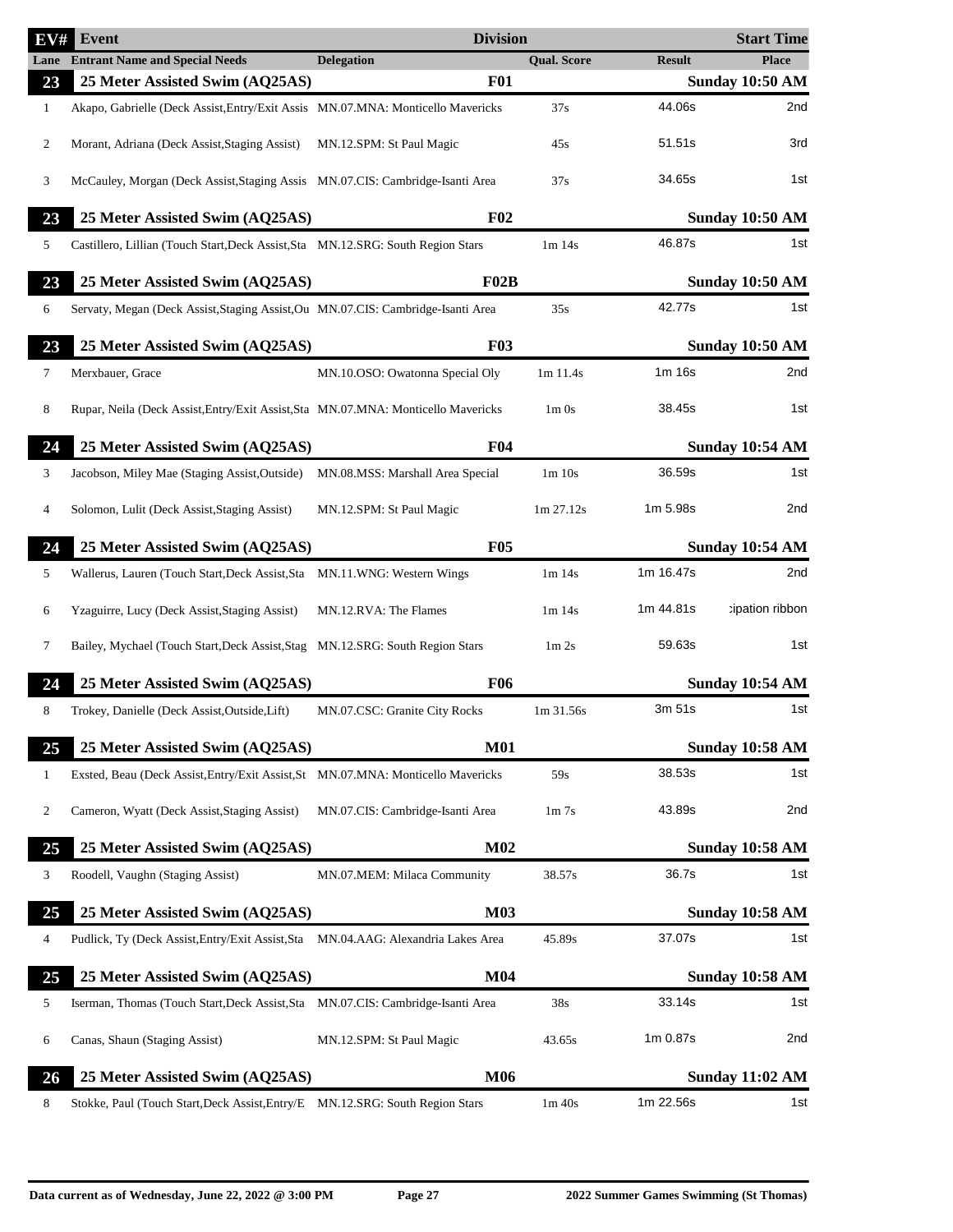| EV#          | Event                                                                            | <b>Division</b>                          |                                |               | <b>Start Time</b>             |
|--------------|----------------------------------------------------------------------------------|------------------------------------------|--------------------------------|---------------|-------------------------------|
| Lane         | <b>Entrant Name and Special Needs</b>                                            | <b>Delegation</b>                        | <b>Qual. Score</b>             | <b>Result</b> | <b>Place</b>                  |
| 26           | 25 Meter Assisted Swim (AQ25AS)                                                  | M07                                      |                                |               | <b>Sunday 11:02 AM</b>        |
| 5            | Garcia, Donavon (Deck Assist, Entry/Exit Assis MN.07.MNA: Monticello Mavericks   |                                          | 1m 52.16s                      | 1m 20.97s     | 1st                           |
| 26           | 25 Meter Assisted Swim (AQ25AS)                                                  | <b>M08</b>                               |                                |               | <b>Sunday 11:02 AM</b>        |
| $\mathbf{1}$ | Murphy, Eddie (Deck Assist, Staging Assist, Ou MN.08.MSS: Marshall Area Special  |                                          | 1 <sub>m</sub> 20 <sub>s</sub> | 1m 0.31s      | 1st                           |
| 2            | Eitel, Samuel (Deck Assist, Staging Assist)                                      | MN.12.HAS: Hastings Sharks               | 1m 16.55s                      | 2m 15.6s      | :ipation ribbon               |
| 4            | Mueller, Noah (Staging Assist, Outside)                                          | MN.10.AAQ: Austin Aquapack               | 1m 30.46s                      | 1m 32.87s     | 2nd                           |
| 27           | 15 Meter Freestyle (AQ15US)                                                      | <b>F01</b>                               |                                |               | <b>Sunday 11:06 AM</b>        |
| $\mathbf{1}$ | Jacobson, Miley Mae (Staging Assist, Outside)                                    | MN.08.MSS: Marshall Area Special         | 45s                            | 30.02s        | 2nd                           |
| 2            | Steward, Kayleigh (Staging Assist)                                               | MN.10.RSO: Rochester Flyers              | 36.45s                         | 28.47s        | 1st                           |
| 3            | McGuigan, Nevaeh (Staging Assist)                                                | MN.12.ARE: The RAVE                      | 37.87s                         | 41.72s        | 3rd                           |
| 27           | 15 Meter Freestyle (AQ15US)                                                      | F <sub>02</sub>                          |                                |               | <b>Sunday 11:06 AM</b>        |
| 4            | Servaty, Megan (Deck Assist, Staging Assist, Ou MN.07.CIS: Cambridge-Isanti Area |                                          | 17s                            | 36.6s         | 1st                           |
| 27           | 15 Meter Freestyle (AQ15US)                                                      | F <sub>04</sub>                          |                                |               | <b>Sunday 11:06 AM</b>        |
| 7            | Cruz, Victoria                                                                   | MN.10.RSO: Rochester Flyers              | 33s                            | 37.58s        | 2nd                           |
|              |                                                                                  |                                          |                                |               |                               |
| 8            | Hauner, Chelsea (Deck Assist, Entry/Exit Assist MN.13.FLY: Flyaways Gold         |                                          | 33.09s                         | 23.7s         | 1st                           |
| 28           | 15 Meter Freestyle (AQ15US)                                                      | <b>F05</b>                               |                                |               | <b>Sunday 11:10 AM</b>        |
| 2            | Carpenter, Julie L. (Deck Assist, Staging Assist) MN.03.ITA: Itasca Ironsides    |                                          | 42.31s                         | 41.1s         | 1st                           |
| 28           | 15 Meter Freestyle (AQ15US)                                                      | <b>F07</b>                               |                                |               | <b>Sunday 11:10 AM</b>        |
| 7            | Bibeau, Allison                                                                  | MN.03.ITA: Itasca Ironsides              | 1m 12.12s                      | 39.2s         | 1st                           |
| 29           | 15 Meter Freestyle (AQ15US)                                                      | <b>M01</b>                               |                                |               | <b>Sunday 11:14 AM</b>        |
| 3            | Cantrell, Timothy                                                                | MN.10.RPS: Red Wing                      | 27.6s                          | 16.9s         | 1st                           |
| 29           | 15 Meter Freestyle (AQ15US)                                                      | M <sub>02</sub>                          |                                |               | <b>Sunday 11:14 AM</b>        |
| 4            | Cotroneo, Sonny (Staging Assist)                                                 | MN.12.SRG: South Region Stars            | 23s                            | 20.34s        | 1st                           |
| 5            | Umerski, Connor W. (Deck Assist, Staging Assi MN.07.ROC: ROCORI Spartans         |                                          | 20.71s                         | 30.01s        | 2nd                           |
| 29           | 15 Meter Freestyle (AQ15US)                                                      | <b>M03</b>                               |                                |               | <b>Sunday 11:14 AM</b>        |
| 6            | Wolfe, Miles                                                                     | MN.12.SPM: St Paul Magic                 | 20.91s                         | 23.73s        | 1st                           |
| 30           | 15 Meter Freestyle (AQ15US)                                                      | M <sub>04</sub>                          |                                |               | <b>Sunday 11:18 AM</b>        |
| 3            | LaValley, Michael (Deck Assist, Entry/Exit Ass MN.07.MNA: Monticello Mavericks   |                                          | 45s                            | 30.5s         | cipation ribbon               |
| 4            | Johnson, Jeremy (Deck Assist, Staging Assist)                                    | MN.03.ITA: Itasca Ironsides              | 28.67s                         | 24.66s        | 1st                           |
|              |                                                                                  |                                          |                                |               |                               |
| 30<br>5      | 15 Meter Freestyle (AQ15US)<br>Eitel, Samuel (Deck Assist, Staging Assist)       | <b>M05</b><br>MN.12.HAS: Hastings Sharks | 59.51s                         | 25.77s        | <b>Sunday 11:18 AM</b><br>1st |
|              |                                                                                  |                                          |                                |               |                               |
| 6            | Cameron, Wyatt (Deck Assist, Staging Assist)                                     | MN.07.CIS: Cambridge-Isanti Area         | 49s                            | 28.99s        | 2nd                           |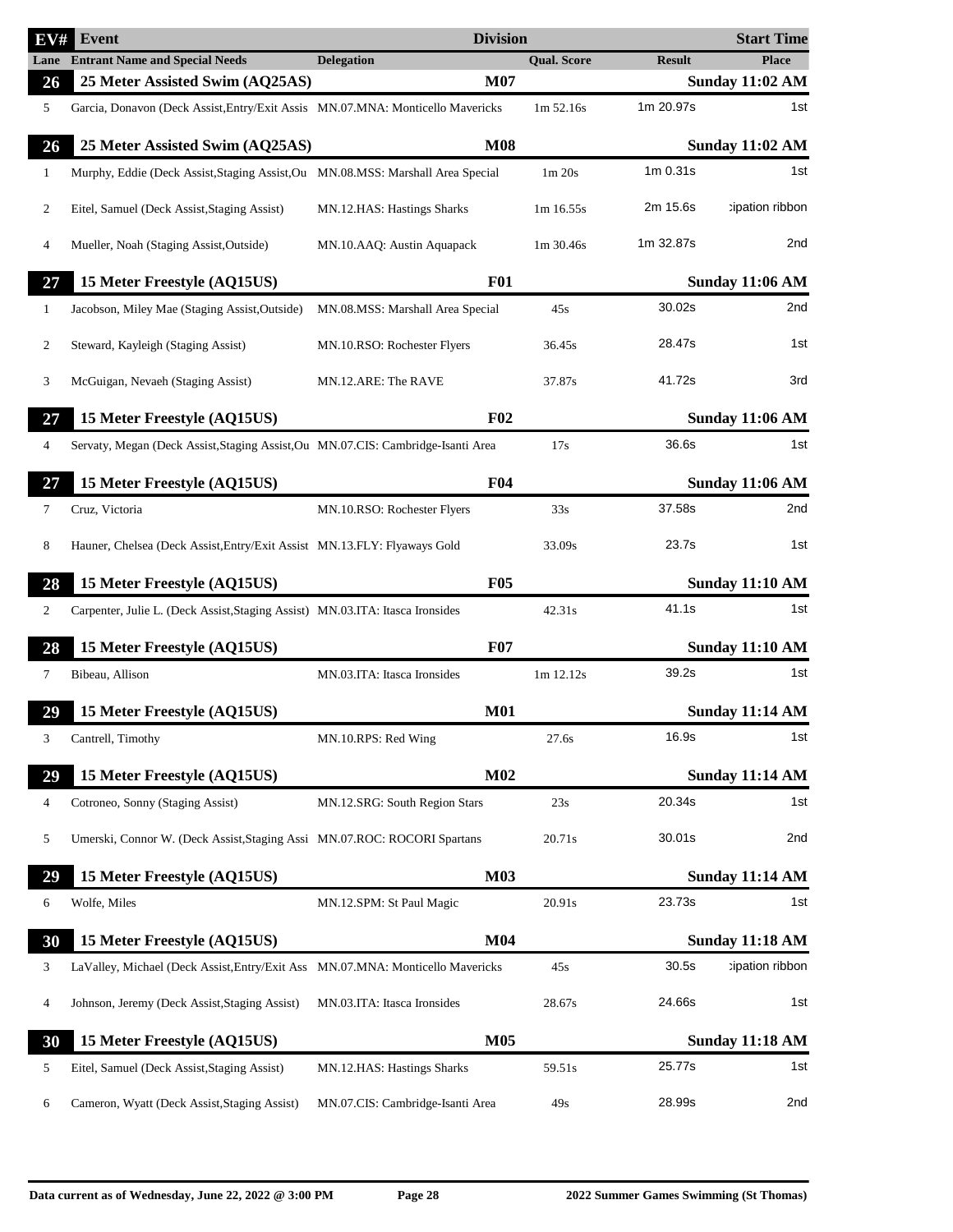| EV#            | <b>Event</b>                                                                      |                               | <b>Division</b> |                                |               | <b>Start Time</b>      |
|----------------|-----------------------------------------------------------------------------------|-------------------------------|-----------------|--------------------------------|---------------|------------------------|
|                | <b>Lane</b> Entrant Name and Special Needs                                        | <b>Delegation</b>             |                 | <b>Qual. Score</b>             | <b>Result</b> | <b>Place</b>           |
| 30             | 15 Meter Freestyle (AQ15US)                                                       |                               | M06             |                                |               | <b>Sunday 11:18 AM</b> |
| 7              | Krzoska, Gavin (Deck Assist, Staging Assist, Ou MN.03.ITA: Itasca Ironsides       |                               |                 | 36.82s                         | 39.52s        | 2 <sub>nd</sub>        |
| 8              | Steenhoven, Joshua (Outside)                                                      | MN.09.TCU: TCU Titans         |                 | 33s                            | 33.97s        | 1st                    |
| 31             | 100 Meter Individual Medley (AQ100IM)                                             |                               | <b>F01</b>      |                                |               | <b>Sunday 11:20 AM</b> |
| 1              | Hirsch, Abby R                                                                    | MN.11.WNG: Western Wings      |                 | $1m\,56s$                      | 1m 50.67s     | 1st                    |
| $\overline{c}$ | Zillmer, Kaitlyn                                                                  | MN.07.MEM: Milaca Community   |                 | 1m 57.48s                      | 1m 56.63s     | 2nd                    |
| 31             | 100 Meter Individual Medley (AQ100IM)                                             |                               | F <sub>02</sub> |                                |               | <b>Sunday 11:20 AM</b> |
| 3              | Gartzke, Meghan                                                                   | MN.12.HAS: Hastings Sharks    |                 | 2m 20.66s                      | 2m 10.5s      | 2nd                    |
| 4              | Simones, Annie E                                                                  | MN.07.CSC: Granite City Rocks |                 | 2m 36.12s                      | 2m 8.34s      | 1st                    |
| 31             | 100 Meter Individual Medley (AQ100IM)                                             |                               | <b>F03</b>      |                                |               | <b>Sunday 11:20 AM</b> |
| 5              | St. John, Stephanie                                                               | MN.09.LEP: LEEP-Mankato       |                 | 3m 5.05s                       | 2m 43.1s      | 1st                    |
| 32             | 100 Meter Individual Medley (AQ100IM)                                             |                               | <b>M01</b>      |                                |               | <b>Sunday 11:24 AM</b> |
| 3              | Froehling, Michael W.                                                             | MN.12.HAS: Hastings Sharks    |                 | $2m$ 1.25s                     | 2m 1.52s      | 1st                    |
| 32             | 100 Meter Individual Medley (AQ100IM)                                             |                               | M <sub>02</sub> |                                |               | <b>Sunday 11:24 AM</b> |
| 4              | Perez, Aaron                                                                      | MN.11.WNG: Western Wings      |                 | $1m$ 30s                       | 1m 28.8s      | 2nd                    |
| 5              | Hannon, Jay (Deck Assist, Staging Assist)                                         | MN.11.WNG: Western Wings      |                 | 1 <sub>m</sub> 38 <sub>s</sub> | 1m 29s        | 3rd                    |
| 6              | Guggenberger, Kyle                                                                | MN.11.WNG: Western Wings      |                 | $1m$ 42s                       | 1m 43.8s      | 4th                    |
| 7              | Andrus, Nicholas                                                                  | MN.12.ARE: The RAVE           |                 | 1m 42.34s                      | 1m 40.9s      | 5th                    |
| 8              | Anderson, Eric                                                                    | MN.07.DNO: West End Whitecaps |                 | 1m31s                          | 1m 26.9s      | 1st                    |
| 33             | 100 Meter Butterfly (AQ100BF)                                                     |                               | <b>M01</b>      |                                |               | Sunday 11:28 AM        |
| 6              | Eull, Steven M. (Deck Assist)                                                     | MN.12.RVA: The Flames         |                 | 2m 24s                         | 2m 13.2s      | 2nd                    |
| 7              | Ostergaard, Kevin                                                                 | MN.11.WNG: Western Wings      |                 | 2m <sub>5s</sub>               | 2m 5.6s       | 1st                    |
| 34             | 100 Meter Butterfly (AQ100BF)                                                     |                               | <b>F01</b>      |                                |               | <b>Sunday 11:32 AM</b> |
| 5              | Simones, Annie E                                                                  | MN.07.CSC: Granite City Rocks |                 | 2m 22.65s                      | 2m 24.6s      | 1st                    |
| 35             | 15 Meter Assisted Swim (AQ15AS)                                                   |                               | <b>F01</b>      |                                |               | <b>Sunday 11:36 AM</b> |
| 1              | Russell, Kathleen (Deck Assist, Entry/Exit Assi MN.09.TCU: TCU Titans             |                               |                 | 35s                            | $1m$ 2.3s     | 1st                    |
| 35             | 15 Meter Assisted Swim (AQ15AS)                                                   |                               | F <sub>02</sub> |                                |               | <b>Sunday 11:36 AM</b> |
| 2              | Rupar, Neila (Deck Assist, Entry/Exit Assist, Sta MN.07.MNA: Monticello Mavericks |                               |                 | 36s                            | 30.6s         | 1st                    |
| 35             | 15 Meter Assisted Swim (AQ15AS)                                                   |                               | <b>F03</b>      |                                |               | Sunday 11:36 AM        |
| 3              | Morant, Adriana (Deck Assist, Staging Assist)                                     | MN.12.SPM: St Paul Magic      |                 | 22s                            | 35s           | 1st                    |
| 4              | Castillero, Lillian (Touch Start, Deck Assist, Sta MN.12.SRG: South Region Stars  |                               |                 | 45s                            | 39.2s         | 2nd                    |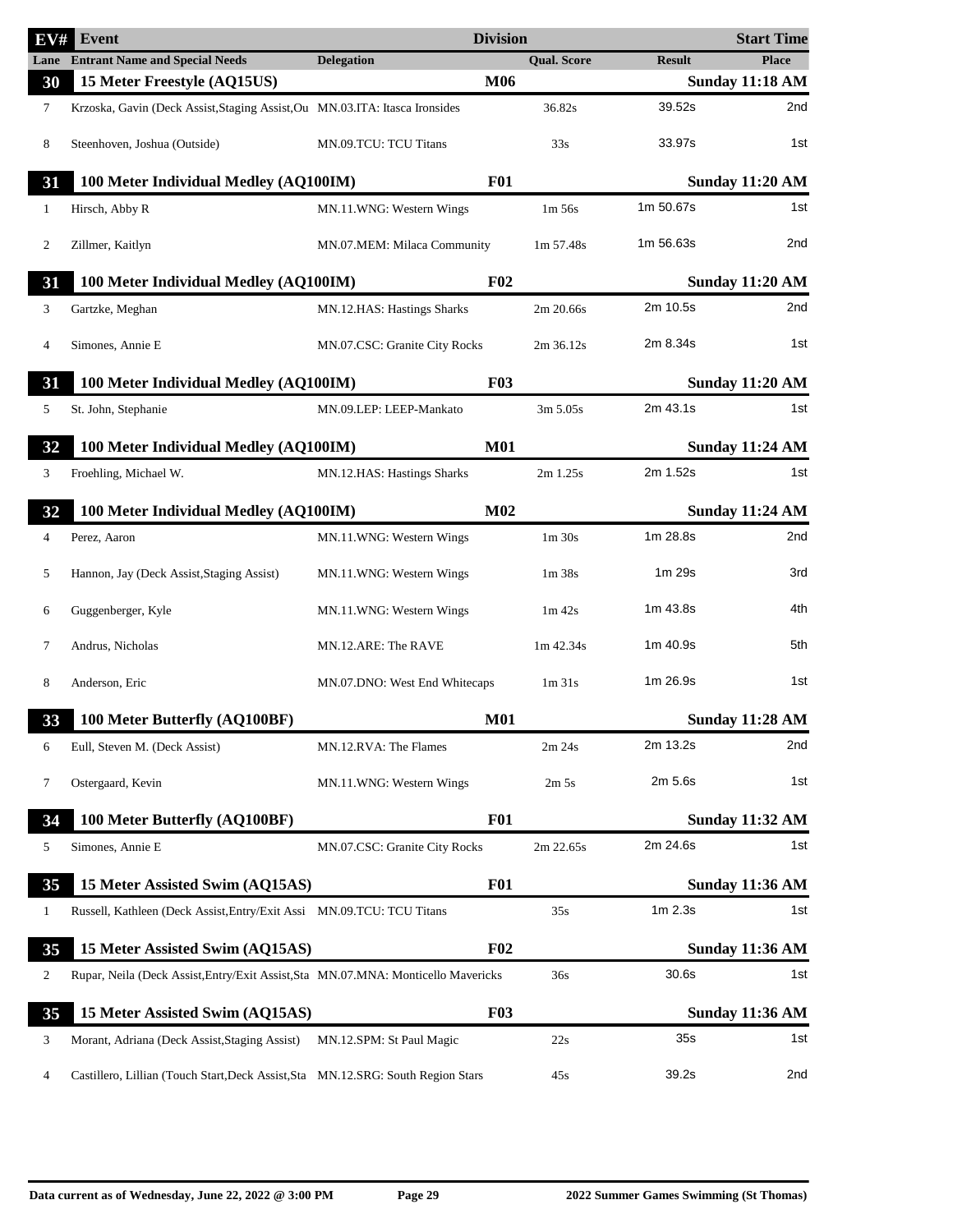| EV# | Event                                                                             | <b>Division</b>                |                               |               | <b>Start Time</b>      |
|-----|-----------------------------------------------------------------------------------|--------------------------------|-------------------------------|---------------|------------------------|
|     | <b>Lane</b> Entrant Name and Special Needs                                        | <b>Delegation</b>              | <b>Qual. Score</b>            | <b>Result</b> | <b>Place</b>           |
| 35  | 15 Meter Assisted Swim (AQ15AS)                                                   | <b>F04</b>                     |                               |               | <b>Sunday 11:36 AM</b> |
| 5   | Wallerus, Lauren (Touch Start, Deck Assist, Sta                                   | MN.11.WNG: Western Wings       | 43s                           | 1m 14.7s      | 2nd                    |
| 6   | Yzaguirre, Lucy (Deck Assist, Staging Assist)                                     | MN.12.RVA: The Flames          | 53s                           | 1m 23.4s      | cipation ribbon        |
| 7   | Bailey, Mychael (Touch Start, Deck Assist, Stag                                   | MN.12.SRG: South Region Stars  | 47s                           | 45.1s         | 1st                    |
| 8   | Trokey, Danielle (Deck Assist, Outside, Lift)                                     | MN.07.CSC: Granite City Rocks  | 51.72s                        | 3m 33.02s     | 3rd                    |
| 36  | 15 Meter Assisted Swim (AQ15AS)                                                   | <b>M01</b>                     |                               |               | <b>Sunday 11:40 AM</b> |
| 1   | Exsted, Beau (Deck Assist, Entry/Exit Assist, St MN.07.MNA: Monticello Mavericks  |                                | 20s                           | 26.87s        | 1st                    |
| 2   | Pudlick, Ty (Deck Assist, Entry/Exit Assist, Sta MN.04.AAG: Alexandria Lakes Area |                                | 23.54s                        | 29.45s        | 2nd                    |
| 36  | 15 Meter Assisted Swim (AQ15AS)                                                   | M <sub>02</sub>                |                               |               | <b>Sunday 11:40 AM</b> |
| 3   | Barnack, Daniel (Deck Assist, Entry/Exit Assist MN.09.TCU: TCU Titans             |                                | 28s                           | 57.62s        | 1st                    |
| 36  | 15 Meter Assisted Swim (AQ15AS)                                                   | <b>M03</b>                     |                               |               | <b>Sunday 11:40 AM</b> |
| 5   | Murphy, Eddie (Deck Assist, Staging Assist, Ou MN.08.MSS: Marshall Area Special   |                                | 59.33s                        | 53.96s        | 2nd                    |
| 7   | Eitel, Samuel (Deck Assist, Staging Assist)                                       | MN.12.HAS: Hastings Sharks     | 55.51s                        | 30.13s        | 1st                    |
| 8   | Mueller, Noah (Staging Assist, Outside)                                           | MN.10.AAQ: Austin Aquapack     | 52.55s                        | 1m 13.06s     | 3rd                    |
| 37  | 15 Meter Assisted Swim (AQ15AS)                                                   | M <sub>04</sub>                |                               |               | <b>Sunday 11:44 AM</b> |
| 2   | Garcia, Donavon (Deck Assist, Entry/Exit Assis MN.07.MNA: Monticello Mavericks    |                                | $1m$ 45s                      | 1m 45.12s     | 1st                    |
| 37  | 15 Meter Assisted Swim (AQ15AS)                                                   | <b>M07</b>                     |                               |               | <b>Sunday 11:44 AM</b> |
| 8   | Stokke, Paul (Touch Start, Deck Assist, Entry/E MN.12.SRG: South Region Stars     |                                | 1m 25s                        | 54.06s        | 1st                    |
| 38  | 50 Meter Backstroke (AQ50BK)                                                      | <b>F01</b>                     |                               |               | <b>Sunday 11:48 AM</b> |
| 1   | Swenson, Abigail                                                                  | MN.11.WNG: Western Wings       | 1 <sub>m</sub> 8 <sub>s</sub> | 1m 16.17s     | 3rd                    |
| 2   | Stanley, Arianna                                                                  | MN.07.STC: St Cloud Community  | 1m 22.06s                     | 1m 36.36s     | 4th                    |
| 3   | Robinson, Hailey                                                                  | MN.03.ITA: Itasca Ironsides    | $1m\,4.62s$                   | 57.47s        | 1st                    |
| 4   | Shoucz, Sage                                                                      | MN.07.CSC: Granite City Rocks  | $1m$ 13.1s                    | 58.67s        | 2nd                    |
| 38  | 50 Meter Backstroke (AQ50BK)                                                      | F02                            |                               |               | <b>Sunday 11:48 AM</b> |
| 5   | Norby, Faith                                                                      | MN.10.RSO: Rochester Flyers    | 2m <sub>5s</sub>              | 1m 4.59s      | 1st                    |
| 38  | 50 Meter Backstroke (AQ50BK)                                                      | <b>F03</b>                     |                               |               | <b>Sunday 11:48 AM</b> |
| 6   | Schmitz, Nicole R                                                                 | MN.13.ACC: Anoka County Cougar | 1m <sub>4s</sub>              | 54.39s        | 1st                    |
| 7   | Henley, Alison J.                                                                 | MN.11.WNG: Western Wings       | 1m 11s                        | 1m 8.84s      | 2nd                    |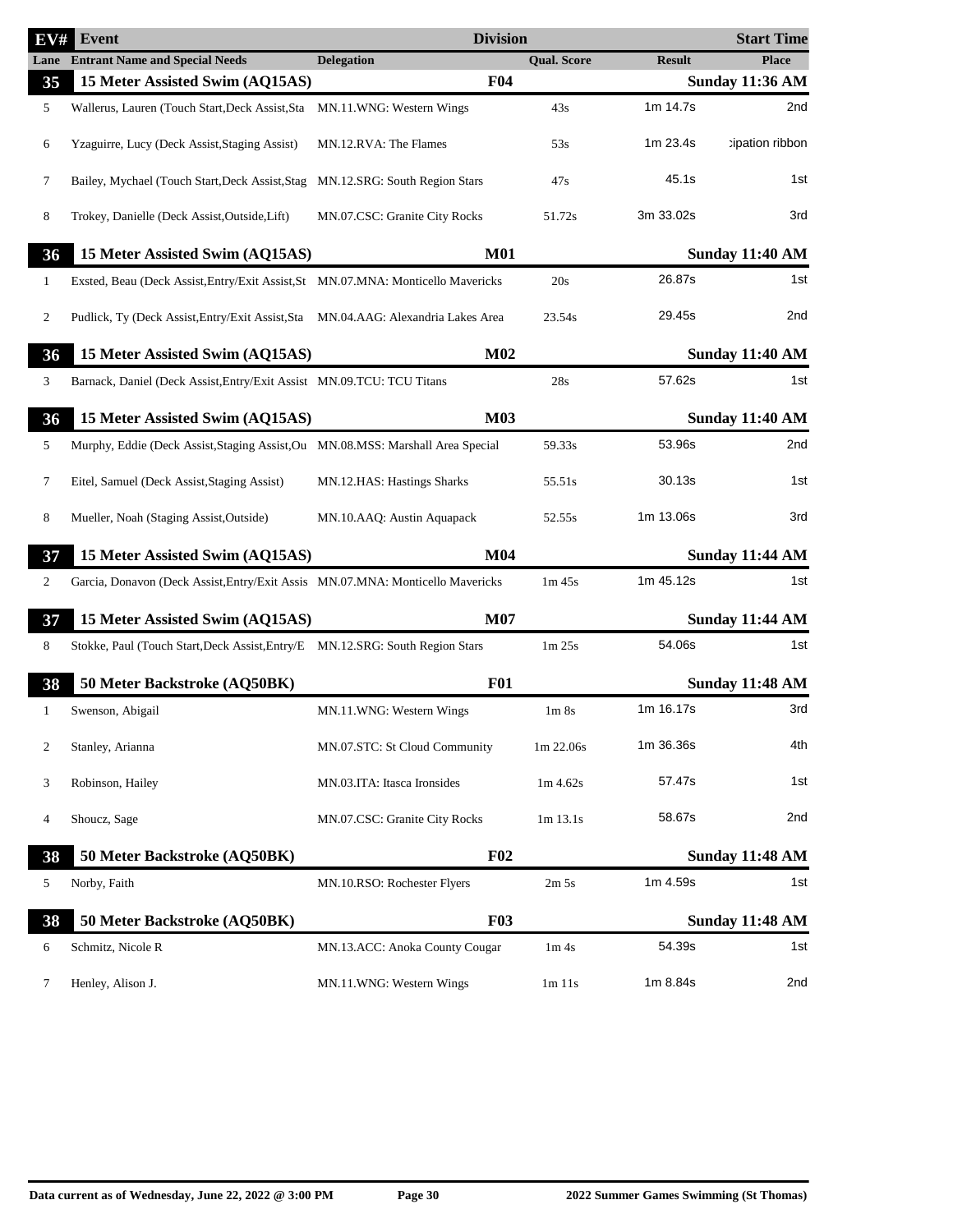| EV# | <b>Event</b>                                                                   | <b>Division</b>               |                                |               | <b>Start Time</b>      |
|-----|--------------------------------------------------------------------------------|-------------------------------|--------------------------------|---------------|------------------------|
|     | <b>Lane</b> Entrant Name and Special Needs                                     | <b>Delegation</b>             | <b>Qual. Score</b>             | <b>Result</b> | <b>Place</b>           |
| 39  | 50 Meter Backstroke (AQ50BK)                                                   | <b>F04</b>                    |                                |               | <b>Sunday 11:52 AM</b> |
| 1   | Jacobson, Amanda (Touch Start, Staging Assist, MN.07.MNA: Monticello Mavericks |                               | $1m$ 30s                       | 1m 14.78s     | 3rd                    |
| 2   | Ask, Nancy M.                                                                  | MN.12.RVA: The Flames         | 1 <sub>m</sub> 25 <sub>s</sub> | 1m 1.37s      | 1st                    |
| 3   | Peterson, Elizabeth (Biza)                                                     | MN.11.WNG: Western Wings      | 1m23s                          | 2m 57.84s     | 5th                    |
| 4   | Dotterweich, Carolyn                                                           | MN.12.ARE: The RAVE           | 1m 21.57s                      | 1m 22.6s      | 4th                    |
| 5   | Zellmer, Meghan J.                                                             | MN.12.SRG: South Region Stars | 1 <sub>m</sub> 25 <sub>s</sub> | 1m 10.37s     | 2nd                    |
| 39  | 50 Meter Backstroke (AQ50BK)                                                   | F05                           |                                |               | <b>Sunday 11:52 AM</b> |
| 6   | Terwey, Breanna                                                                | MN.03.ITA: Itasca Ironsides   | 1m 54.73s                      | 1m 51.84s     | 2nd                    |
| 8   | Duncan, Surya (Deck Assist, Staging Assist, Out MN.11.NST: Northern Stars      |                               | $1m$ 33s                       | 1m 28.22s     | 1st                    |
| 40  | 50 Meter Backstroke (AQ50BK)                                                   | <b>F06</b>                    |                                |               | <b>Sunday 11:56 AM</b> |
| 1   | Pearson, Abby (Deck Assist, Staging Assist, Out MN.11. WNG: Western Wings      |                               | 1 <sub>m</sub> 7 <sub>s</sub>  | 1m 8.34s      | 3rd                    |
| 2   | Peterson, Johanna                                                              | MN.07.CSC: Granite City Rocks | $1m$ 11.1s                     | 1m 0.34s      | 1st                    |
| 3   | Bern, Brittany J. (Staging Assist)                                             | MN.11.WNG: Western Wings      | $1m$ 13s                       | 1m 12.9s      | 5th                    |
| 4   | Kigin, Sara                                                                    | MN.07.CSC: Granite City Rocks | $1m$ 14.7s                     | 1m 5.56s      | 2nd                    |
| 6   | Miller, Diane M.                                                               | MN.07.STC: St Cloud Community | 1m 16.45s                      | 1m 10.71s     | 4th                    |
| 41  | 50 Meter Backstroke (AQ50BK)                                                   | <b>F07</b>                    |                                |               | <b>Sunday 12:00 PM</b> |
| 1   | Cramer, Holly S.                                                               | MN.11.NST: Northern Stars     | 1m 46s                         | 1m 43.06s     | 1st                    |
| 41  | 50 Meter Backstroke (AQ50BK)                                                   | <b>F08</b>                    |                                |               | <b>Sunday 12:00 PM</b> |
| 2   | Krafft, Hannah C.                                                              | MN.11.WNG: Western Wings      | 1m 40s                         | 1m 13.38s     | 1st                    |
|     | Dahlin, Sarah                                                                  | MN.11.WNG: Western Wings      | $1\mathrm{m}$ 30s              | 1m 30.65s     | 3rd                    |
| 4   | Lerbs, Betsy                                                                   | MN.12.SRG: South Region Stars | 1 <sub>m</sub> 25 <sub>s</sub> | 1m 30.22s     | 2nd                    |
| 41  | 50 Meter Backstroke (AQ50BK)                                                   | <b>F09</b>                    |                                |               | <b>Sunday 12:00 PM</b> |
| 5   | Beaulieu, Brittany                                                             | MN.12.SRG: South Region Stars | $1m$ 0s                        | 52.39s        | 1st                    |
| 6   | Lieser, Debbie                                                                 | MN.07.STC: St Cloud Community | 54.94s                         | 52.64s        | 2nd                    |
| 7   | Porter, Sasha                                                                  | MN.11.WNG: Western Wings      | 54s                            | 53.64s        | 3rd                    |
| 8   | Metz, Jennifer                                                                 | MN.12.ARE: The RAVE           | 52.65s                         | 59.26s        | 4th                    |
| 42  | 50 Meter Backstroke (AQ50BK)                                                   | <b>F11</b>                    |                                |               | <b>Sunday 12:04 PM</b> |
| 6   | Arrabal, Ashley                                                                | MN.10.RSO: Rochester Flyers   | 3m 32s                         | 2m 3.33s      | 1st                    |
| 42  | 50 Meter Backstroke (AQ50BK)                                                   | F12                           |                                |               | <b>Sunday 12:04 PM</b> |
| 7   | Ryan, Rachel                                                                   | MN.10.RSO: Rochester Flyers   | 4m 59s                         | 3m 3.77s      | 2nd                    |
| 8   | Amundson, Sarah E. (Touch Start, Outside)                                      | MN.11.NST: Northern Stars     | 4m 2s                          | 2m 12.81s     | 1st                    |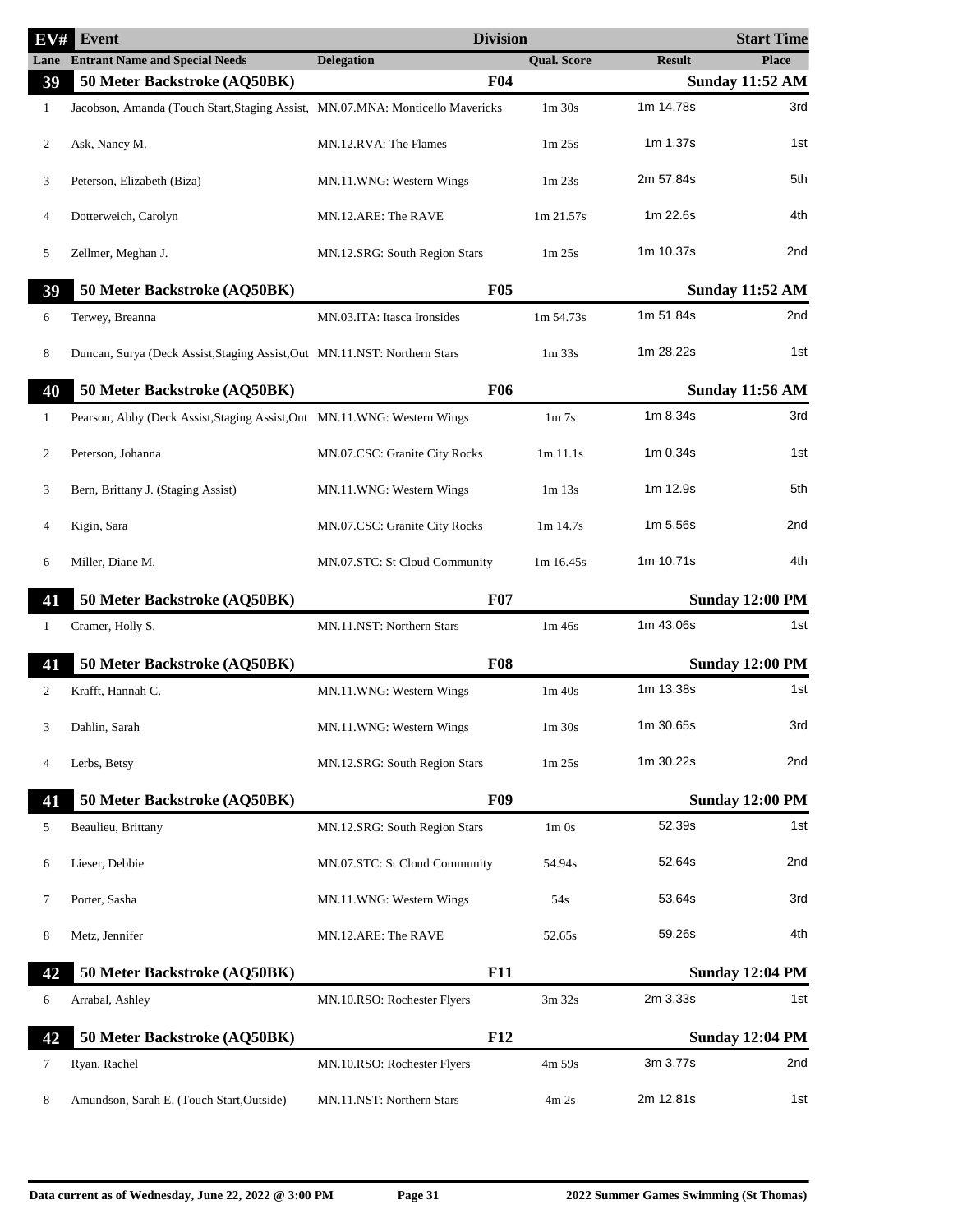| EV#          | Event                                                                             | <b>Division</b>                 |                    |               | <b>Start Time</b>      |
|--------------|-----------------------------------------------------------------------------------|---------------------------------|--------------------|---------------|------------------------|
| Lane         | <b>Entrant Name and Special Needs</b>                                             | <b>Delegation</b>               | <b>Qual. Score</b> | <b>Result</b> | <b>Place</b>           |
| 43           | 50 Meter Backstroke (AQ50BK)                                                      | <b>M01</b>                      |                    |               | <b>Sunday 12:08 PM</b> |
| $\mathbf{1}$ | Bauer, Lucas                                                                      | MN.11.WNG: Western Wings        | 52s                | 50.93s        | 1st                    |
| 2            | Wilcox, Zachary (Deck Assist, Staging Assist)                                     | MN.11.WNG: Western Wings        | 55s                | 59.03s        | 2nd                    |
| 43           | 50 Meter Backstroke (AQ50BK)                                                      | M <sub>02</sub>                 |                    |               | <b>Sunday 12:08 PM</b> |
| 3            | Teske, Elijah                                                                     | MN.03.ITA: Itasca Ironsides     | 1m 16.34s          | 55.94s        | 1st                    |
| 4            | Kubat, Michael                                                                    | MN.07.STC: St Cloud Community   | 1m 10.4s           | 1m 4.88s      | 3rd                    |
| 5            | Zolotukhin-Ridgway, Maxim                                                         | MN.12.SPM: St Paul Magic        | $1m$ 21s           | 2m 7.28s      | 4th                    |
| 6            | Teske, Jonah                                                                      | MN.03.ITA: Itasca Ironsides     | 1m 21.45s          | 1m 0.18s      | 2nd                    |
| 43           | 50 Meter Backstroke (AQ50BK)                                                      | <b>M03</b>                      |                    |               | <b>Sunday 12:08 PM</b> |
| 7            | Sand, Matthew                                                                     | MN.07.CSC: Granite City Rocks   | 45.71s             | 39.51s        | 1st                    |
| 8            | Froehling, Michael W.                                                             | MN.12.HAS: Hastings Sharks      | 55.04s             | 44.06s        | 2 <sub>nd</sub>        |
| 44           | 50 Meter Backstroke (AQ50BK)                                                      | M <sub>04</sub>                 |                    |               | <b>Sunday 12:12 PM</b> |
| $\mathbf{1}$ | Murray, Nick (Deck Assist, Staging Assist)                                        | MN.11.WNG: Western Wings        | $1m$ 0s            | 1m 0.48s      | 2nd                    |
| 3            | Witt, Samuel R.                                                                   | MN.12.HAS: Hastings Sharks      | $1m\,7.53s$        | 58.64s        | 1st                    |
| 44           | 50 Meter Backstroke (AQ50BK)                                                      | <b>M05</b>                      |                    |               | <b>Sunday 12:12 PM</b> |
| 5            | Pfeiffer, Mark R.                                                                 | MN.11.BLU: The Blues            | 1m 34.15s          | 1m 23.57s     | 1st                    |
| 6            | Bernier, Austin (Deck Assist, Staging Assist)                                     | MN.12.SRG: South Region Stars   | 1m 46s             | 1m 28.14s     | 3rd                    |
| 7            | Kellin, Marcus L                                                                  | MN.03.ITA: Itasca Ironsides     | $1m\,52s$          | 1m 26.84s     | 2nd                    |
| 45           | 50 Meter Backstroke (AQ50BK)                                                      | <b>M06</b>                      |                    |               | <b>Sunday 12:16 PM</b> |
| 1            | Eisenschenk, Shelby (Outside)                                                     | MN.07.STC: St Cloud Community   | 58.28s             | 51.65s        | 2nd                    |
| 2            | Guggenberger, Kyle                                                                | MN.11.WNG: Western Wings        | 58s                | 42.83s        | 1st                    |
| 3            | Hanson, Michael                                                                   | MN.10.OSO: Owatonna Special Oly | 59.3s              | 1m 13.81s     | 3rd                    |
| 45           | 50 Meter Backstroke (AQ50BK)                                                      | <b>M07</b>                      |                    |               | <b>Sunday 12:16 PM</b> |
| 5            | McDonough, John Timothy                                                           | MN.10.OSO: Owatonna Special Oly | 2m 10.2s           | 3m 46.02s     | 1st                    |
| 45           | 50 Meter Backstroke (AQ50BK)                                                      | <b>M09</b>                      |                    |               | <b>Sunday 12:16 PM</b> |
| 7            | Page, Tim (Staging Assist)                                                        | MN.12.SRG: South Region Stars   | 2m 25s             | 1m 55.15s     | 1st                    |
| 46           | 50 Meter Assisted Swim (AQ50AS)                                                   | <b>F01</b>                      |                    |               | <b>Sunday 12:20 PM</b> |
| 2            | Akapo, Gabrielle (Deck Assist, Entry/Exit Assis MN.07.MNA: Monticello Mavericks   |                                 | $2m$ Os            | 1m 56.15s     | 2nd                    |
| 3            | Rupar, Neila (Deck Assist, Entry/Exit Assist, Sta MN.07.MNA: Monticello Mavericks |                                 | $2m$ 15s           | 1m 38.44s     | 1st                    |
| 47           | 50 Meter Assisted Swim (AQ50AS)                                                   | <b>M01</b>                      |                    |               | <b>Sunday 12:24 PM</b> |
| 3            | Exsted, Beau (Deck Assist, Entry/Exit Assist, St MN.07.MNA: Monticello Mavericks  |                                 | 1m 10s             | 2m 5.89s      | 1st                    |
| 47           | 50 Meter Assisted Swim (AQ50AS)                                                   | M <sub>02</sub>                 |                    |               | <b>Sunday 12:24 PM</b> |
| 4            | Pudlick, Ty (Deck Assist, Entry/Exit Assist, Sta MN.04.AAG: Alexandria Lakes Area |                                 | 1m 57.06s          | 1m 30.46s     | 1st                    |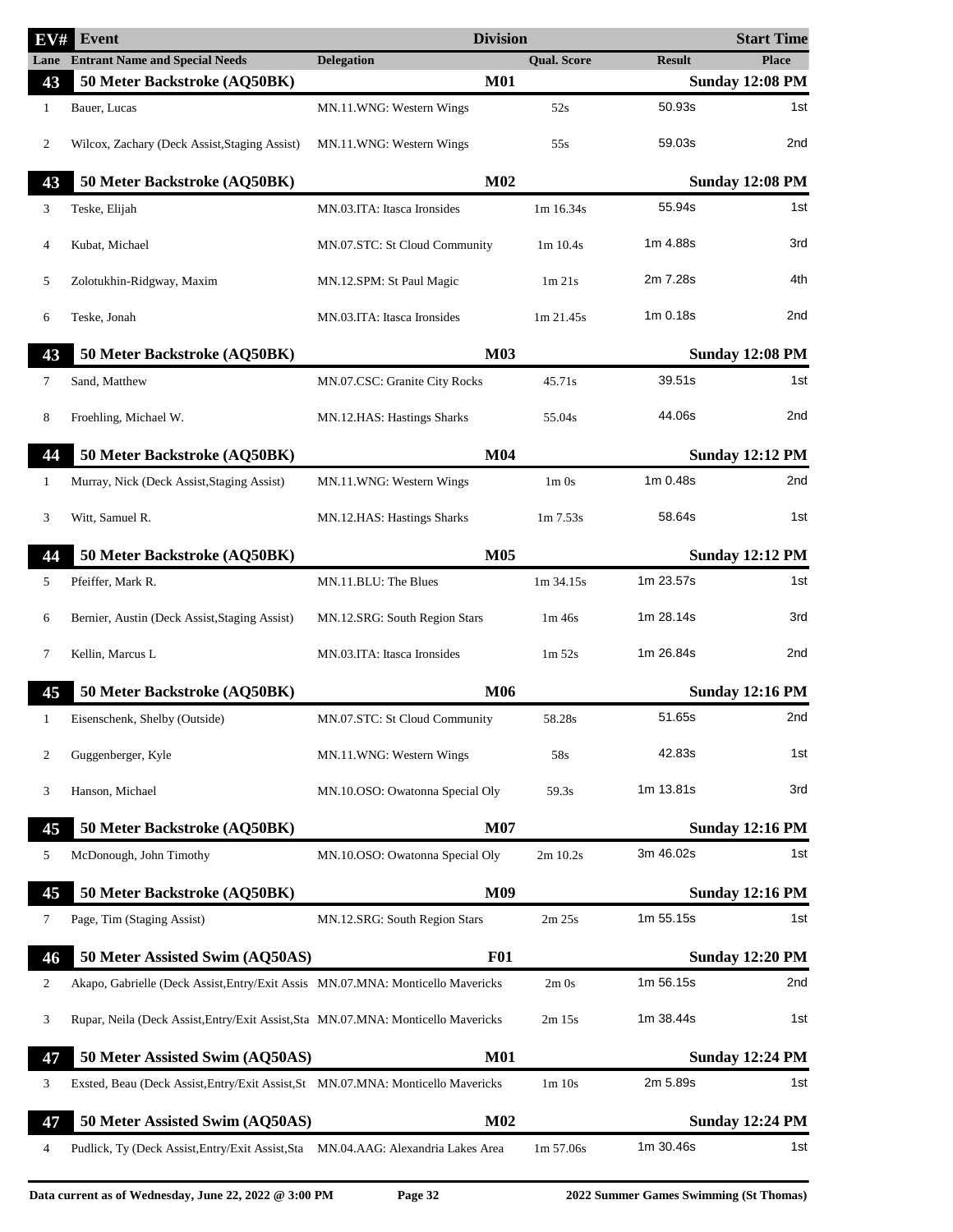| EV#            | <b>Event</b>                                                                     | <b>Division</b>                  |                    |               | <b>Start Time</b>      |
|----------------|----------------------------------------------------------------------------------|----------------------------------|--------------------|---------------|------------------------|
| Lane           | <b>Entrant Name and Special Needs</b>                                            | <b>Delegation</b>                | <b>Qual. Score</b> | <b>Result</b> | <b>Place</b>           |
| 47             | 50 Meter Assisted Swim (AQ50AS)                                                  | M03                              |                    |               | <b>Sunday 12:24 PM</b> |
| 5              | Knowlton, Theodore (Touch Start, Visual Start,                                   | MN.07.CIS: Cambridge-Isanti Area | 1m 10s             | 1m 5.07s      | 2nd                    |
| 6              | Buckley, Blake (Deck Assist, Staging Assist)                                     | MN.07.CIS: Cambridge-Isanti Area | 54s                | 44.47s        | 1st                    |
| 47             | 50 Meter Assisted Swim (AQ50AS)                                                  | M <sub>04</sub>                  |                    |               | <b>Sunday 12:24 PM</b> |
| 7              | Carpenter, Hunter (Deck Assist, Staging Assist) MN.07.CIS: Cambridge-Isanti Area |                                  | $1m$ 32s           | 1m 16.01s     | 1st                    |
| 47             | 50 Meter Assisted Swim (AQ50AS)                                                  | <b>M05</b>                       |                    |               | <b>Sunday 12:24 PM</b> |
| 8              | Stokke, Paul (Touch Start, Deck Assist, Entry/E MN.12.SRG: South Region Stars    |                                  | 3m 40s             | 2m 45.08s     | 1st                    |
| 48             | 400 Meter Freestyle (AQ4CMF)                                                     | <b>F01</b>                       |                    |               | <b>Sunday 12:28 PM</b> |
| 6              | Hirsch, Abby R                                                                   | MN.11.WNG: Western Wings         | 7m 47s             | 8m 14.83s     | 1st                    |
| 7              | Kigin, Sara                                                                      | MN.07.CSC: Granite City Rocks    | 9m 36s             | 8m 37.97s     | 2nd                    |
| 48             | 400 Meter Freestyle (AQ4CMF)                                                     | F <sub>02</sub>                  |                    |               | <b>Sunday 12:28 PM</b> |
| 8              | Koukol, Victoria (Deck Assist, Lift)                                             | MN.07.CIS: Cambridge-Isanti Area | 12m 25s            | 12m 39.96s    | 1st                    |
| 49             | 400 Meter Freestyle (AQ4CMF)                                                     | <b>M01</b>                       |                    |               | <b>Sunday 12:32 PM</b> |
| 1              | Hannon, Jay (Deck Assist, Staging Assist)                                        | MN.11.WNG: Western Wings         | 6m 43s             | 6m 33.68s     | 1st                    |
| 49             | 400 Meter Freestyle (AQ4CMF)                                                     | M02                              |                    |               | <b>Sunday 12:32 PM</b> |
| 2              | Westenfield, Erik                                                                | MN.11.WNG: Western Wings         | 8m 44s             | 9m 25.9s      | 1st                    |
| 3              | Eull, Steven M. (Deck Assist)                                                    | MN.12.RVA: The Flames            | 9m 39s             | 9m 32.57s     | 2nd                    |
| 50             | 25 Meter Butterfly (AQ25BF)                                                      | <b>F01</b>                       |                    |               | <b>Sunday 12:36 PM</b> |
| 1              | Spetzman, Abbie                                                                  | MN.13.FLY: Flyaways Gold         | 31.21s             | 31.31s        | 1st                    |
| 50             | 25 Meter Butterfly (AQ25BF)                                                      | F02                              |                    |               | <b>Sunday 12:36 PM</b> |
| $\overline{c}$ | Vala, Amanda C. (Touch Start, Deck Assist, Sta MN.11. WNG: Western Wings         |                                  | 40s                | 35.53s        | 1st                    |
| 3              | Krause, Holly E. (Staging Assist)                                                | MN.12.SRG: South Region Stars    | 50s                | 36s           | 2nd                    |
| 50             | 25 Meter Butterfly (AQ25BF)                                                      | <b>F03</b>                       |                    |               | <b>Sunday 12:36 PM</b> |
| 4              | Lundy, Sarah                                                                     | MN.09.LEP: LEEP-Mankato          | 34.6s              | 33.69s        | 1st                    |
| 51             | 25 Meter Butterfly (AQ25BF)                                                      | <b>M01</b>                       |                    |               | <b>Sunday 12:40 PM</b> |
| 4              | Bankeroff, Nolan (Staging Assist)                                                | MN.11.WNG: Western Wings         | 23s                | 18.83s        | 1st                    |
| 5              | Bauer, Lucas                                                                     | MN.11.WNG: Western Wings         | 23s                | 22.82s        | 2nd                    |
| 51             | 25 Meter Butterfly (AQ25BF)                                                      | M <sub>02</sub>                  |                    |               | <b>Sunday 12:40 PM</b> |
| 6              | Ostergaard, Kevin                                                                | MN.11.WNG: Western Wings         | 23s                | 21.73s        | 2nd                    |
| 7              | D'Arco, Tony (Deck Assist, Staging Assist)                                       | MN.11.WNG: Western Wings         | 25s                | 24.9s         | 3rd                    |
| 8              | Cuchna, Levi                                                                     | MN.12.SRG: South Region Stars    | 23s                | 19.07s        | 1st                    |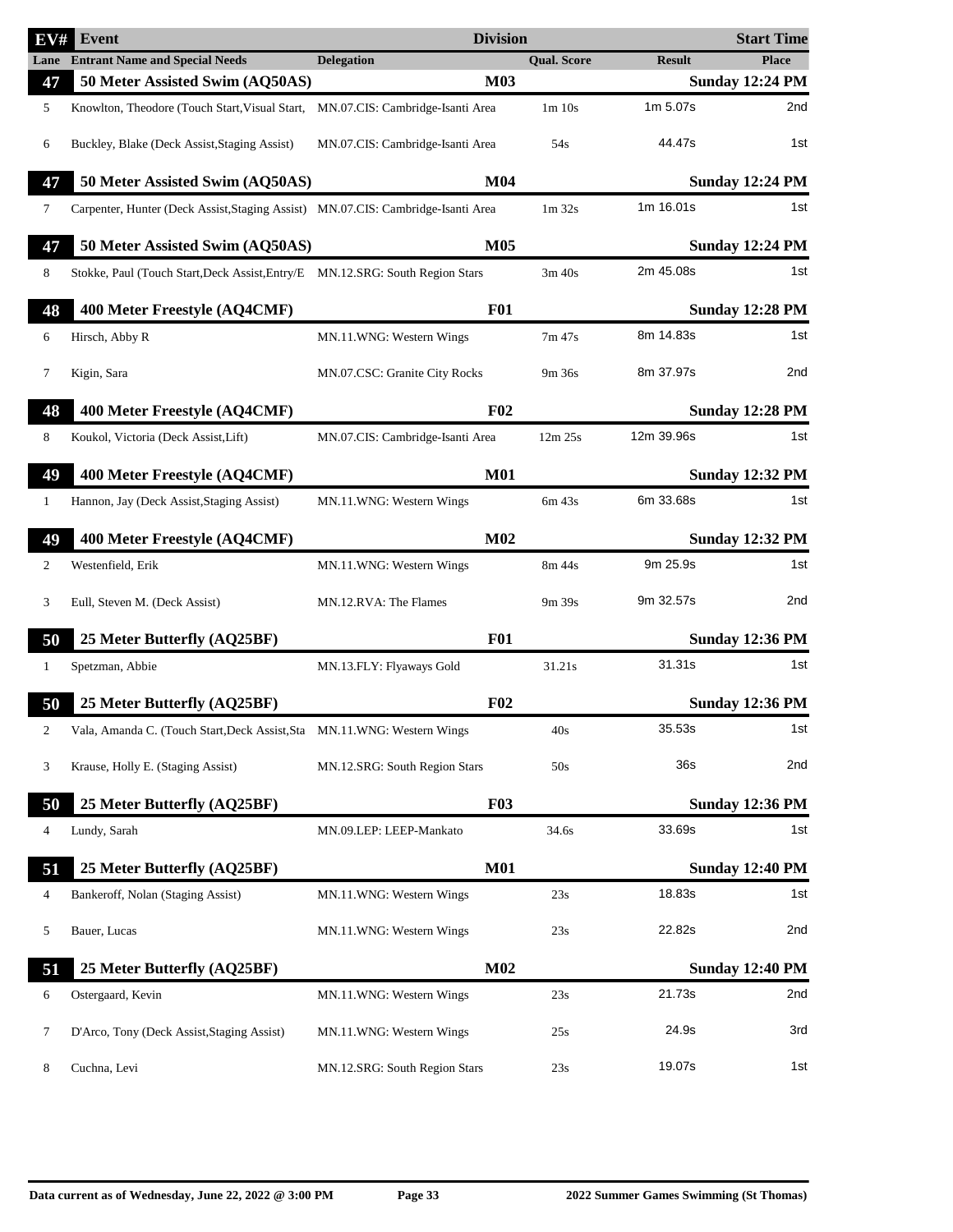| EV#          | Event                                                                         | <b>Division</b>                  |                                  |                        | <b>Start Time</b>      |
|--------------|-------------------------------------------------------------------------------|----------------------------------|----------------------------------|------------------------|------------------------|
|              | <b>Lane</b> Entrant Name and Special Needs                                    | <b>Delegation</b>                | <b>Qual. Score</b>               | <b>Result</b>          | <b>Place</b>           |
| 52           | 50 Meter Breaststroke (AQ50BS)                                                | <b>F01</b>                       |                                  | <b>Sunday 12:44 PM</b> |                        |
| $\mathbf{1}$ | Spetzman, Abbie                                                               | MN.13.FLY: Flyaways Gold         | 1m 23.23s                        | 1m 17.19s              | 1st                    |
| 2            | Waters, Emily                                                                 | MN.12.SRG: South Region Stars    | $1m$ 34s                         | 1m 15.45s              | cipation ribbon        |
| 3            | Polingo, Elisabeth                                                            | MN.11.WNG: Western Wings         | $1m$ 42s                         | 1m 38.82s              | cipation ribbon        |
| 52           | 50 Meter Breaststroke (AQ50BS)                                                | F <sub>02</sub>                  |                                  |                        | <b>Sunday 12:44 PM</b> |
| 4            | Zillmer, Kaitlyn                                                              | MN.07.MEM: Milaca Community      | 1 <sub>m</sub> 0.28 <sub>s</sub> | 57.83s                 | 1st                    |
| 5            | Porter, Sasha                                                                 | MN.11.WNG: Western Wings         | 1 <sub>m</sub> 7 <sub>s</sub>    | 1m 1.21s               | 2nd                    |
| 6            | Krafft, Hannah C.                                                             | MN.11.WNG: Western Wings         | 1m 10s                           | 1m 4.21s               | 3rd                    |
| 7            | Yanez, Katherine                                                              | MN.12.SRG: South Region Stars    | $1m$ 15s                         | 1m 7.28s               | 4th                    |
| 8            | Wilmes, Rachel                                                                | MN.10.RSO: Rochester Flyers      | 1 <sub>m</sub> 8 <sub>s</sub>    | 1m 7.89s               | 5th                    |
| 53           | 50 Meter Breaststroke (AQ50BS)                                                | <b>F03</b>                       |                                  |                        | <b>Sunday 12:48 PM</b> |
| 2            | Peterson, Elizabeth (Biza)                                                    | MN.11.WNG: Western Wings         | 1m 17s                           | 57.36s                 | 1st                    |
| 3            | Peterson, Johanna                                                             | MN.07.CSC: Granite City Rocks    | 1m 19s                           | 1m 6.09s               | 2nd                    |
| 4            | Kaiser, Stephanie                                                             | MN.10.RSO: Rochester Flyers      | 1m23s                            | 1m 8.96s               | 3rd                    |
| 5            | Zellmer, Meghan J.                                                            | MN.12.SRG: South Region Stars    | 1m 26s                           | 1m 26.7s               | 4th                    |
| 6            | Dahlin, Sarah                                                                 | MN.11.WNG: Western Wings         | $1m$ 31s                         | 1m 17.28s              | tipation ribbon:       |
| 8            | Koukol, Victoria (Deck Assist, Lift)                                          | MN.07.CIS: Cambridge-Isanti Area | 1 <sub>m</sub> 37 <sub>s</sub>   | 1m 38.21s              | 5th                    |
| 54           | 50 Meter Breaststroke (AQ50BS)                                                | F <sub>04</sub>                  |                                  |                        | <b>Sunday 12:52 PM</b> |
| 1            | Owen, Deborah Ann                                                             | MN.07.CSC: Granite City Rocks    | 1m 58s                           | 1m 29.59s              | 1st                    |
| 2            | Krause, Holly E. (Staging Assist)                                             | MN.12.SRG: South Region Stars    | 2m 4s                            | 1m 34.91s              | 2nd                    |
| 54           | 50 Meter Breaststroke (AQ50BS)                                                | <b>F05</b>                       |                                  |                        | <b>Sunday 12:52 PM</b> |
| 3            | Ask, Nancy M.                                                                 | MN.12.RVA: The Flames            | 2m 23s                           | 2m 32.19s              | 2nd                    |
| 4            | Wilensky, Debra N.                                                            | MN.11.BLU: The Blues             | 2m 35.52s                        | 1m 45.1s               | 1st                    |
| 55           | 50 Meter Breaststroke (AQ50BS)                                                | <b>M01</b>                       |                                  |                        | <b>Sunday 12:56 PM</b> |
| 7            | Johnson, William D.                                                           | MN.13.ACC: Anoka County Cougar   | 52s                              | 51.02s                 | 2nd                    |
| 8            | Andrus, Nicholas                                                              | MN.12.ARE: The RAVE              | 51.16s                           | 46.19s                 | 1st                    |
| 55           | 50 Meter Breaststroke (AQ50BS)                                                | M <sub>02</sub>                  |                                  |                        | <b>Sunday 12:56 PM</b> |
| 5            | Boggess, Jason                                                                | MN.11.WNG: Western Wings         | 1m 36s                           | 59.22s                 | :ipation ribbon        |
| 6            | Laundry, Kyle K. (Touch Start, Deck Assist, Sta MN.12.SRG: South Region Stars |                                  | $1m$ 31s                         | 1m 23.35s              | 1st                    |
| 55           | 50 Meter Breaststroke (AQ50BS)                                                | <b>M03</b>                       |                                  |                        | <b>Sunday 12:56 PM</b> |
| 4            | Brasch, Jacob                                                                 | MN.11.BLU: The Blues             | 57.25s                           | 47.1s                  | 1st                    |
|              |                                                                               |                                  |                                  |                        |                        |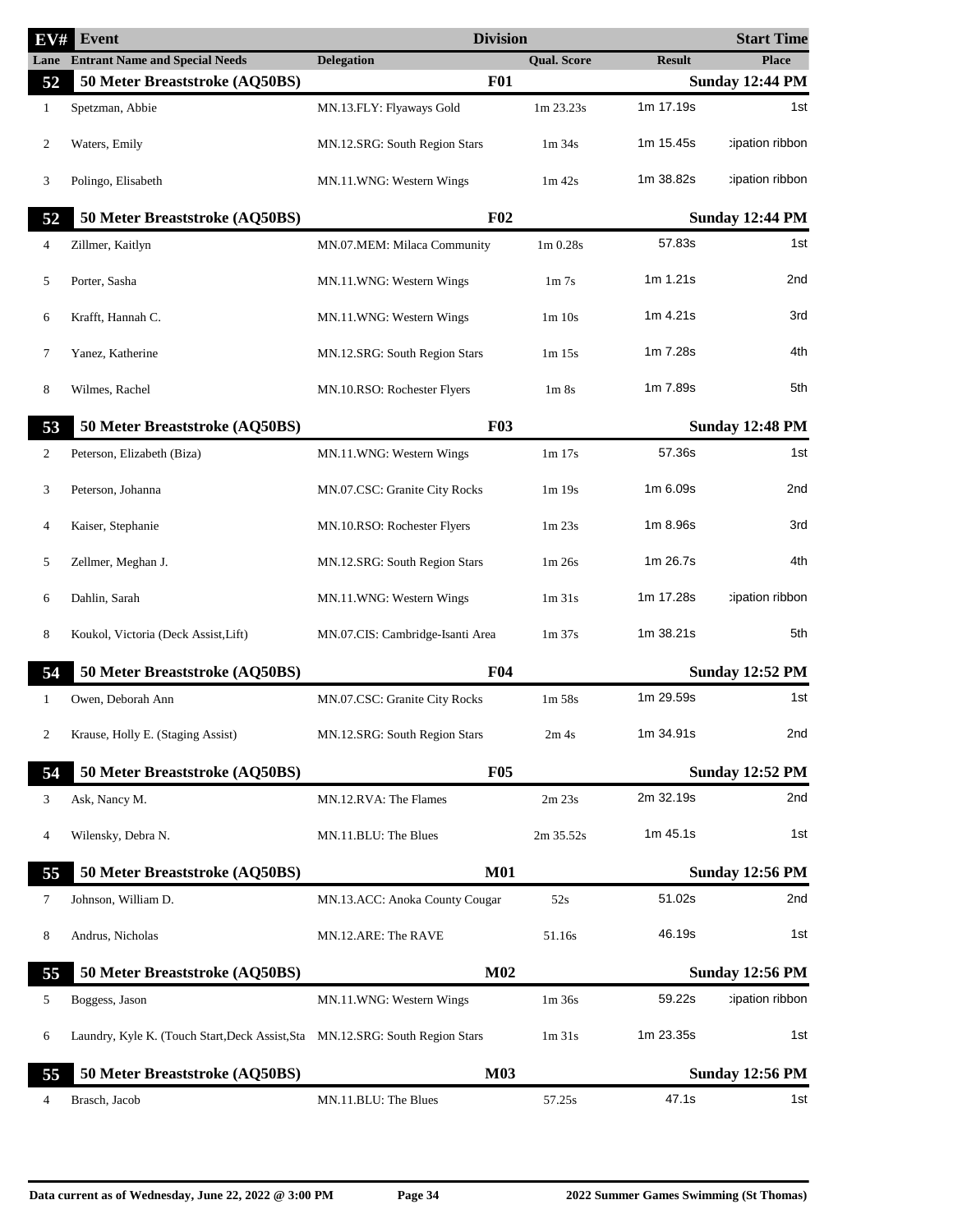| $\overline{\textbf{EV}}\textit{H}$ | <b>Event</b>                                                              | <b>Division</b>                  |                                |                | <b>Start Time</b> |
|------------------------------------|---------------------------------------------------------------------------|----------------------------------|--------------------------------|----------------|-------------------|
|                                    | <b>Lane</b> Entrant Name and Special Needs                                | <b>Delegation</b>                | <b>Qual. Score</b>             | <b>Result</b>  | <b>Place</b>      |
| 56                                 | 100 Meter Backstroke (AQ100BK)                                            | <b>F01</b>                       |                                |                | Sunday 1:00 PM    |
| 5                                  | Swenson, Abigail                                                          | MN.11.WNG: Western Wings         | $2m$ 37s                       | 2m 42.63s      | 2nd               |
| 6                                  | Fraser, Sabrina                                                           | MN.11.WNG: Western Wings         | 1m 59.96s                      | 2m 1.81s       | 1st               |
| 56                                 | 100 Meter Backstroke (AQ100BK)                                            | F <sub>02</sub>                  |                                |                | Sunday 1:00 PM    |
| 7                                  | Sexton, Sydney                                                            | MN.12.SRG: South Region Stars    | 1 <sub>m</sub> 28 <sub>s</sub> | 1m 31.97s      | 1st               |
| 8                                  | Koukol, Victoria (Deck Assist, Lift)                                      | MN.07.CIS: Cambridge-Isanti Area | 2m 48s                         | 2m 50.33s      | 2nd               |
| 57                                 | 100 Meter Backstroke (AQ100BK)                                            | F03                              |                                |                | Sunday 1:05 PM    |
| $\mathbf{1}$                       | Pearson, Abby (Deck Assist, Staging Assist, Out MN.11. WNG: Western Wings |                                  | 2m 29.8s                       | 2m 33.18s      | 3rd               |
| 2                                  | Bern, Brittany J. (Staging Assist)                                        | MN.11.WNG: Western Wings         | 2m/45s                         | 2m 49.73s      | 4th               |
| 3                                  | Metz, Jennifer                                                            | MN.12.ARE: The RAVE              | $2m$ 9.65s                     | 2m 11.9s       | 2nd               |
| 4                                  | Beaulieu, Brittany                                                        | MN.12.SRG: South Region Stars    | $2m$ 13s                       | 2m 2.96s       | 1st               |
| 57                                 | 100 Meter Backstroke (AQ100BK)                                            | F04                              |                                | Sunday 1:05 PM |                   |
| 5                                  | Lynn, Evelyn Jane                                                         | MN.10.RSO: Rochester Flyers      | 5m 29s                         | 4m 48.2s       | 1st               |
| 58                                 | 100 Meter Backstroke (AQ100BK)                                            | <b>M01</b>                       |                                |                | Sunday 1:10 PM    |
| 2                                  | Johnson, William D.                                                       | MN.13.ACC: Anoka County Cougar   | 1 <sub>m</sub> 50 <sub>s</sub> | 1m 31.39s      | 2nd               |
| 3                                  | Murray, Nick (Deck Assist, Staging Assist)                                | MN.11.WNG: Western Wings         | 2m <sub>3s</sub>               | 2m 5.41s       | 4th               |
| $\overline{4}$                     | Utgaard, Steven B. (Deck Assist)                                          | MN.12.RVA: The Flames            | $1m\,54s$                      | 1m 51.34s      | 3rd               |
| 6                                  | Grell, Maxxwel                                                            | MN.07.CSC: Granite City Rocks    | 1m 31.32s                      | 1m 20.83s      | 1st               |
| 59                                 | 200 Meter Freestyle (AQ200MF)                                             | <b>F01</b>                       |                                |                | Sunday 1:15 PM    |
| 2                                  | Frykholm, Angie (Deck Assist)                                             | MN.12.RVA: The Flames            | 4m 20s                         | 4m 23.36s      | 1st               |
| 59                                 | 200 Meter Freestyle (AQ200MF)                                             | F02                              |                                |                | Sunday 1:15 PM    |
| 3                                  | Vala, Amanda C. (Touch Start, Deck Assist, Sta MN.11.WNG: Western Wings   |                                  | $5m$ 41s                       | 5m 40.4s       | 1st               |
| 60                                 | 200 Meter Freestyle (AQ200MF)                                             | <b>M01</b>                       |                                |                | Sunday 1:22 PM    |
| 3                                  | Perez, Aaron                                                              | MN.11.WNG: Western Wings         | 2m 55s                         | 2m 56s         | 2nd               |
| 4                                  | Anderson, Eric                                                            | MN.07.DNO: West End Whitecaps    | 2m 56s                         | 2m 45.34s      | 1st               |
| 60                                 | 200 Meter Freestyle (AQ200MF)                                             | M <sub>02</sub>                  |                                |                | Sunday 1:22 PM    |
| 5                                  | Westenfield, Erik                                                         | MN.11.WNG: Western Wings         | 4m 24s                         | 4m 17.6s       | 1st               |
| 6                                  | Eull, Steven M. (Deck Assist)                                             | MN.12.RVA: The Flames            | 4m 24s                         | 4m 25.5s       | 2nd               |
| 60                                 | 200 Meter Freestyle (AQ200MF)                                             | <b>M03</b>                       |                                |                | Sunday 1:22 PM    |
| 7                                  | Tommet, Kevin (Deck Assist)                                               | MN.12.RVA: The Flames            | 5m 26s                         | 5m 59.95s      | 1st               |